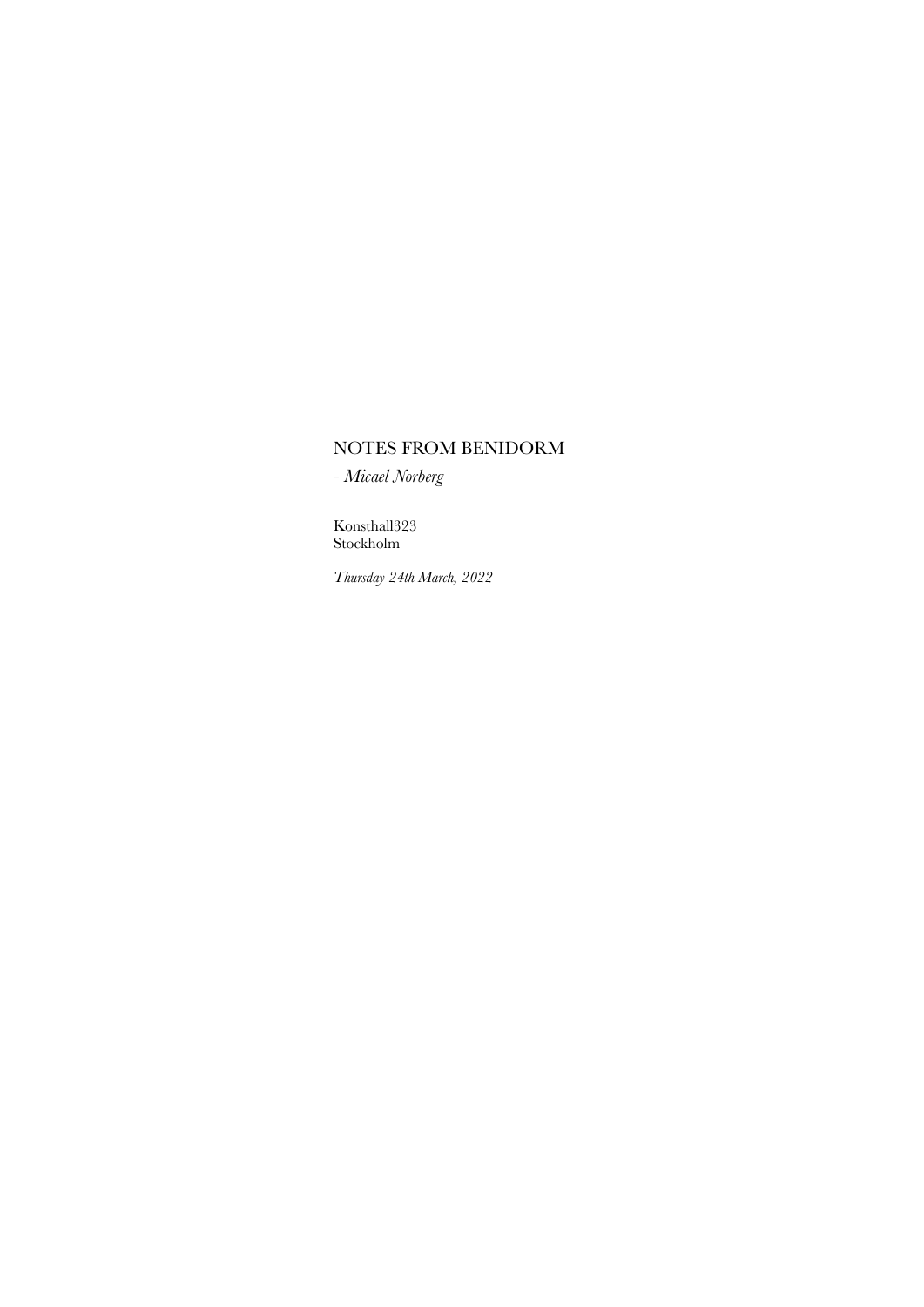"I LONG", SHE WROTE

"I HAVE A LONGING BECAUSE THE PAST ALMOST ALWAYS ADDRESSES AN ILLUSION

AS MAGIC IS ALL I HAVE"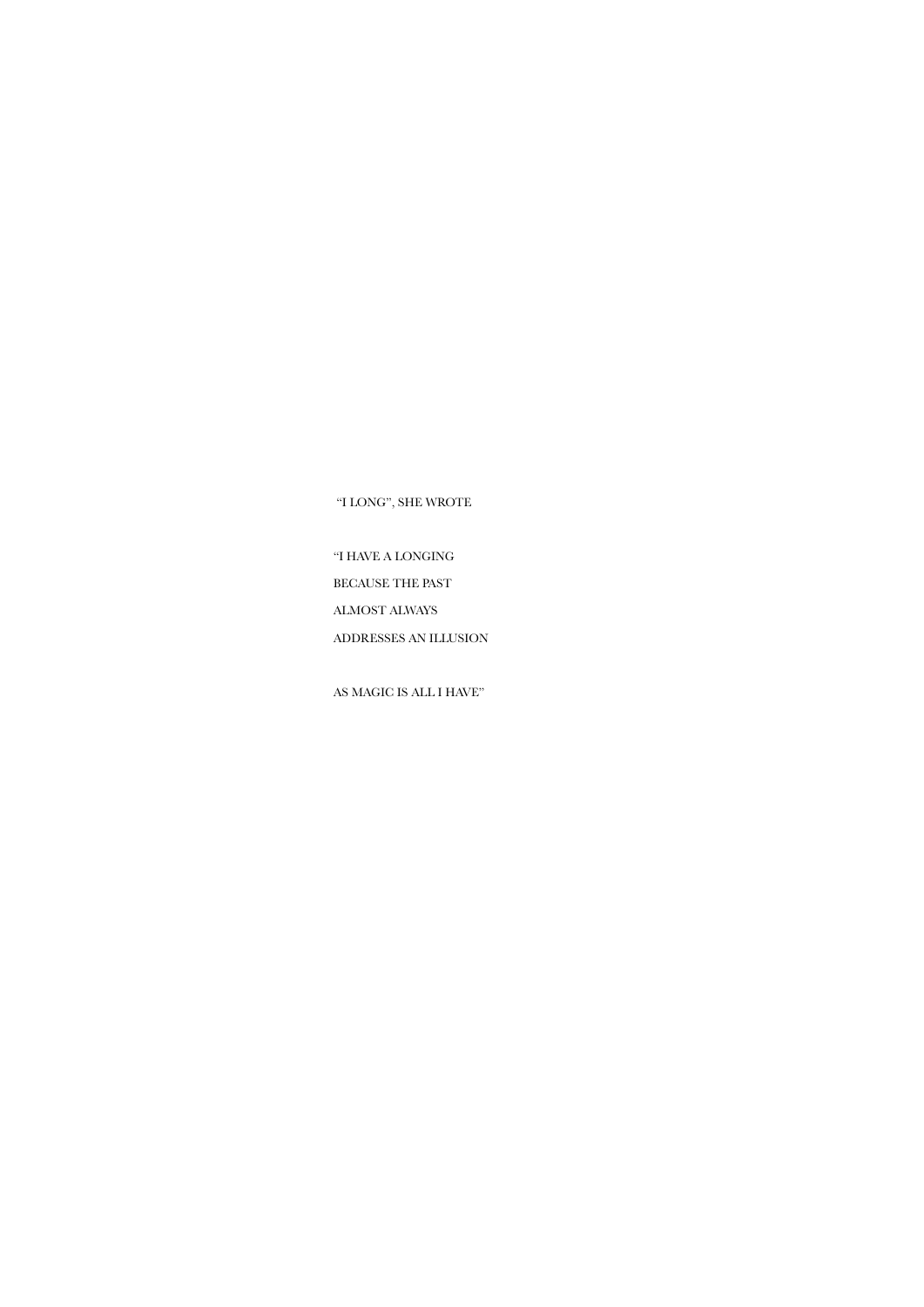AND LONGING

IS A PROMISE

OF SOMETHING ELSE

AND AS I SAID I DREAM

BECAUSE THEN I ARRIVE HERE AGAIN IN MY MIND I AM BACK AT THE TOP OF A MOUNTAIN

I WALKED ALL THE WAY BACK AND NOW I HAVE PAIN

PAINFUL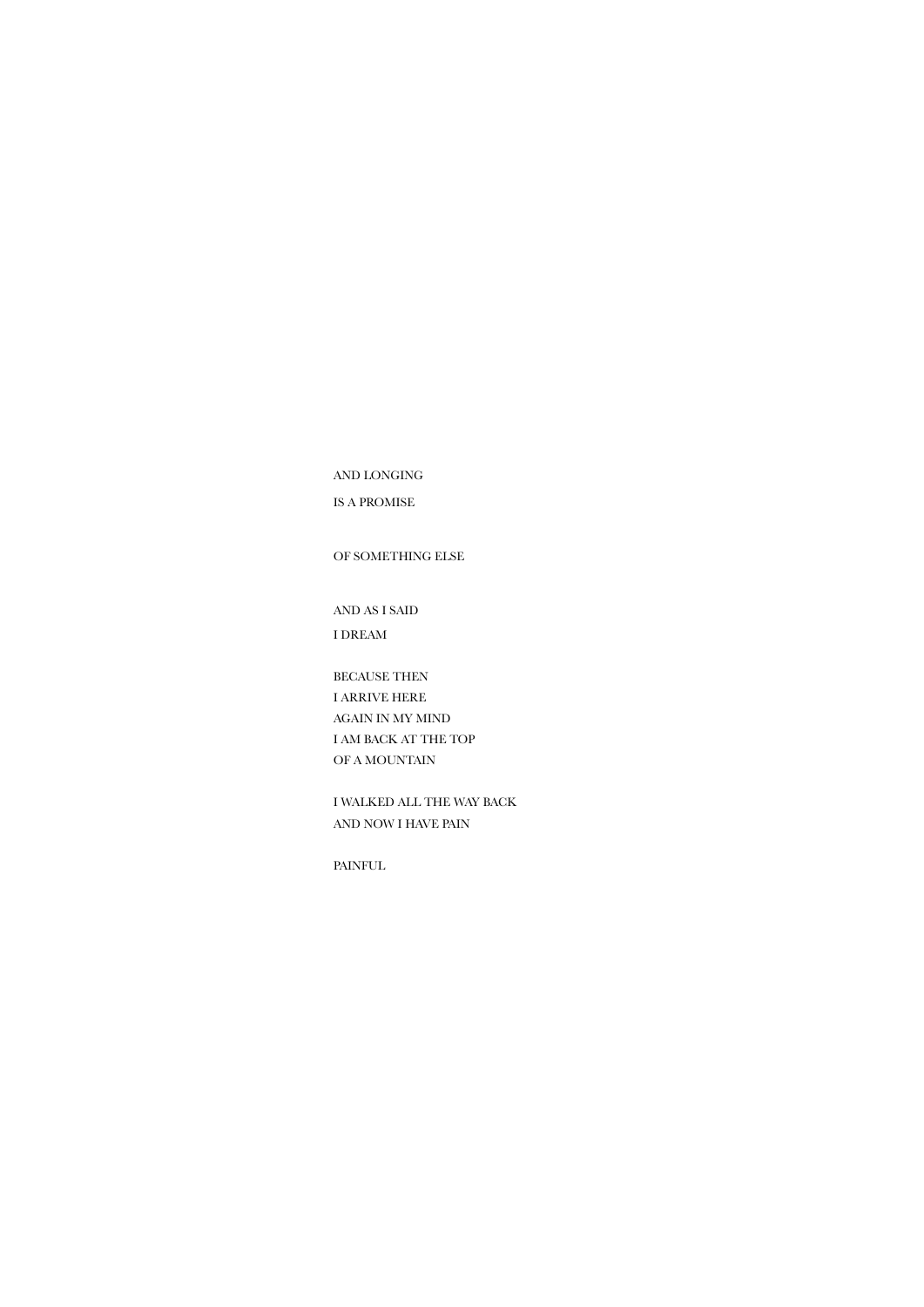I HAVE BEEN WALKING GAZING AT THE STARS

IN ONE WAY IN ONE PERSPECTIVE LOOKING FOR CONSTELLATIONS

AND I SUPPOSE I AM LIKE MOST PEOPLE I STUMBLE THROUGH LIFE COPING WITH THE DARKER SIDE OF REALITY THROUGH SOME MIXTURE OF IGNORANCE INDIFFERENCE AND AVOIDANCE MY FATHER PROBABLY DID THE SAME BUT WITH A CIGARETTE IN HIS HAND

SO I WISH I WISH I HAD CONTINUED SMOKING JUST SO I COULD HAVE LOOKED MORE ELEGANT

FOR A MOMENT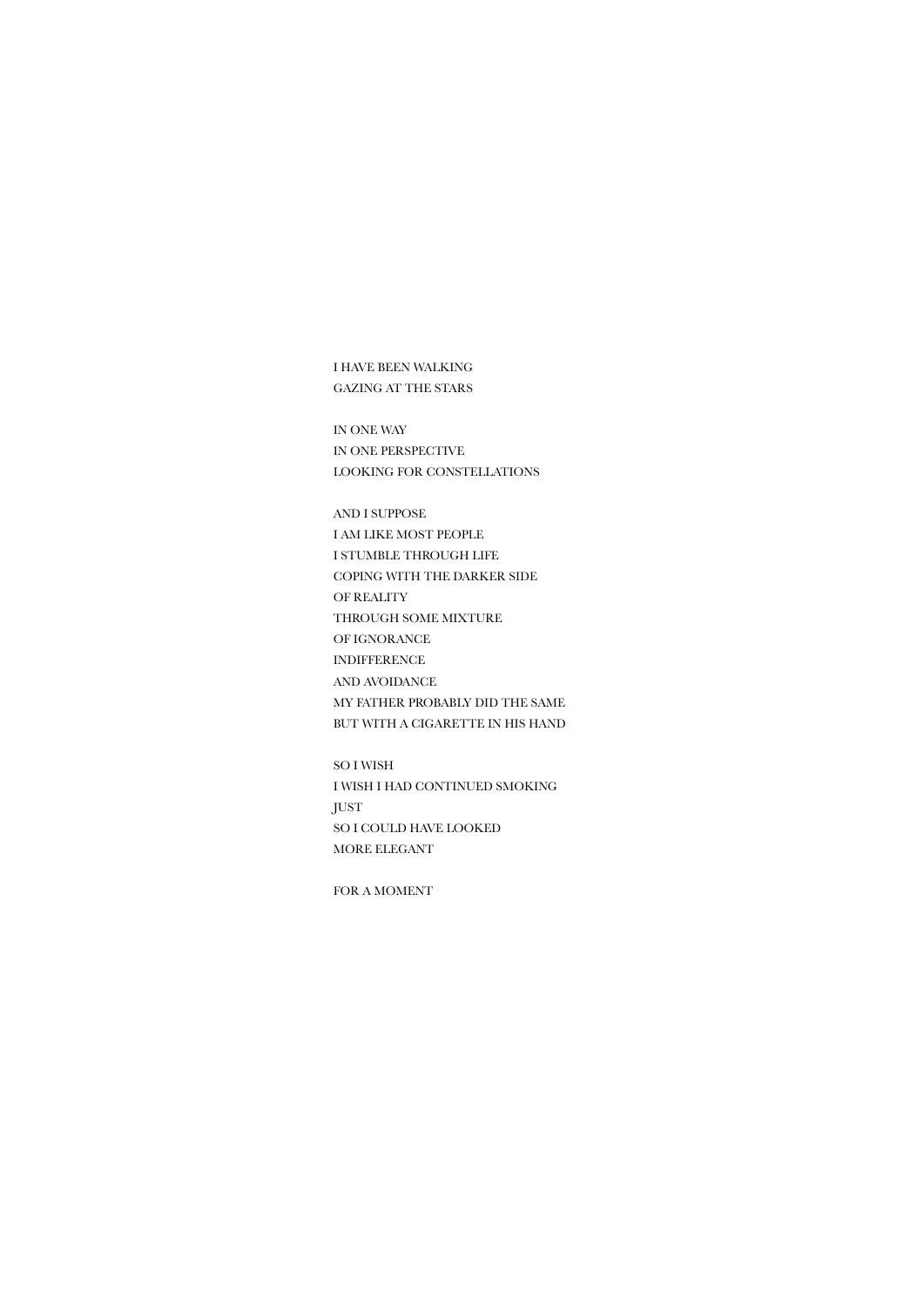AND FOR A MOMENT MY FATHER AND SYLVIA SHARED THE SAME NIGHT SKY THE SAME VIEW OVER THE MEDITERRANEAN SEA

BECAUSE IN BENIDORM. THEY LOOKED AT THE SAME SUN THE SAME STARS

A KIND OF ASTRONOMY

A STUDY OF THE SUN MOON, STARS PLANETS, COMETS GAS GALAXIES, DUST AND OTHER NON-EARTHLY BODIES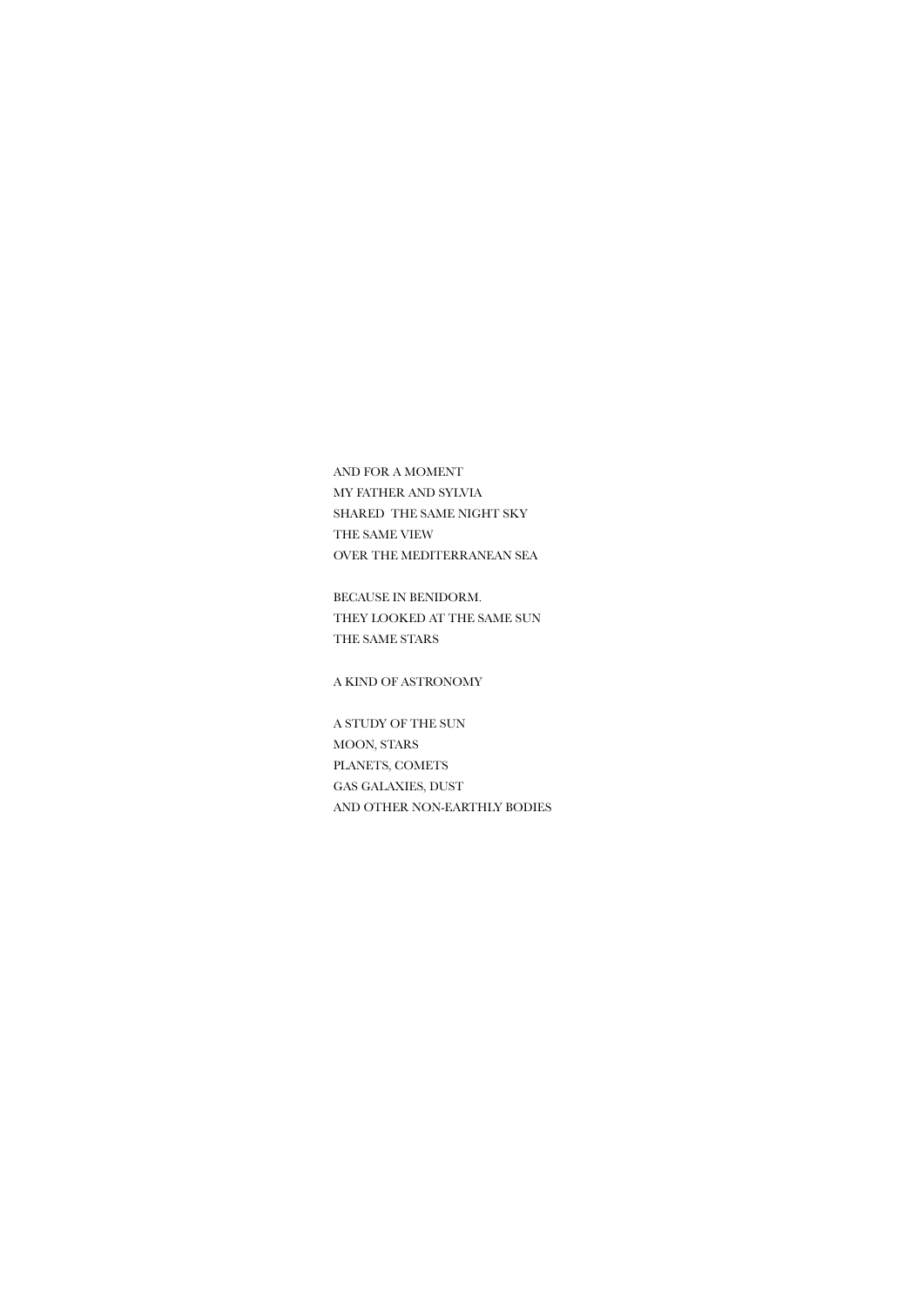WHEN DESCRIBING "THE BELL JAR" TO HER MOTHER?

SYLVIA SAID TO HER MOTHER:

MAYBE THE SAME THING AS SYLVIA DID

"WHAT I'VE DONE IS TO THROW TOGETHER EVENTS FROM MY OWN LIFE FICTIONALISING TO ADD COLOUR – IT'S A POTBOILER REALLY I'VE TRIED TO PICTURE MY WORLD AND THE PEOPLE IN IT AS SEEN THROUGH THE DISTORTING LENS OF A BELL JAR."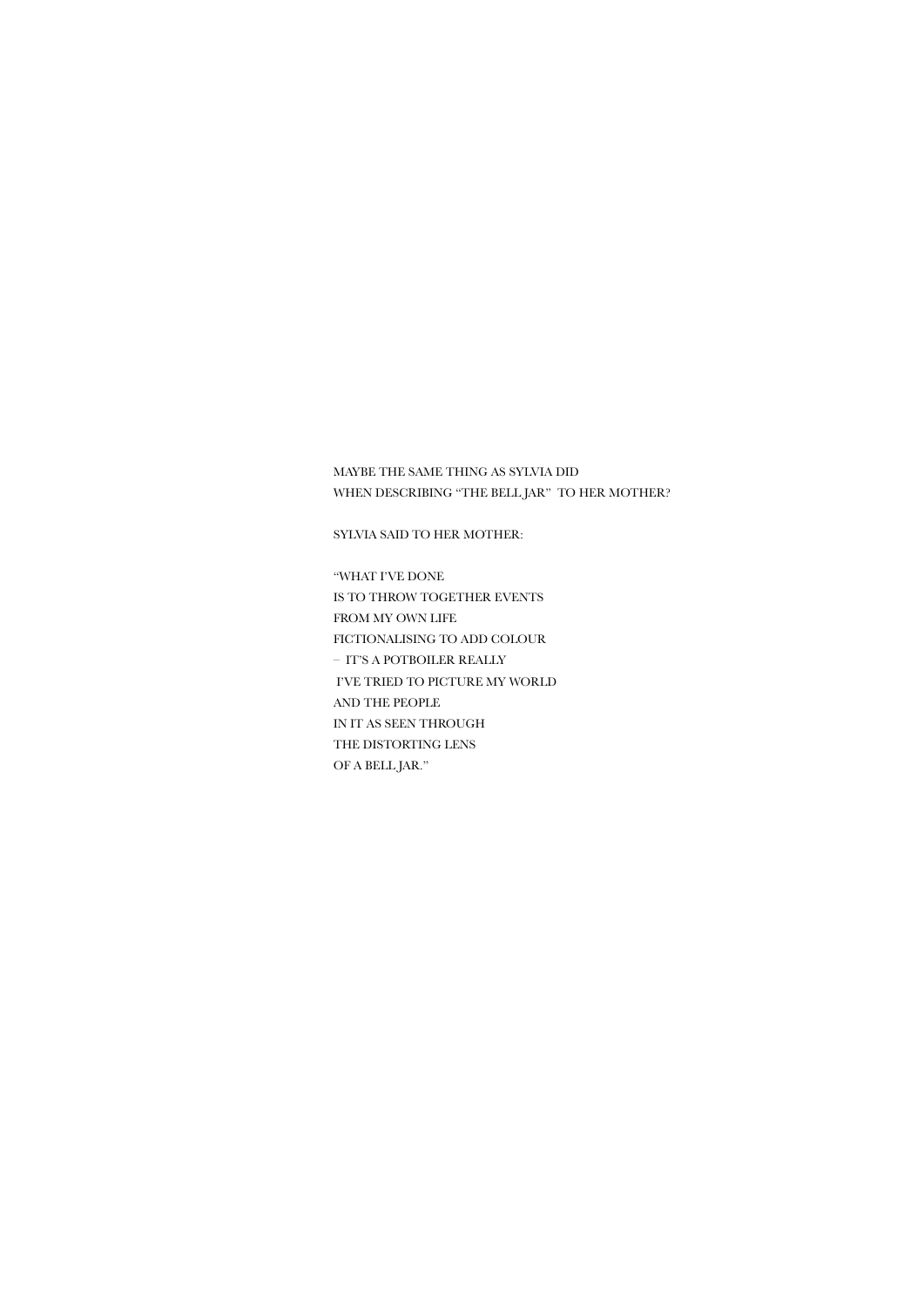AND LIKE ESTHER'S LIFE MY FATHER'S LIFE AS IN "THE BELL JAR" SLIDE SLIDES OUT OF CONTROL

OR AT LEAST HE LIVED HIS LIFE IN A PARALLEL UNIVERSE

BUT JUST BECAUSE IT WAS A PARALLEL UNIVERSE IT DID NOT MEAN IT WAS OUT OF CONTROL

IT WAS JUST DIFFERENT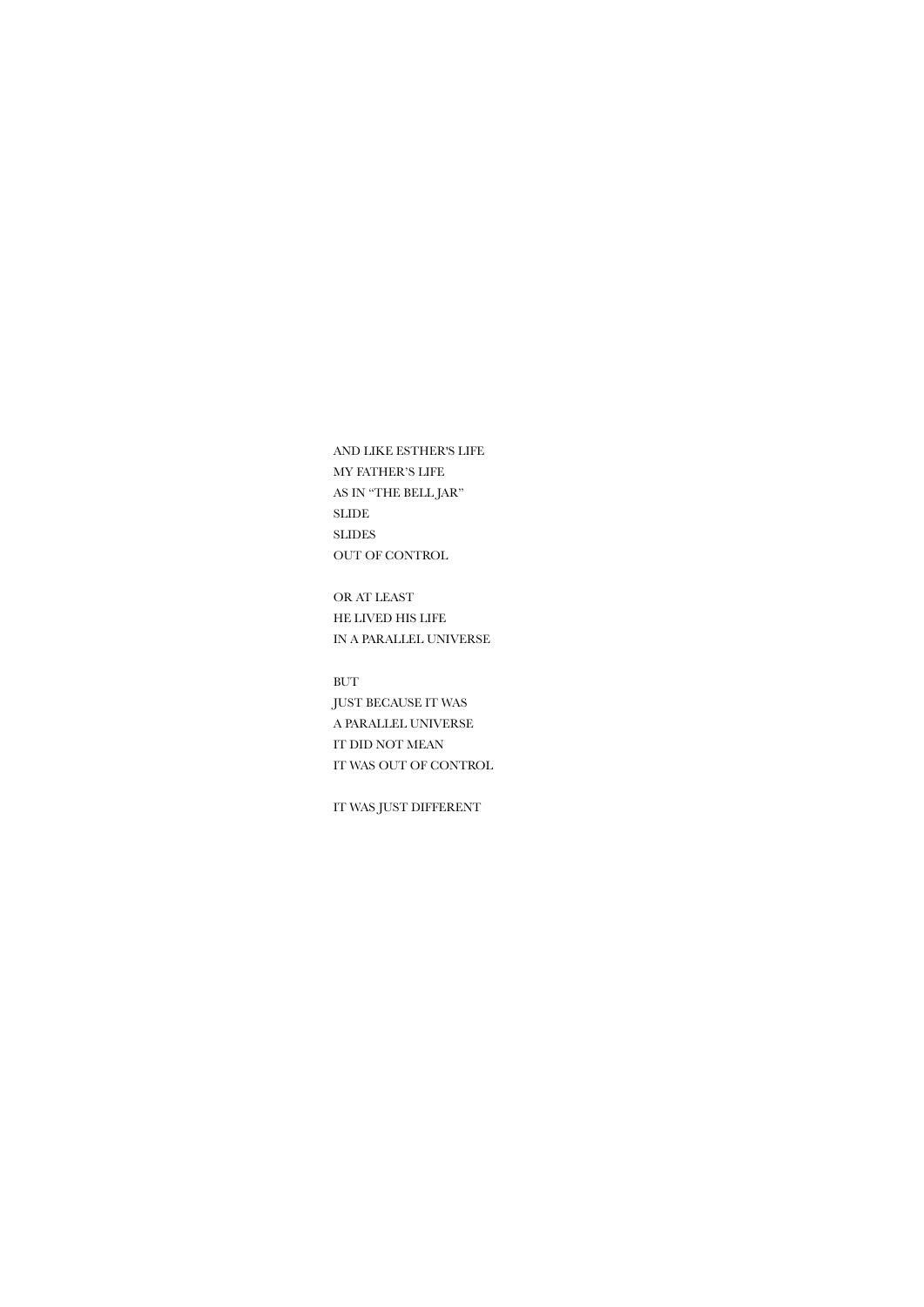SHE WROTE :

"SO I'VE TRIED TO PICTURE MY WORLD AND THE PEOPLE IN IT WITH WORDS MAYBE HURTING MYSELF IN THE PROCESS

BECAUSE I CAN FEEL THE WORDS IN MY BODY WORDS ARE PHYSICAL AND THEY HURT MY SKIN THEY HURT MY BODY I TASTE THEM

WHEN MAGIC IS ALL I HAVE"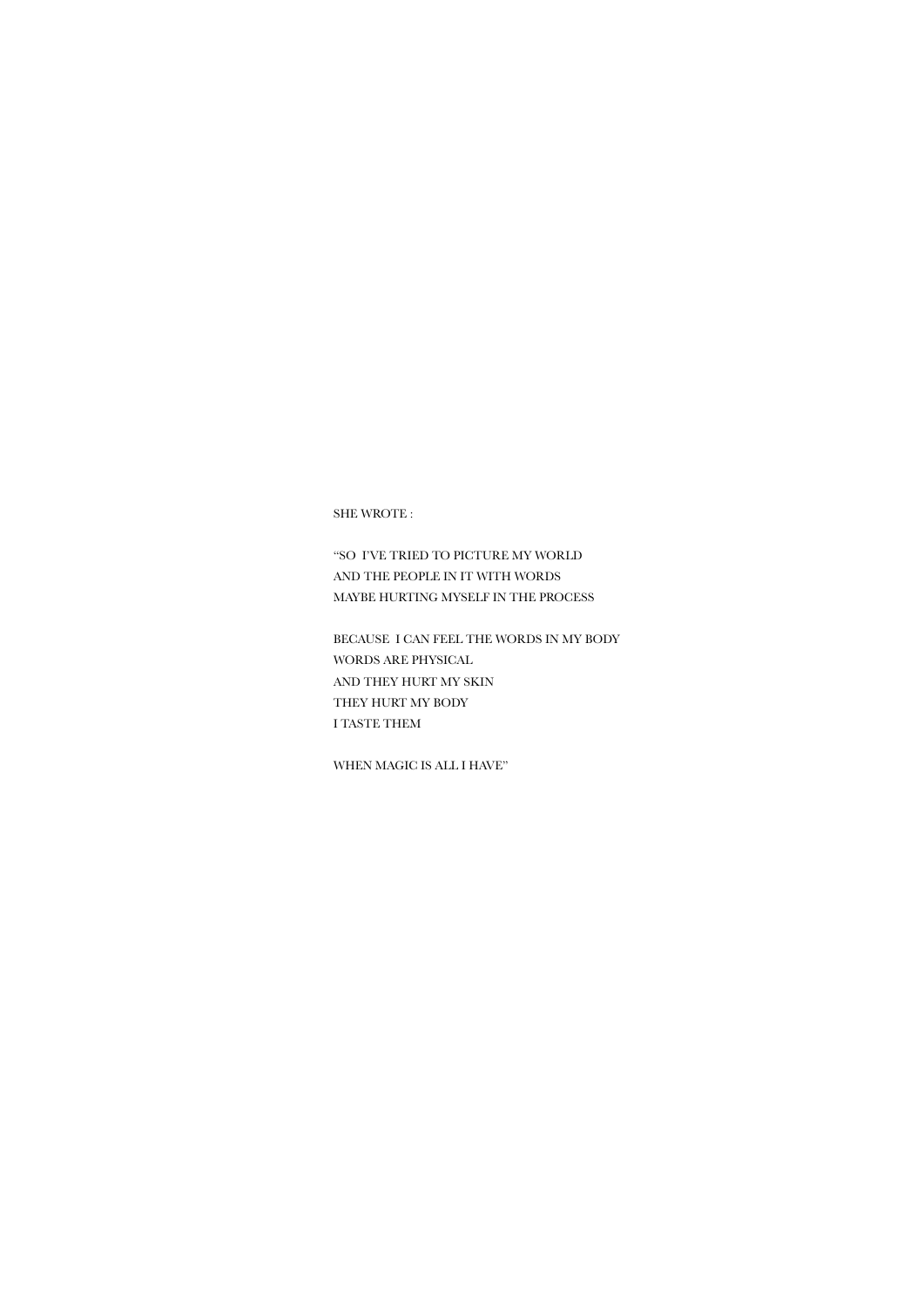SO IN MY MIND YOU WERE CONSTANTLY JUMPING JUMPING ON STONES TO CROSS

CROSSOVERS

RIVERS

AND YOU SAW THE RIVER AND THE STONES AS SEEN THROUGH THE DISTORTING LENS OF A BELL JAR

YOU WERE DRESSED IN WHITE ALWAYS GETTING YOUR LOAFERS WET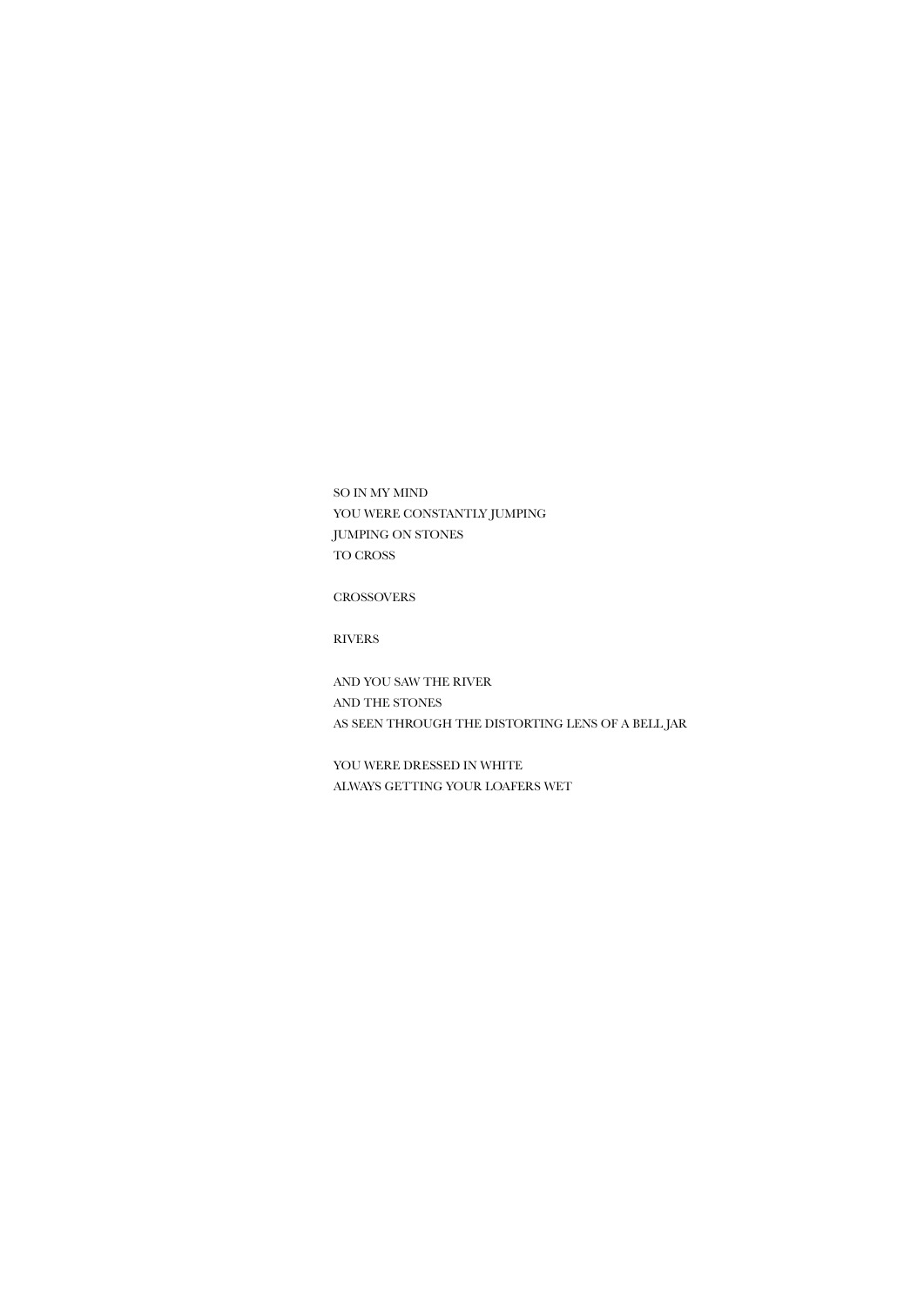"I HAD BEEN UP" SHE WROTE:

"IN THE EARLY HOURS OF THE NIGHT I HAD BEEN CLIMBING. MOVING MY FEET. MOVING MY BODY. MOVING MY LUGGAGE EARLY IN THE NIGHT FROM THE VILLAGE OF FINESTRAT I HAD MOVED MYSELF BEFORE THE SUN WOULD RISE

AS MAGIC WAS ALL I HAD"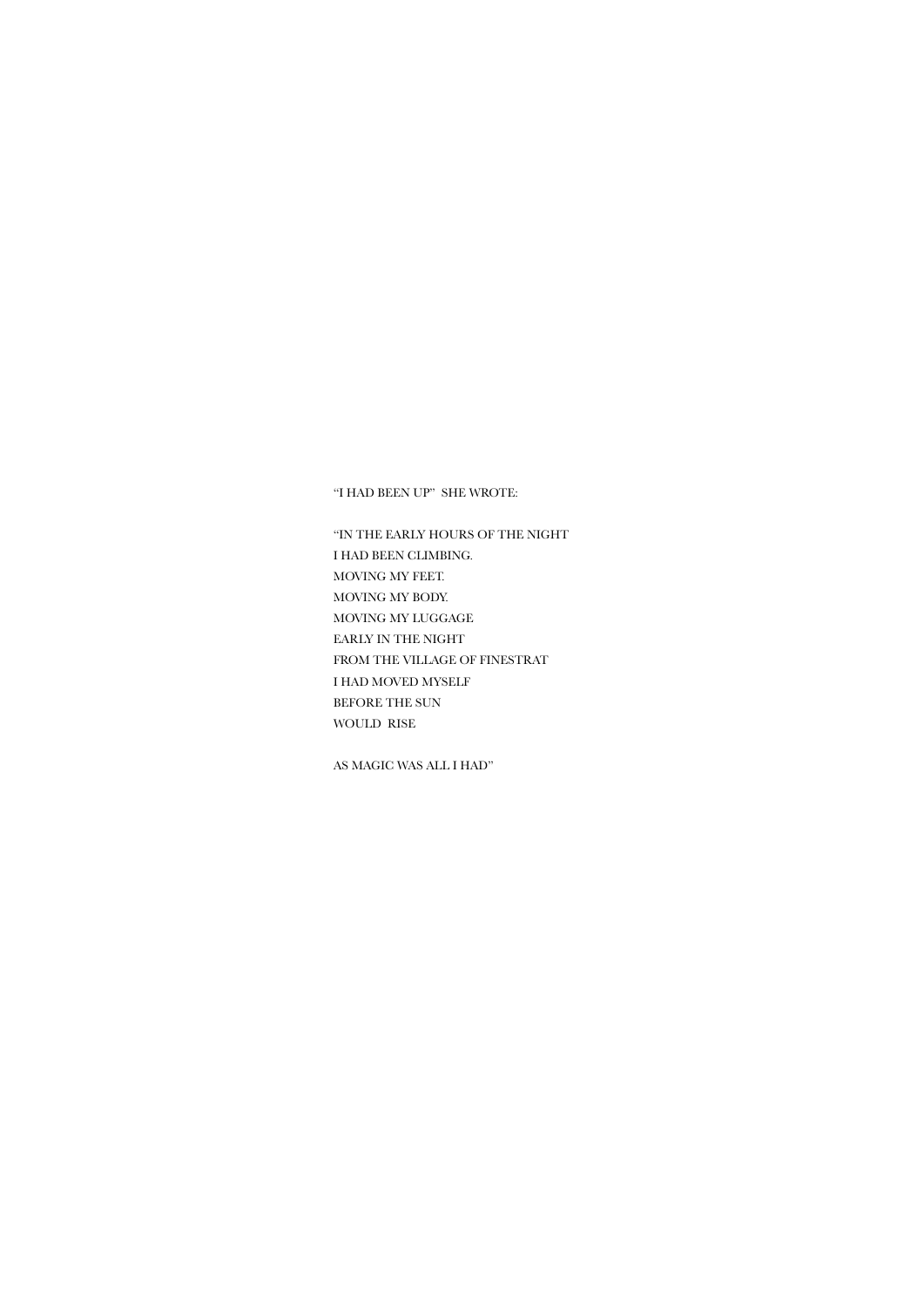SO I DID THE SAME I STARTED WALKING FROM FINESTRAT LATE IN THE NIGHT. FROM THE LITTLE VILLAGE AT THE EDGE AT THE RIM OF A MOUNTAIN

A LITTLE VILLAGE WITH ANCIENT MONUMENTS PIECES FROM A HISTORICAL PUZZLE

THE NIGHT AIR WAS COLD AND I COULD SMELL THE NIGHT DARKNESS

DUSK GLOOM **OBSCURITY** 

I COULD ALSO SMELL THE DUST FROM LIGHT BROWN CLOUDS MY FEET WERE MAKING ON THE DRY PATH.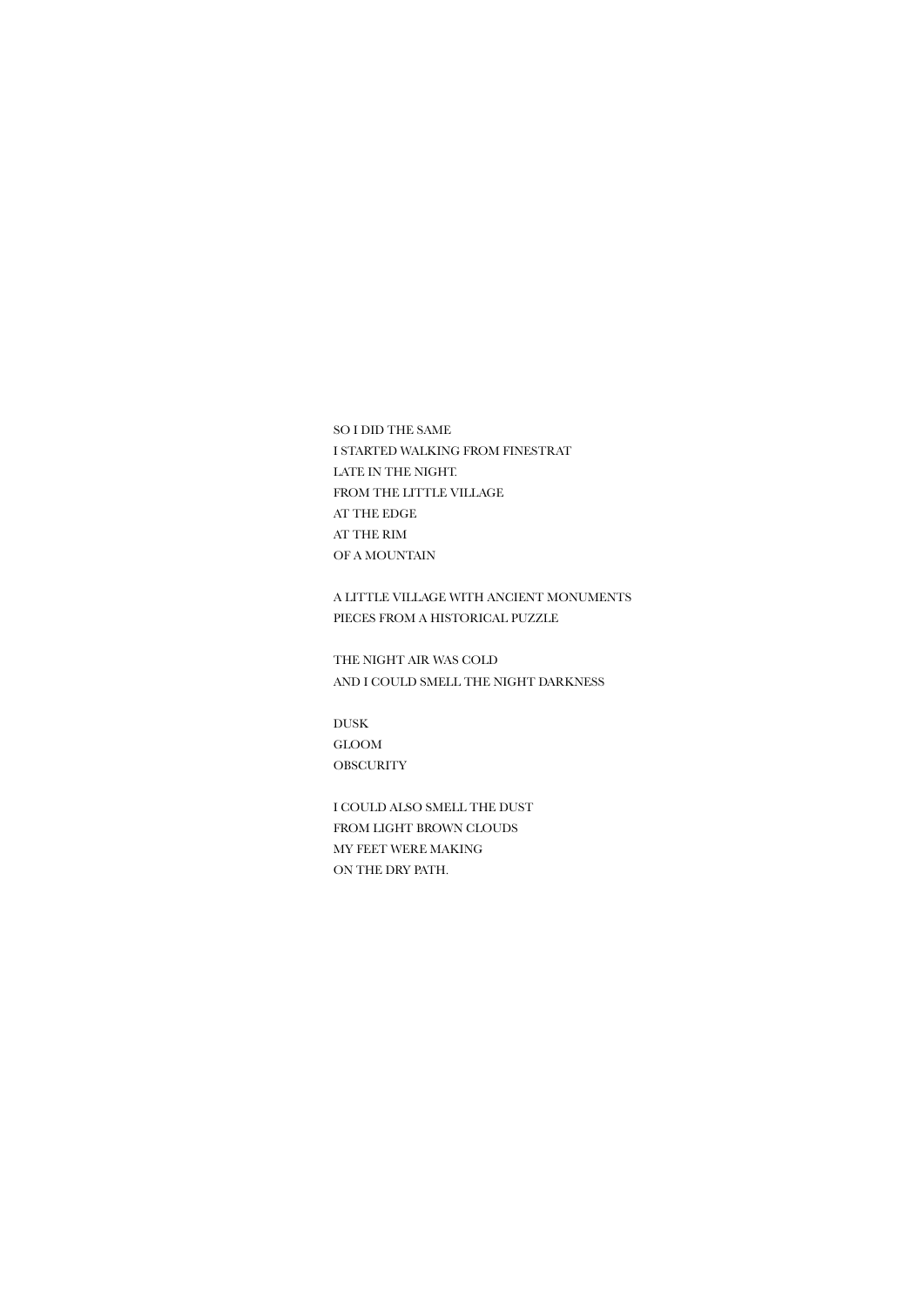THE MOUNTAIN PATH WAS STEEP AND THE HARD STONES WERE HURTING I WAS WARM , EVEN IF IT WAS EARLY EARLY MORNING

I HAD TO START WALKING EARLY IN THE MORNING TO REACH THE SUMMIT IN TIME OR RATHER LATE IN THE NIGHT

BECAUSE IT IS ALL ABOUT PERSPECTIVES FROM WHO'S EYES YOU LOOK AT THINGS AND BECAUSE ANOTHER OPTION WOULD HAVE BEEN TO STAY THE NIGHT AT TOP OF THE MOUNTAIN

AT A TOP AT THE TOP

AWAITING THE SUNRISE

I NEEDED TO BE AT THE TOP WITH THE SUNRISE I NEEDED TO FIND A LIGHT.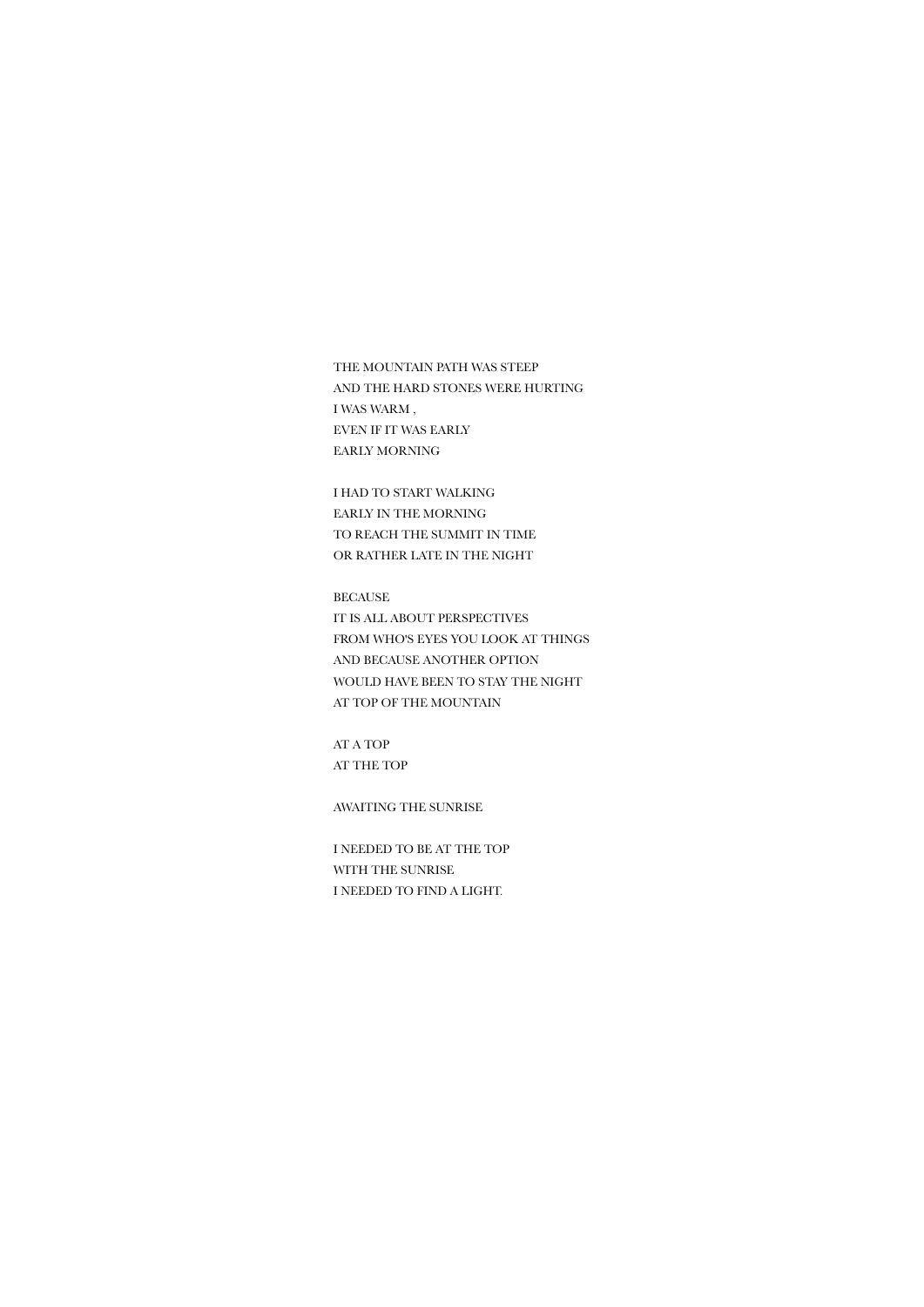SO WHILE I WALK THIS PATH UP AND UP AGAIN TRYING TO FIND THE MORNING LIGHT TRYING TO GET A GLIMPSE OF BLAZING YELLOW, TAN AND LIGHT-GREEN FIELDS UNDER A BLUE-WHITE SKY AND GREEN-BLACK PINE TREES I THINK ABOUT MY FATHER

AND I THINK ABOUT SYLVIA PLATH AND TED HUGHES THEY GOT MARRIED ON JUNE 16TH, 1956 THEY SPENT THAT SUMMER IN AND AROUND BENIDORM.

BENIDORM WAS SOMETHING ELSE BENIDORM IS SOMETHING ELSE

AND I HEARD THAT GILES TREMLETT SAID THAT BENIDORM IS THE BIRTHPLACE OF PACKAGE TOURISM AND HE REMARKED THAT CULTURALLY THE CITY CONTRADICTED CONSERVATIVE NOTIONS OF NATIONAL CATHOLICISM THAT GENERAL FRANCO HAD ESPOUSED

ESPOUSED JUST AS SYLVIA AND TED

AND MY FATHER BEING ANOTHER PART

**CONSORTS** MATES PARTNERS SIGNIFICANT OTHERS SOUL MATES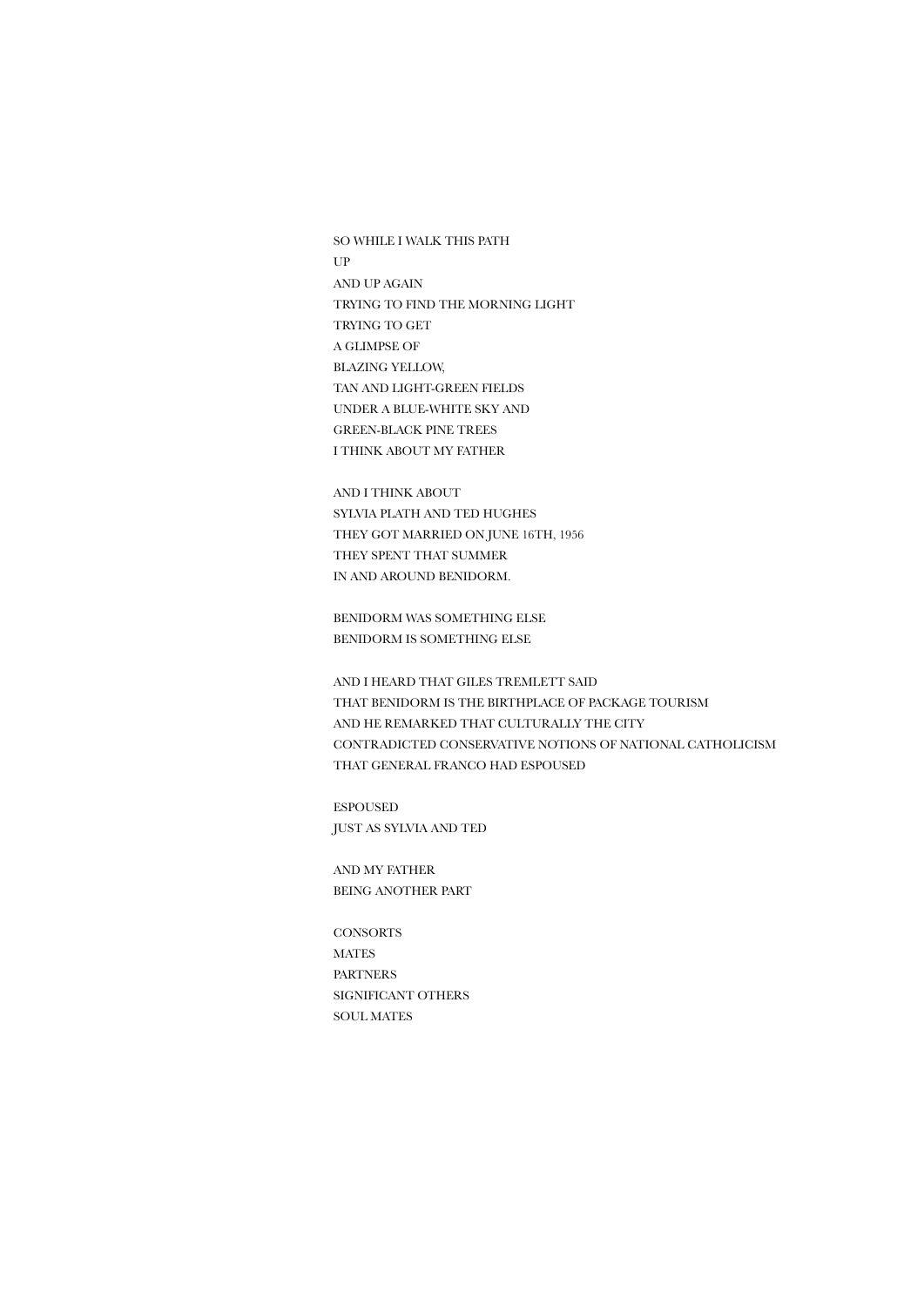AND IN THAT MESS IT IS STRANGE IN THIS MENAGE A TROIS HOW EVERYONE HAD FORGOTTEN WHAT SPAIN WAS UNDER A BLUE-WHITE SKY AND GREEN-BLACK PINE TREES

HUMAN MEMORY SPAN SEEMS ALWAYS TO BE VERY SHORT.

AND AS USUALLY

YES SELF MEDICATION, IN BETWEEN DRINKS HELPS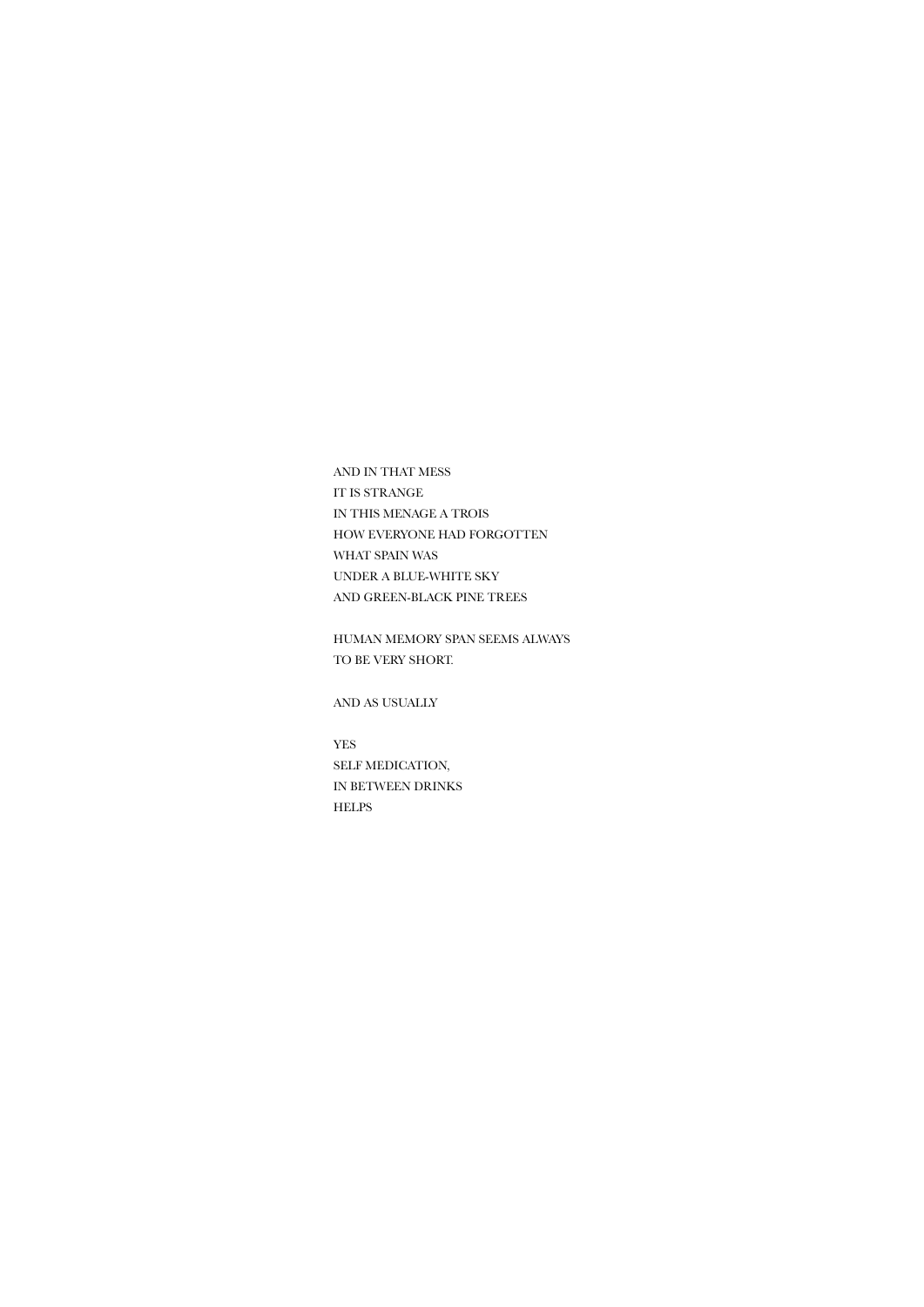SO WITH A VERY SHORT MEMORY SPAN I COME TO THINK OF THAT IN 1974, MR. FRANCO HAD SALVADOR PUIG ANTICH GARROTTED IN CÁRCEL MODELO, BARCELONA.

AT GARROTTING THE CONDEMNED MAN IS STRAPPED TO A CHAIR A IRON RING IS STRAPPED AROUND THE NECK AND SLOWLY DRAWN TO THE TIP OF A SCREW WHILE A METAL PLUNGER OR WOODEN TIP IS PUSHED INTO THE NECK IT IS A PAINFUL DEATH

AND AT THE SAME TIME MY FATHER SAT ON THE HOTEL BALCONY IN ONE OF THE MANY HOTELS ON COSTA BLANCA IN A SLOW DEATH WITH A CIGARETTE IN ONE HAND AND A DRINK IN THE OTHER HUMAN MEMORY SPAN ALWAYS SEEMS TO BE VERY SHORT AND WE DO OUR BEST TO REMEMBER THAT IT IS A PAINFUL DEATH

AND YOU CAN ALWAYS SELF MEDICATE WHEN YOU FACE PROBLEMS BIGGER THEN YOURSELF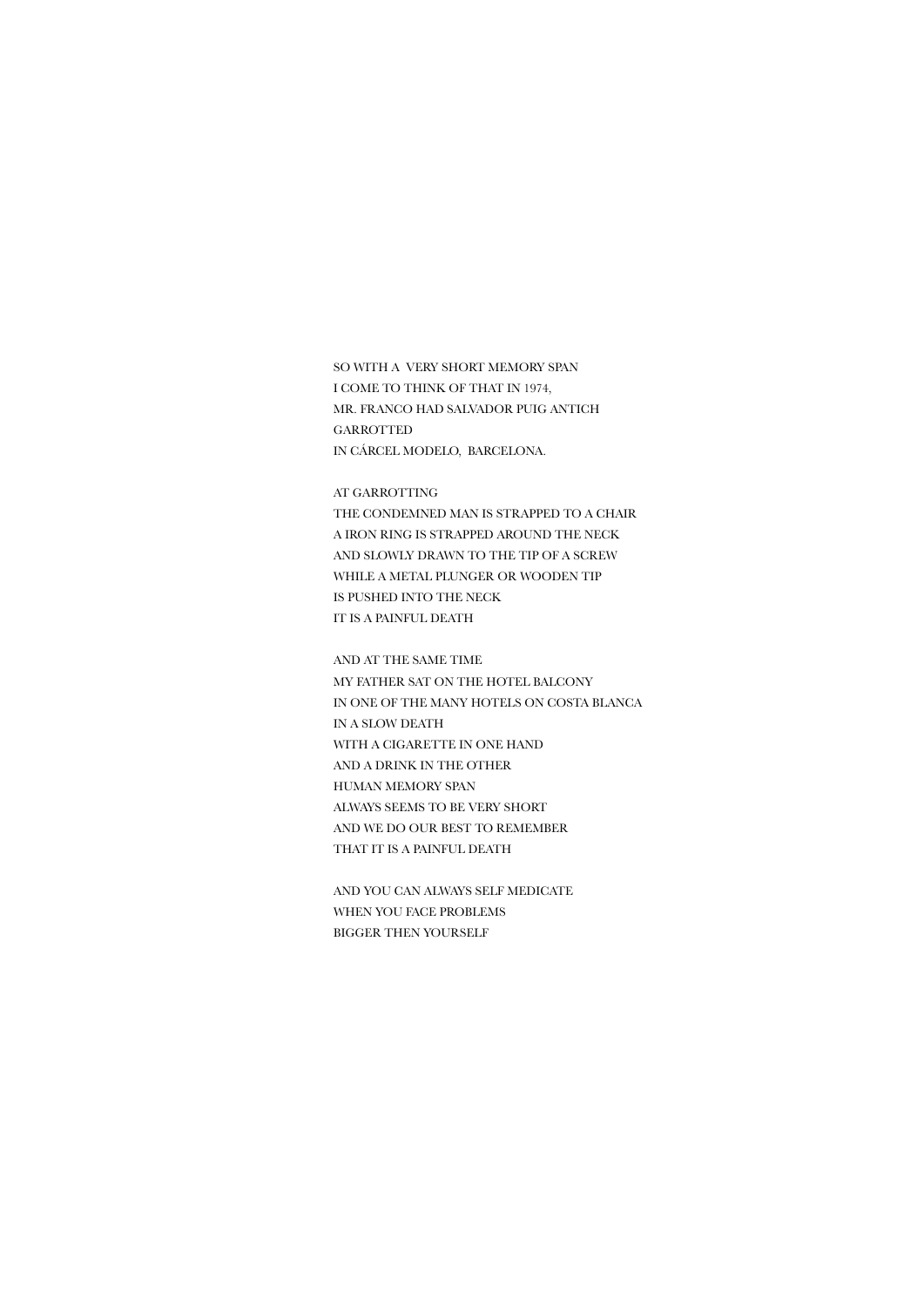#### SO I CONTINUE TO WALK

AND THINK ABOUT SYLVIA AND TED AND I THINK ABOUT MY FATHER

THE PARTNER THE SIGNIFICANT OTHER SOUL MATE AS THE HUMAN MEMORY SPAN IS SHORT AND SELF MEDICATION HELPS

SO THERE YOU ARE IN THE DARKNESS AND THE MEDITERRANEAN SEA IS BLUE AND MY MEMORY FULL OF GHOSTS AND DEATH AND I START TO SEE THINGS WHILE I WALK IN DARKNESS I IMAGINE THINGS BECOMING CONFUSED

**CONFUSED** BETWEEN PERCEPTION AND IMAGINATION AND PAINFUL DEATHS

IT IS LIKE CLIMBING A TREE AND REALISE THAT GOING UP IT'S EASY CAUSE EVERYTHING IS IN FRONT OF YOU SO OF COURSE YOU THINK ABOUT DEATH

BECAUSE THAT IS THE ONLY THING YOU KNOW YOU WILL HAVE IN FRONT OF YOU EVENTUALLY IN THE COURSE OF TIME ONE DAY **SOMEDAY** SOONER OR LATER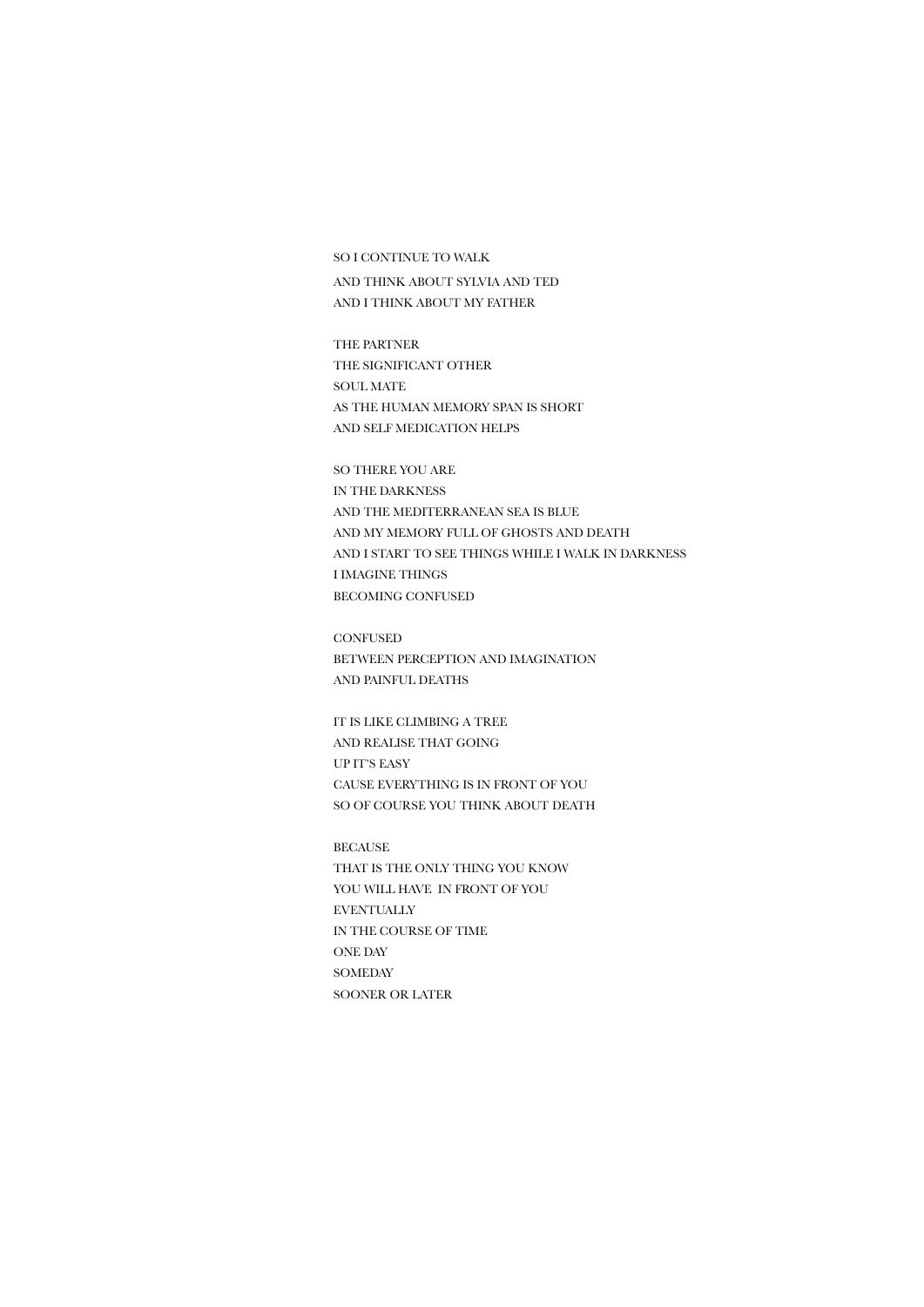SO WHILE MY FATHER SMOKED CIGARETTES ON A BALCONY ON COSTA BRAVA I HAD A SLOW WALK IN THE DARKNESS. I NAVIGATED THE PATH WITH MY HEADLIGHT

AND AFTER HOURS OF WALKING SOONER OR LATER I HAVE ARRIVED

AT THE MOUNTAIN TOP WERE ROLAND, ONE OF CHARLEMAGNE'S PALADINS ONCE HAD BEEN STANDING WATCHING THE LANDSCAPE AND THE SEA IN FRONT OF HIM

WHILE FIGHTING THE MOORS IN THE AREA ROLAND HAD FALLEN IN LOVE WITH A LOCAL GIRL CALLED ALDA THEIR LOVE DIDN'T LAST LONG BECAUSE ONE DAY ROLAND LEARNED THAT THE GIRL WAS CURSE AND SHE WOULD DIE WHEN THE LAST RAY OF SUN WOULD TOUCH HER SKIN.

AND NOW I AM DOING THE SAME AS I HAVE DIED TO MANY TIMES THIS LAST YEAR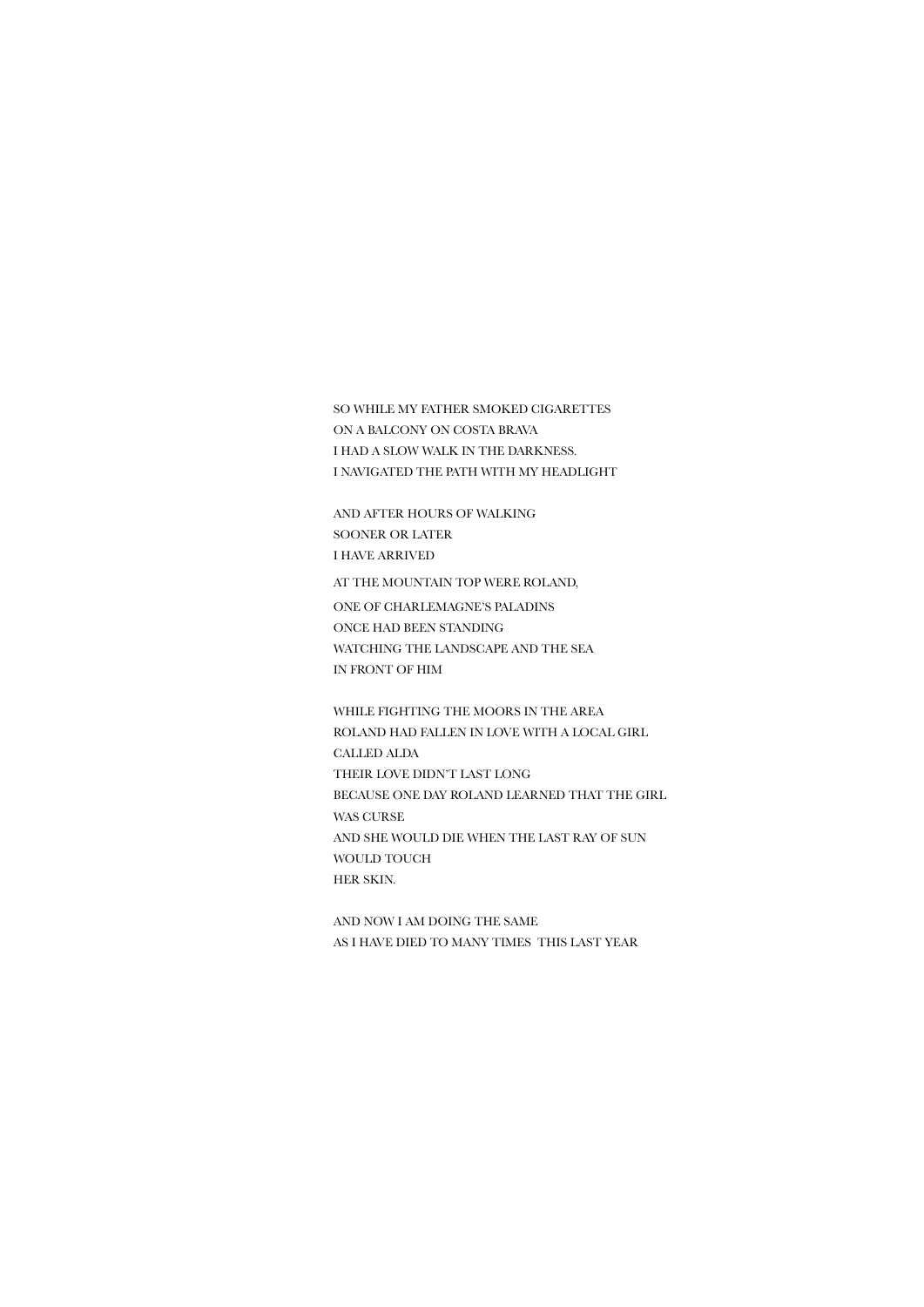"I WOULD BE WAITING" SHE WROTE,

"I WOULD BE WAITING IN PATIENCE ON A MOUNTAIN TOP WAIT FOR A MOMENT IN A MOMENT OF SILENCE I WOULD WAIT IN A MOMENT OF DARKNESS I WOULD BE ALDA FOR A MOMENT WAITING

AS MAGIC IS ALL I HAVE"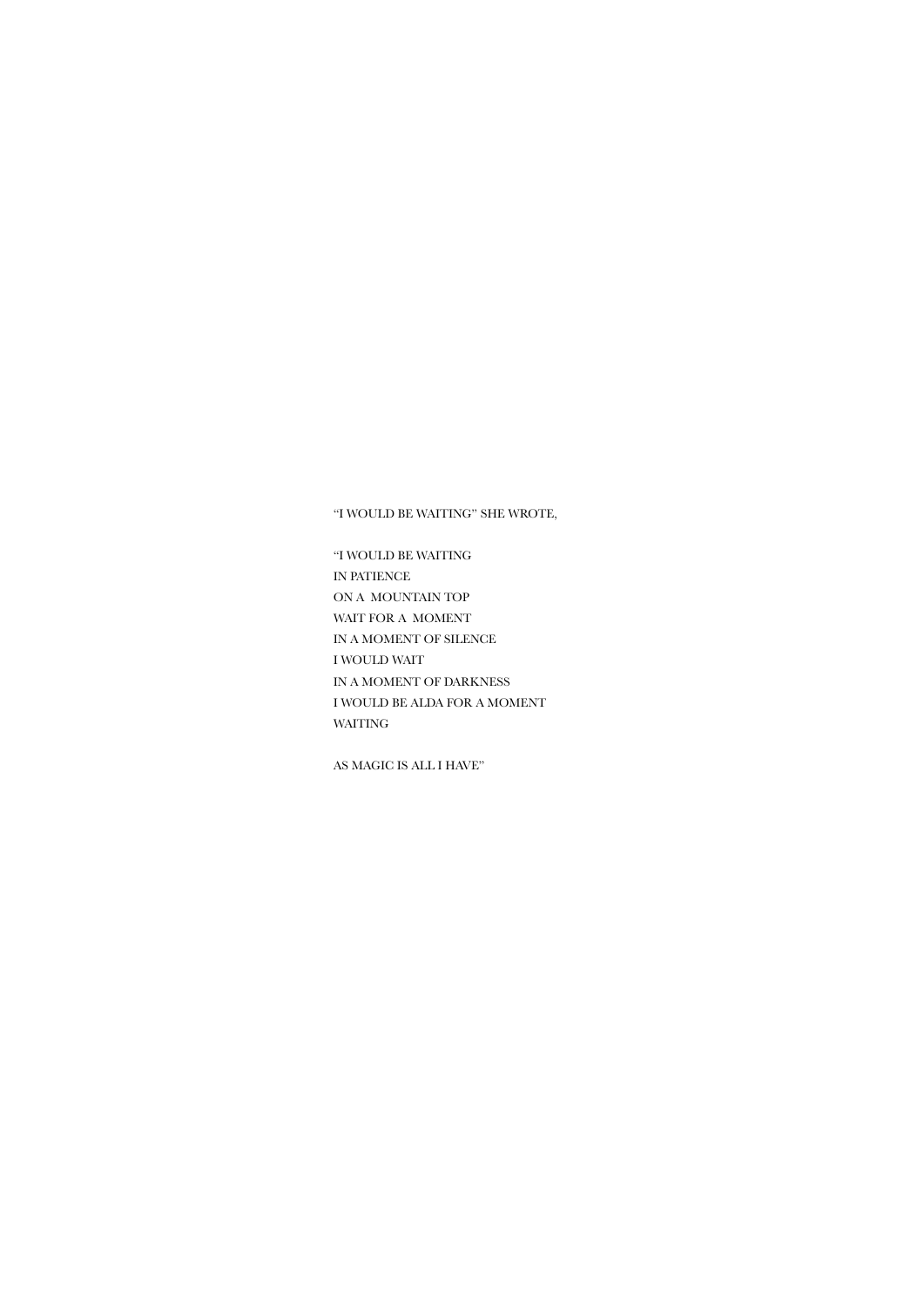SO IF I LOOK TO THE EAST TO SEE IF I CAN SPOT AN ORANGE LINE OF FIRE THE LINE OF FIRE THE SWITCH FROM DARK TO LIGHT

A SLOW PROCESS. AND I WONDER HOW SOMETHING THAT IS SLOW CAN BE SO FAST?

I WANTED THE FIRST RAY OF SUN TO TOUCH MY SKIN. THAT IS WHY I AM HERE

I STILL WAIT AROUND I WAIT BECAUSE IT IS NOT MY TIME YET. AND BECAUSE THE SUN IS UP AND I LOOK TO THE SOUTH AND I AM NOT BLIND I CAN SEE AND I CAN FEEL I CAN SEE FAR I CAN SEE THE EARTHS CURVE AT THE HORIZON

LOOKING TO THE SOUTH I SEE THE MEDITERRANEAN SEA AND A SKYLINE

BENIDORM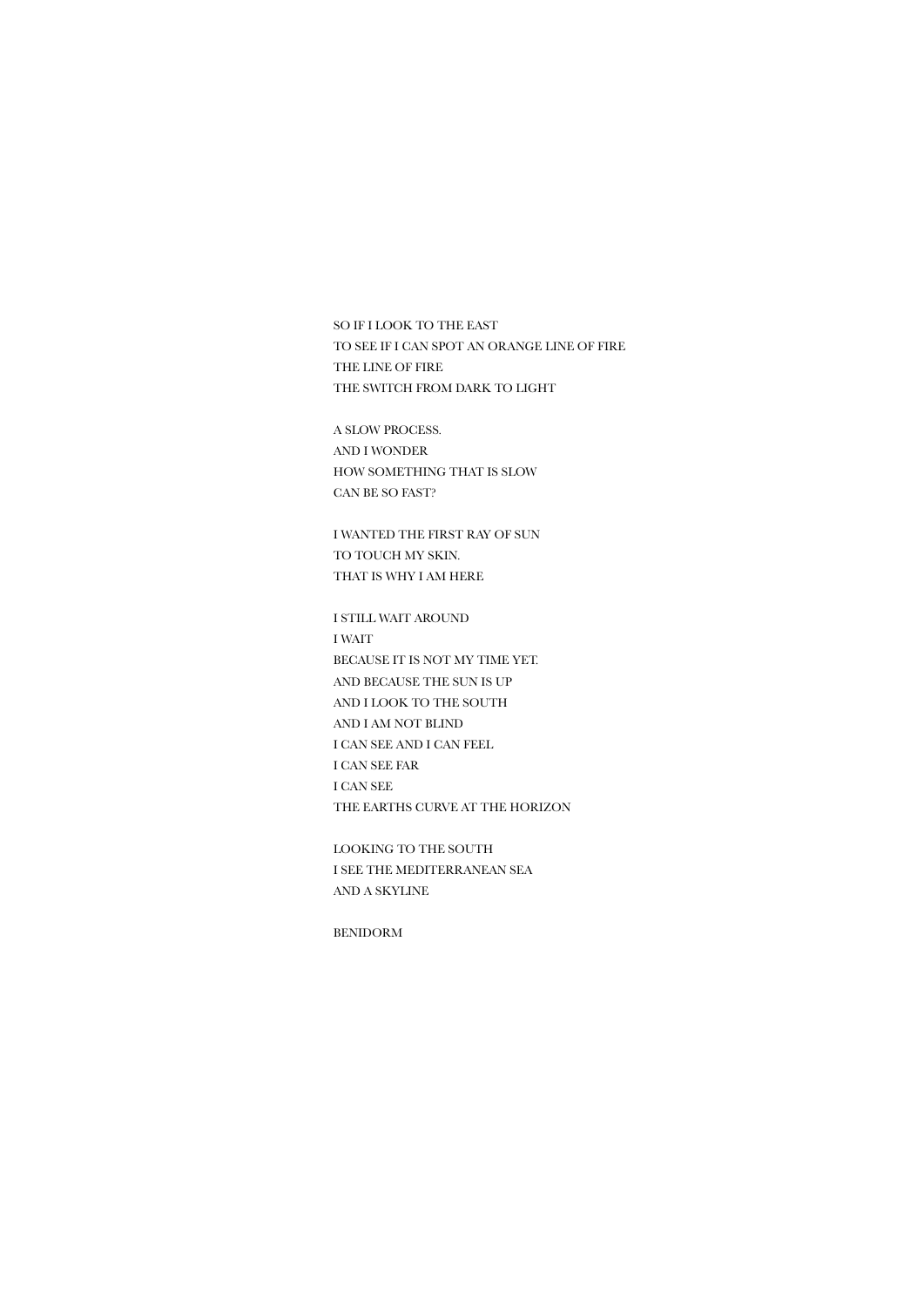AS THERE ARE FOUR POSITIONS OF THE BODY LYING DOWN SITTING STANDING AND WALKING

SO I HAVE THE SAME BODY POSTURE WITH MY LEFT LEG POSED IN-FRONT OF ME MY LEFT ARM LEANING ON THE RAISED LEG LEANING MY BODY ON MY RIGHT LEG AS "THE WANDERER ABOVE THE MISTS"

A POSTURE AND IN THAT POSTURE I HAVE MY EYES AT THE HORIZON AT THE SKYLINE I SEE COLOURS

YELLOW AND LIGHT-GREEN FIELDS UNDER A BLUE-WHITE SKY AND GREEN-BLACK PINE TREES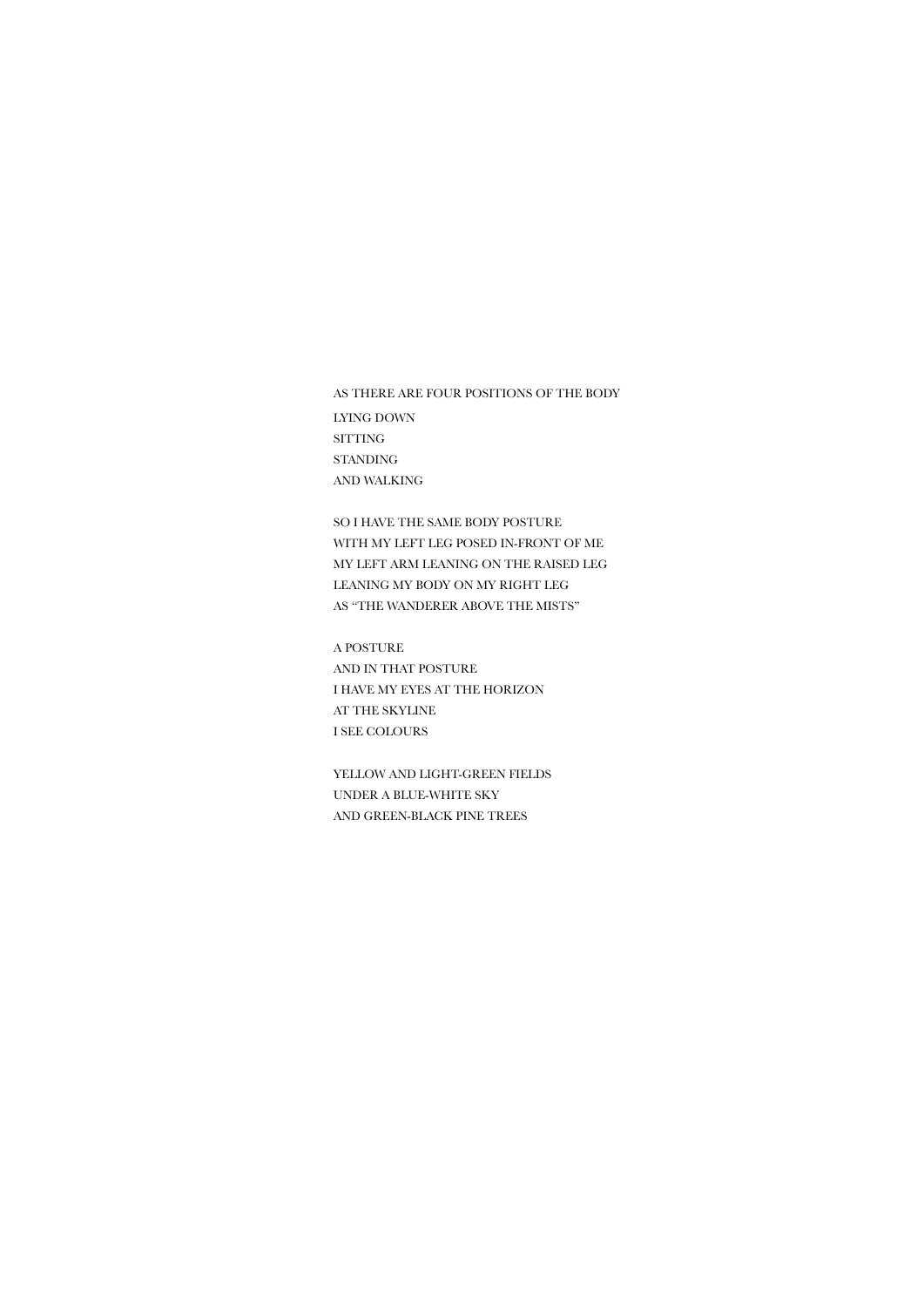AND I LOOK AGAIN AT ONE OF THE PHOTOGRAPHS I FOUND I HAVE THE PHOTOGRAPH IN MY HAND I CARRY THEM WITH ME I COMPARE THEM WITH MY OWN LINE OF SIGHT PHOTOS TAKEN SOMETIME SOMEWHERE ON THE WAY UP OR DOWN

ON ONE OF THE UP'S OR DOWNERS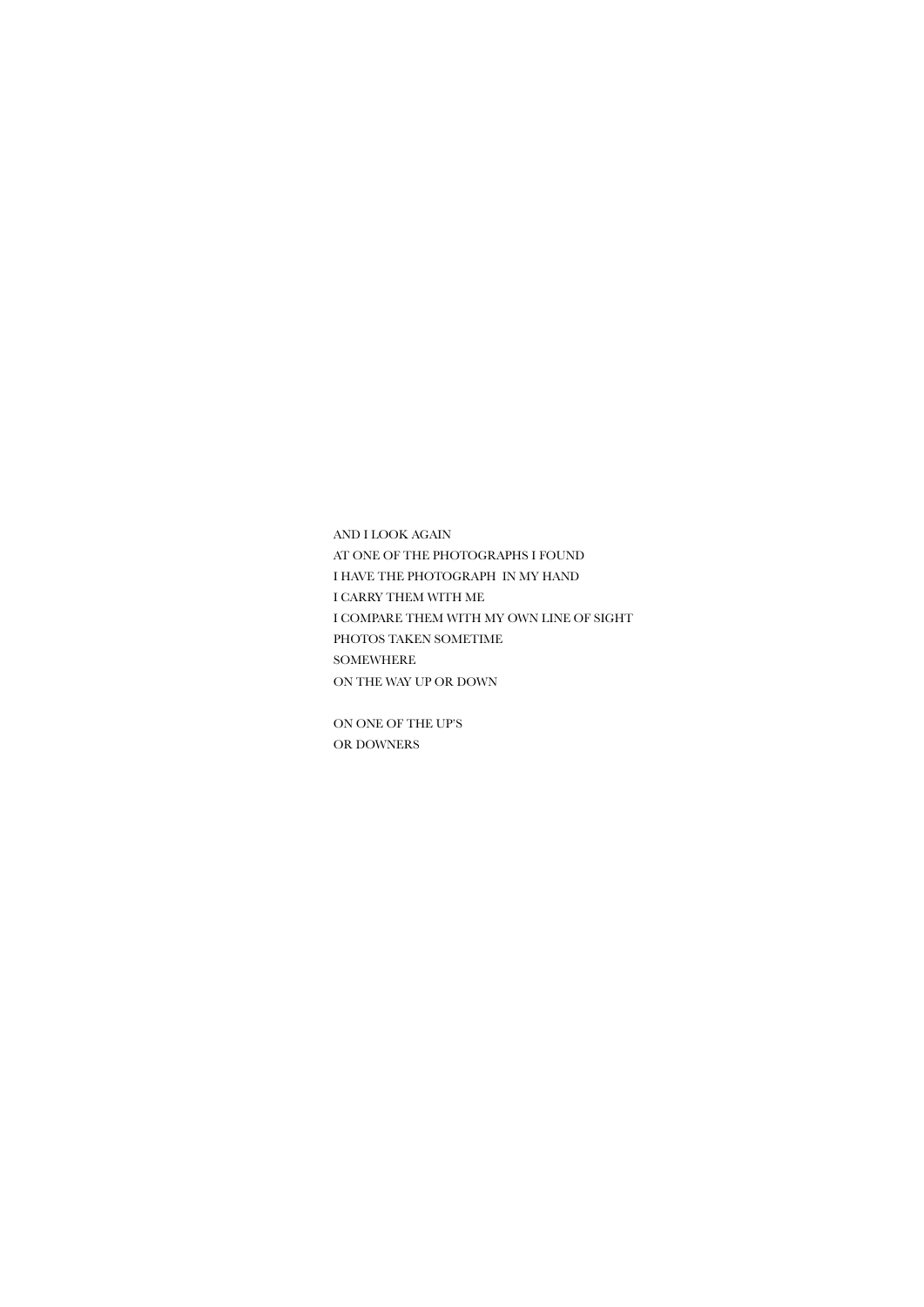AND I CAN NEVER UNDERSTAND HOW YOU MANAGED TO WALK WITH YOUR LOW THIN CROMWELL LOAFERS

SHOES THAT WAS NOT MADE FOR WALKING

SO I LOOK AT YOUR SHOES IN THE PHOTO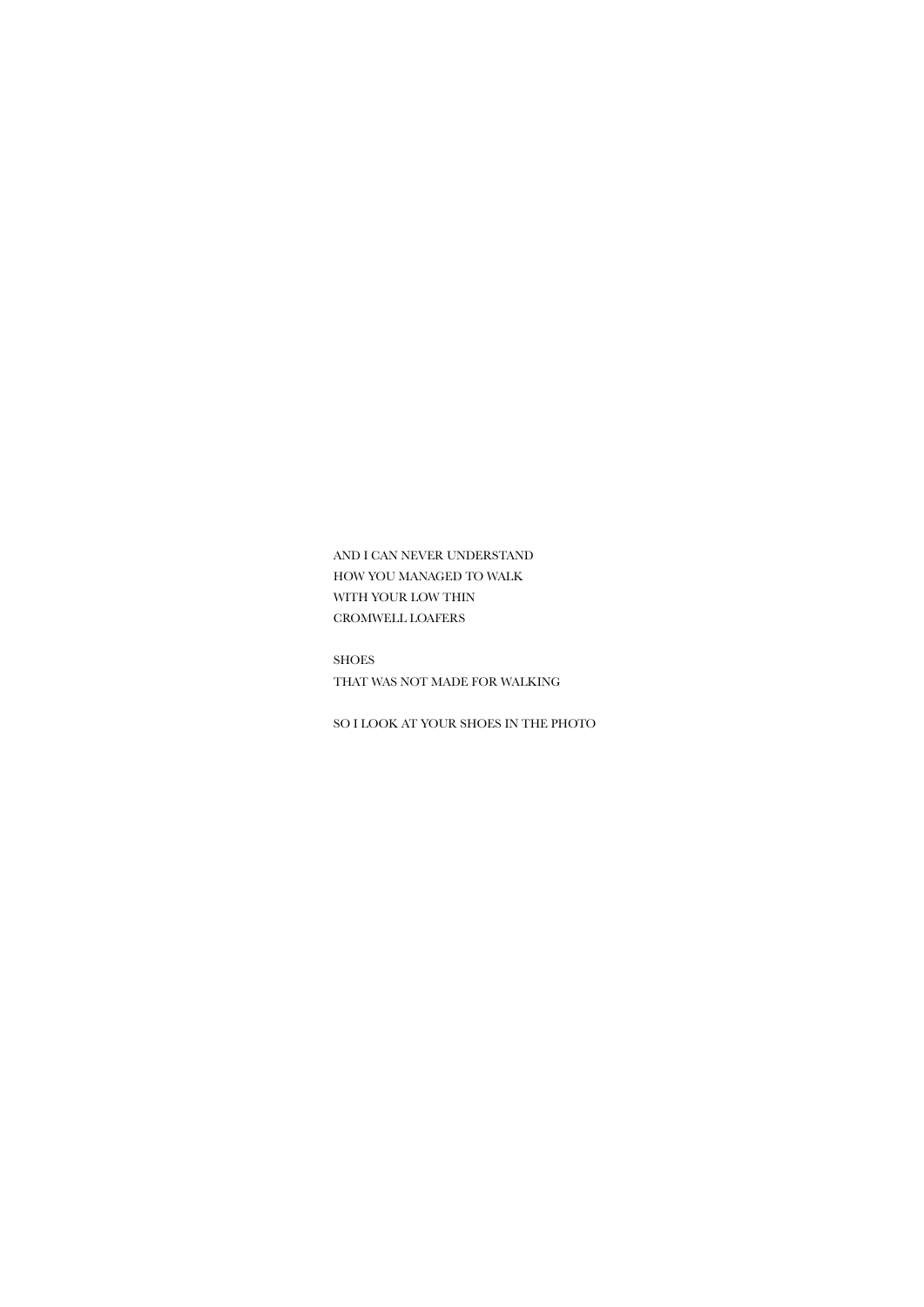AN IMAGE OF TIME, A KEEPSAKE FOR POSTERITY A GHOST TO BE SAVED AND KEPT FOR ME TO MEET TO TOUCH AND THE COLOURS FADES

AS YOU ALWAYS TRAVELLED TO ALL KIND OF PLACES AND I DON'T THINK YOU HATED SPAIN YOU LOVED SPAIN AND YOUR CIGARETTES

A SAFE PLACE FREE FROM

AND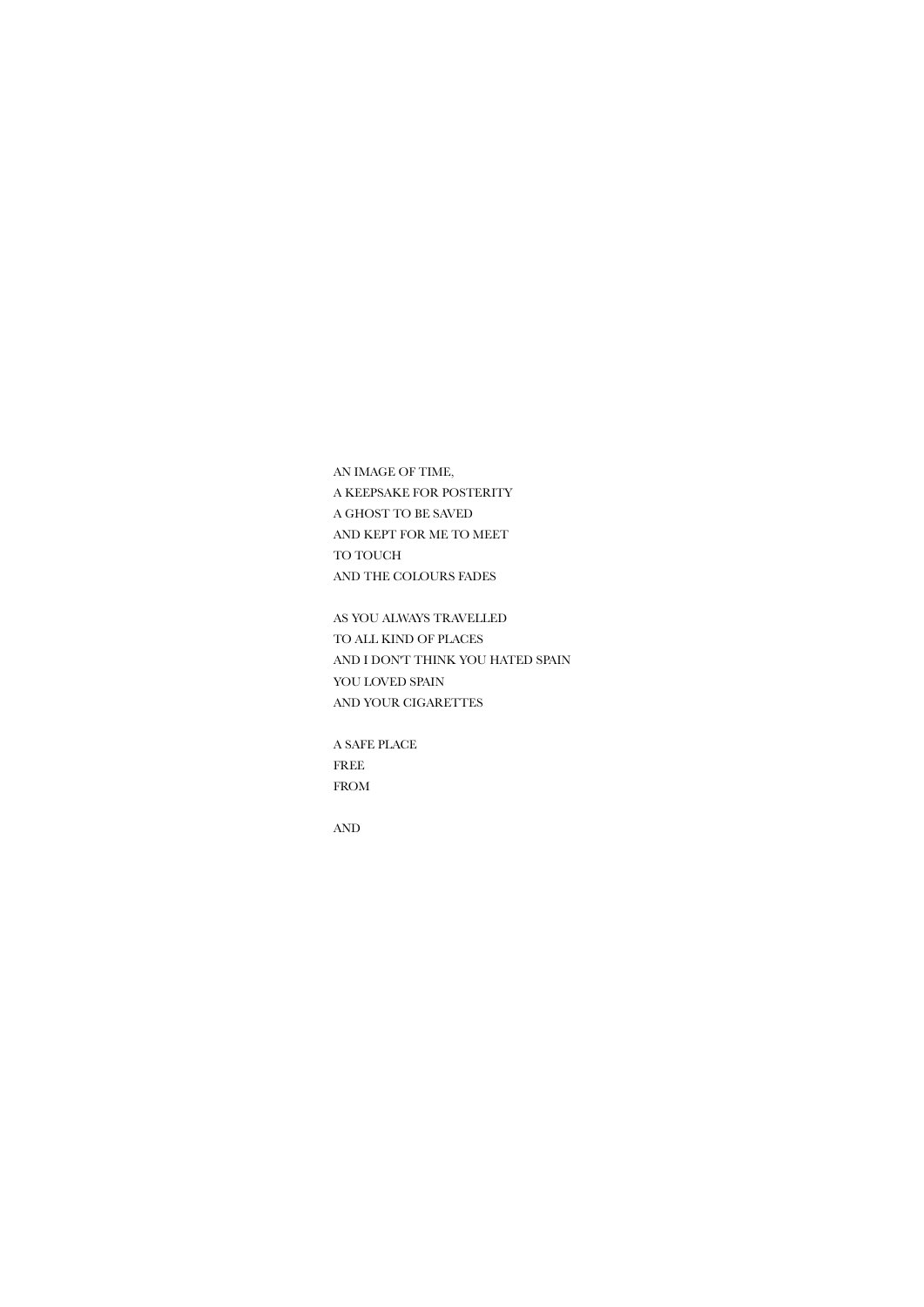SHE WROTE:

"I WATCHED THE COLOURS BLAZING YELLOW TAN AND LIGHT-GREEN FIELDS UNDER A BLUE-WHITE SKY AND MY EYES LINGERS IN THOSE SHADOWS OF DARKNESS IN THE SHADOWS OF GREEN AND BLACK PINE TREES I THOUGHT ABOUT GOYA AND HIS THREE GOBLINS I SEE HIS GOBLINS PREENING AND POSTURING GOBLINS IN VAIN ACTIVITIES PREVIOUSLY THOUGHT FOR MAN ALONE AND I REALISE I AM A PART I AM A CHUNK I AM A COMPONENT A DETAIL AN ELEMENT AND A FACTOR

AS MAGIC IS ALL I HAVE"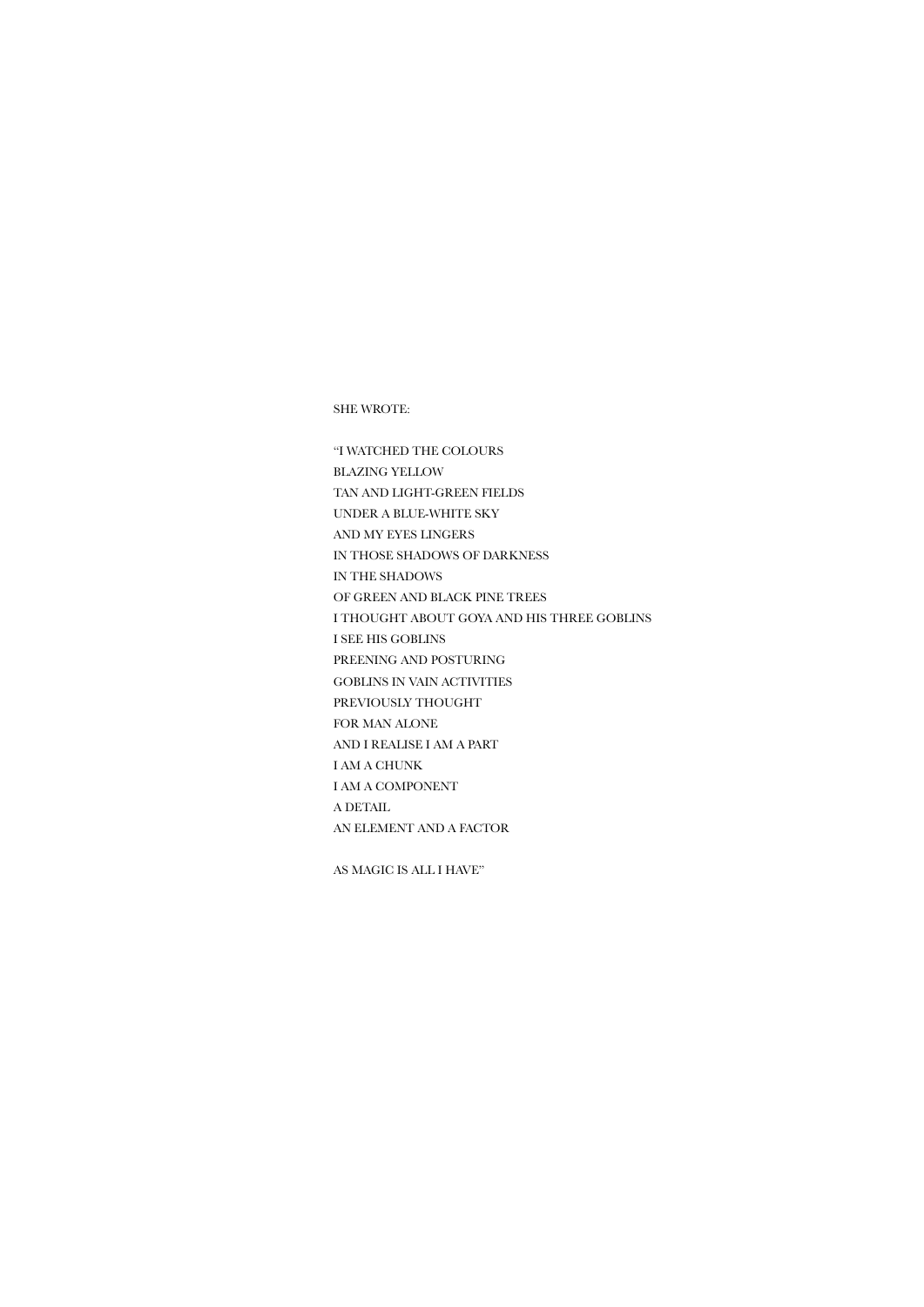## "IN THIS MOMENT" SHE WROTE

"IN THIS DARKNESS AND AT THIS PLACE I HAD TO WAIT WAIT FOR THE LIGHT I WAS WAITING FOR A LIGHT THE LIGHT TO HAVE FINISHED ITS TRAVEL A TRAVEL FROM THE SUN. A TRAVEL THROUGH SPACE LIKE A ROCKET LIKE A STRAIGHT PENCIL LINE A THIN LINE THROUGH VACUUM LIKE A SWORD LIKE A KNIFE I WAS WAITING FOR SOMETHING SHARP

AS MAGIC WAS ALL I HAD"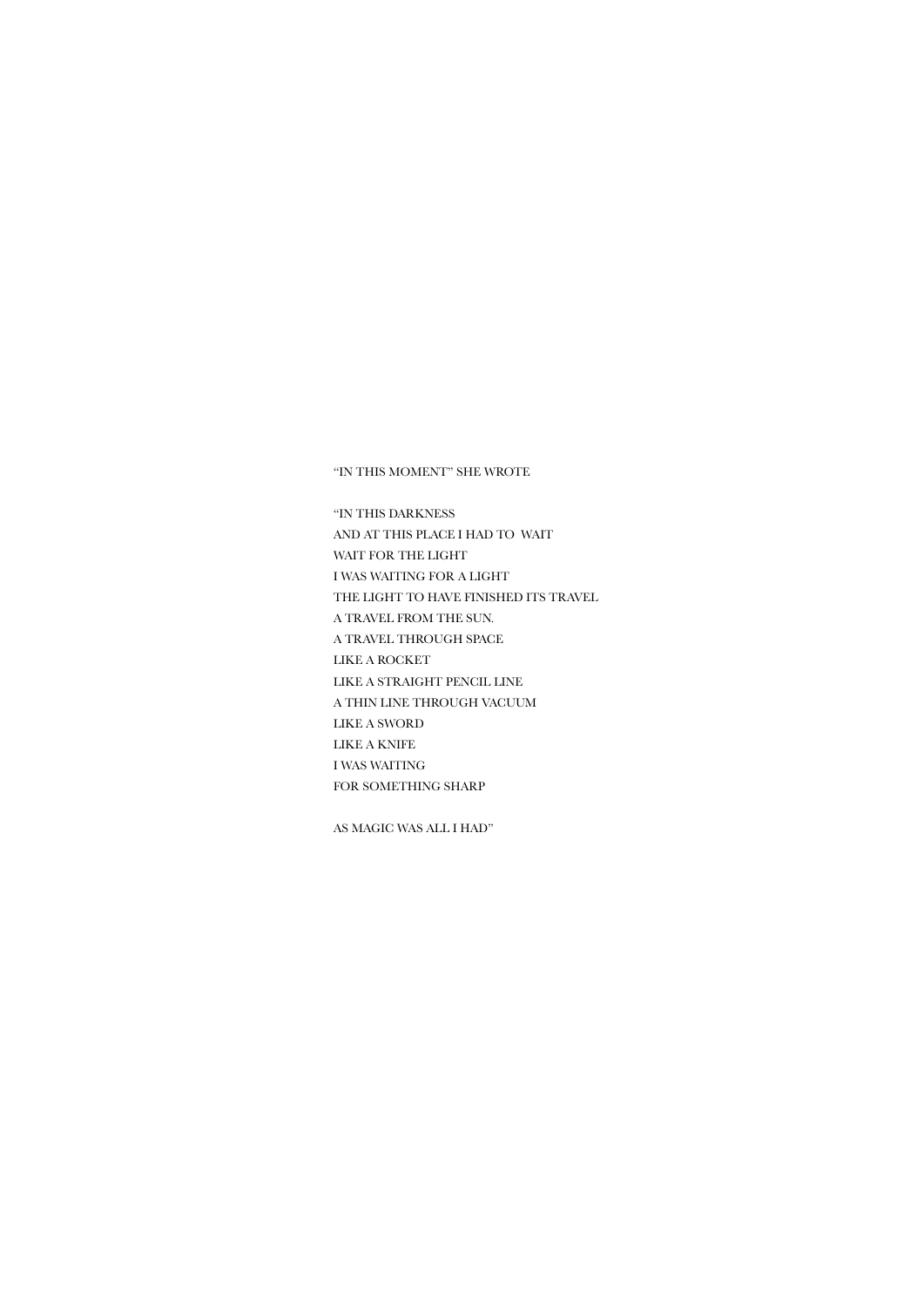AS MAGIC WAS ALL IT HAD"

"I THOUGHT IF THE SUN SUDDENLY STOPPED AND ITS JOURNEY ENDED IF THE SUN CLOSED ITS EYES AND DISAPPEARED FROM OUR VIEW IT WOULD CLOSE ITS EYES IN SILENCE MUTE AND WORDLESS.

SHE WROTE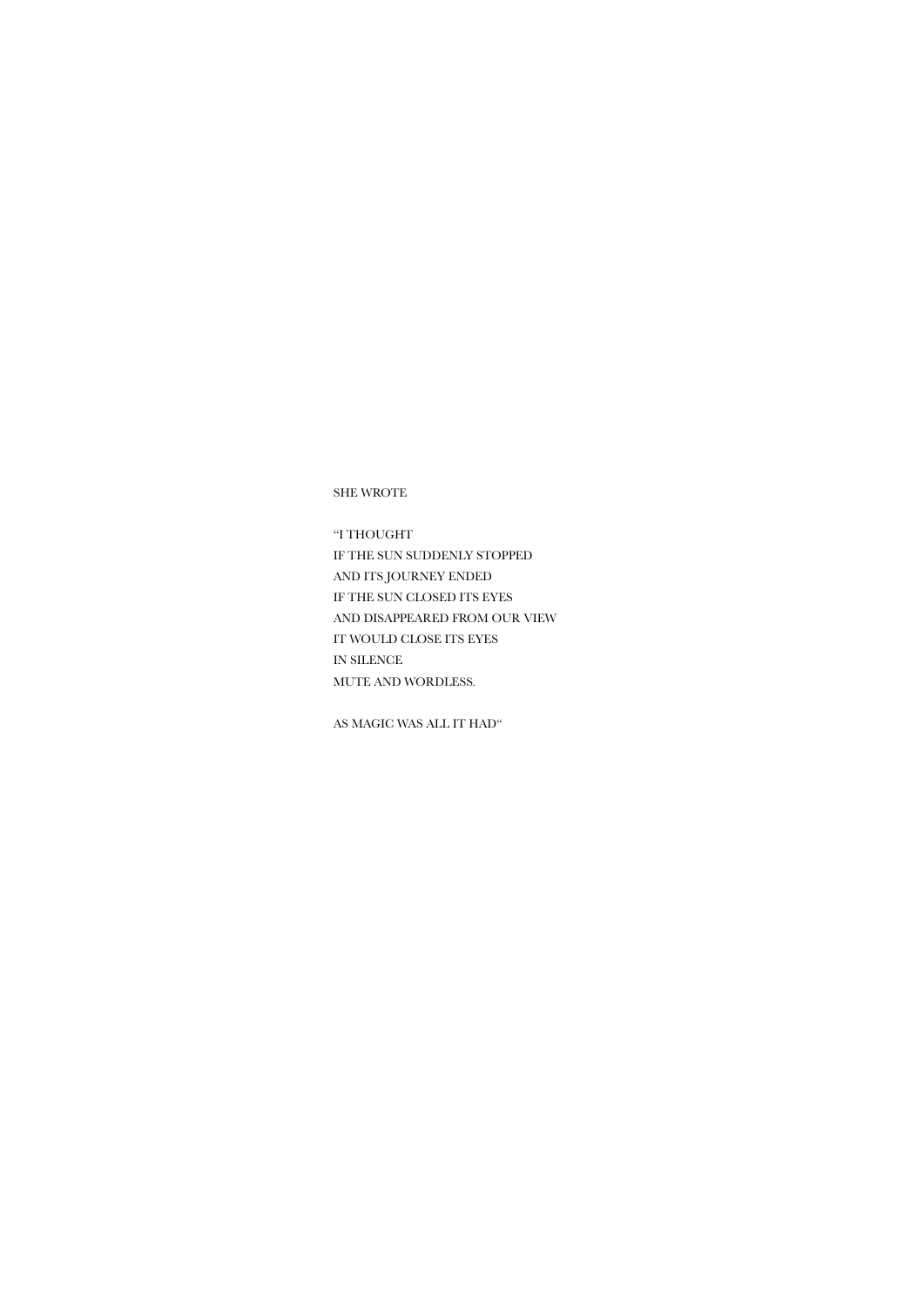"IT WOULD TAKE EXACTLY EIGHT MINUTES" SHE WROTE

"EIGHT MINUTES BEFORE I COULD SEE NOTHING BEFORE I WOULD FEEL THE LONG TENTACLES THE LONG ARMS THE FEELERS AND THE COLD SOMETHING SHARP WOULD AGAIN SLICE ME AS MAGIC WAS ALL I HAVE" SHE WROTE: "BUT ON THE OTHER HAND IF I WOULD STARE DIRECTLY AT THE SUN I WOULD GO BLIND FALL INTO DARKNESS FALL, FALLING, FELL COLLAPSING, DESCENDING, PLUNGING AND SLIDING TUMBLING I WOULD FEEL THE COLD OF DARKNESS AGAIN AGAINST MY SKIN SOMETHING SHARP IT WOULD SLICE TROUGH ME AND I WOULD I WOULD BE DREAMING ABOUT YELLOW ORANGES AGAIN I WOULD HEAR I WOULD STILL HEAR THE SOUNDS THE TUMBLE AND BUMBLE I WOULD HEAR THE BUMBLE BEES ON FLOWERING SHRUBS AND ESPARTO GRASS,

AS MAGIC WAS ALL I HAD"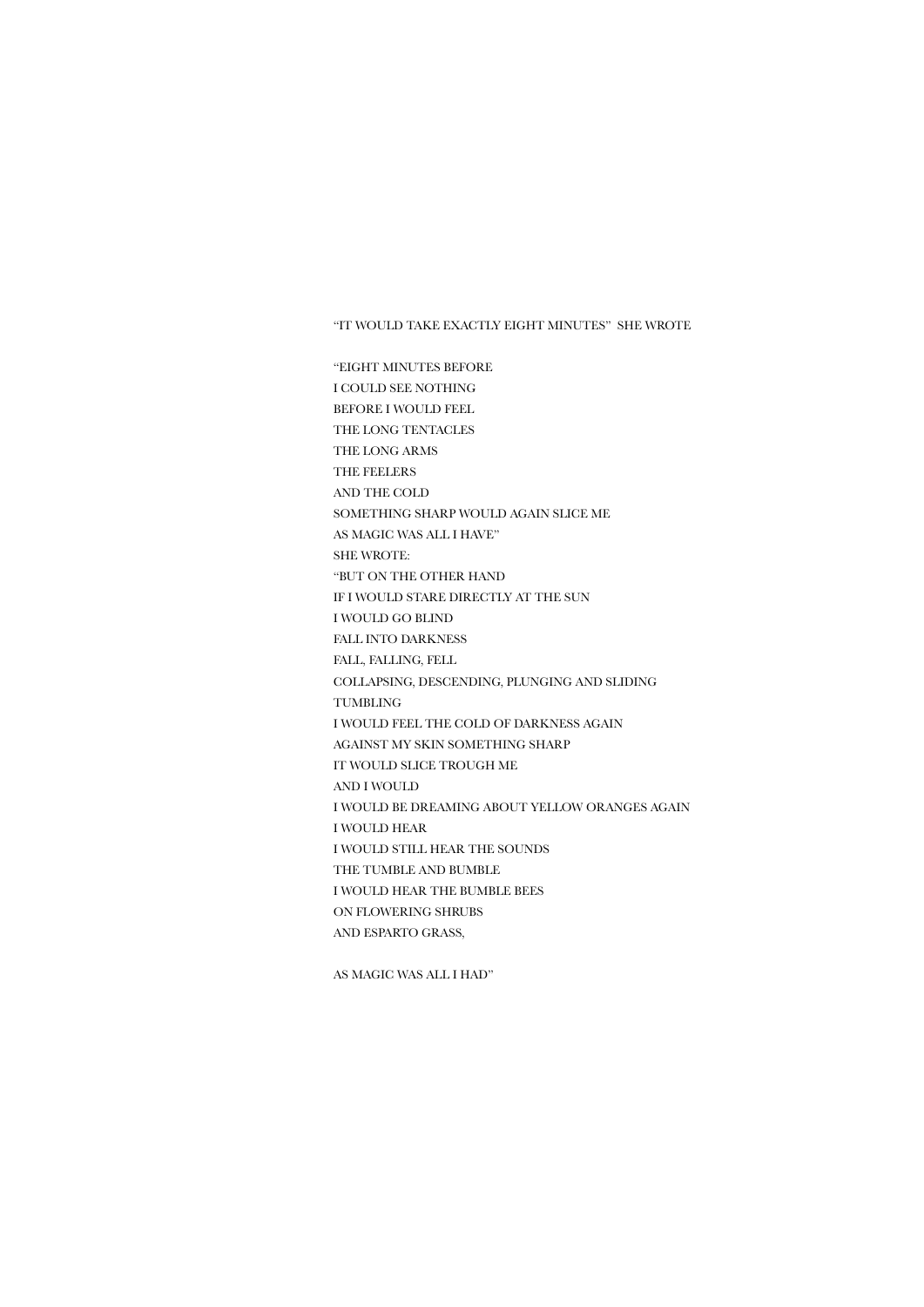"SO FROM THE TOP OF THE MOUNTAIN" SHE WROTE,

"I WATCH THE ROOFTOPS OF BENIDORM I LET MY EYES LINGER ON HOTEL BALI THE MORNING LIGHT BOUNCING UP, DOWN AND AWAY I SAW THE MORNING LIGHT GLITTER IN A TURQUOISE SEA AN ABSURD COLOUR A COLOUR FAR AWAY IN ANOTHER GALAXY I LOOK AT THE MEDITERRANEAN SEA IN THE MORNING GLOW

AS MAGIC WAS ALL I HAD"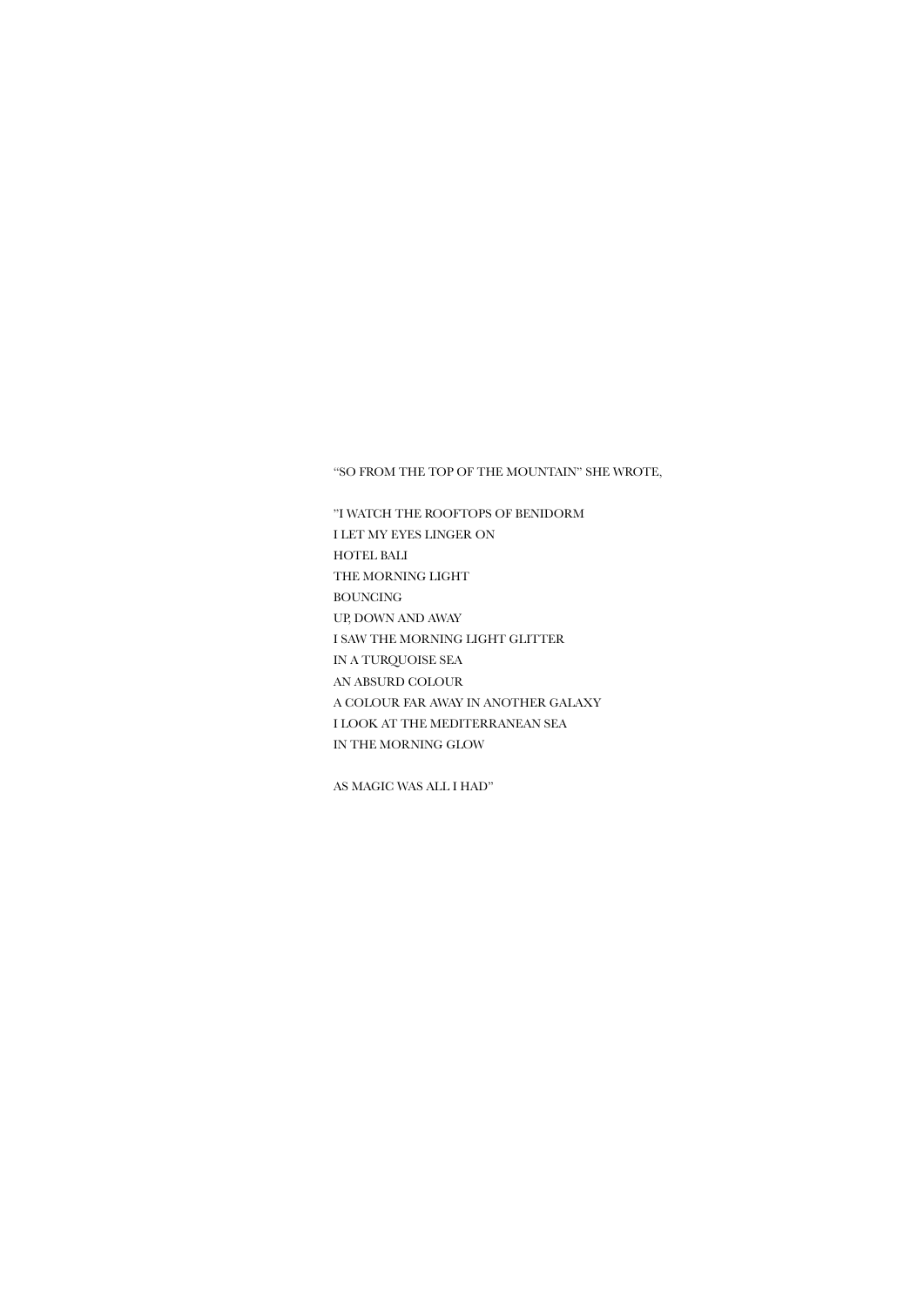AND AS I SAID HAVE YOU EVER CLIMBED A TREE ? AND REALISED WHILE GOING UP IT'S EASY CAUSE EVERYTHING IS IN FRONT OF YOU? BUT WHILE CLIMBING DOWN IT IS TRICKY BECAUSE SUDDENLY YOU HAVE TO FEEL WHERE THE BRANCHES ARE BELOW YOU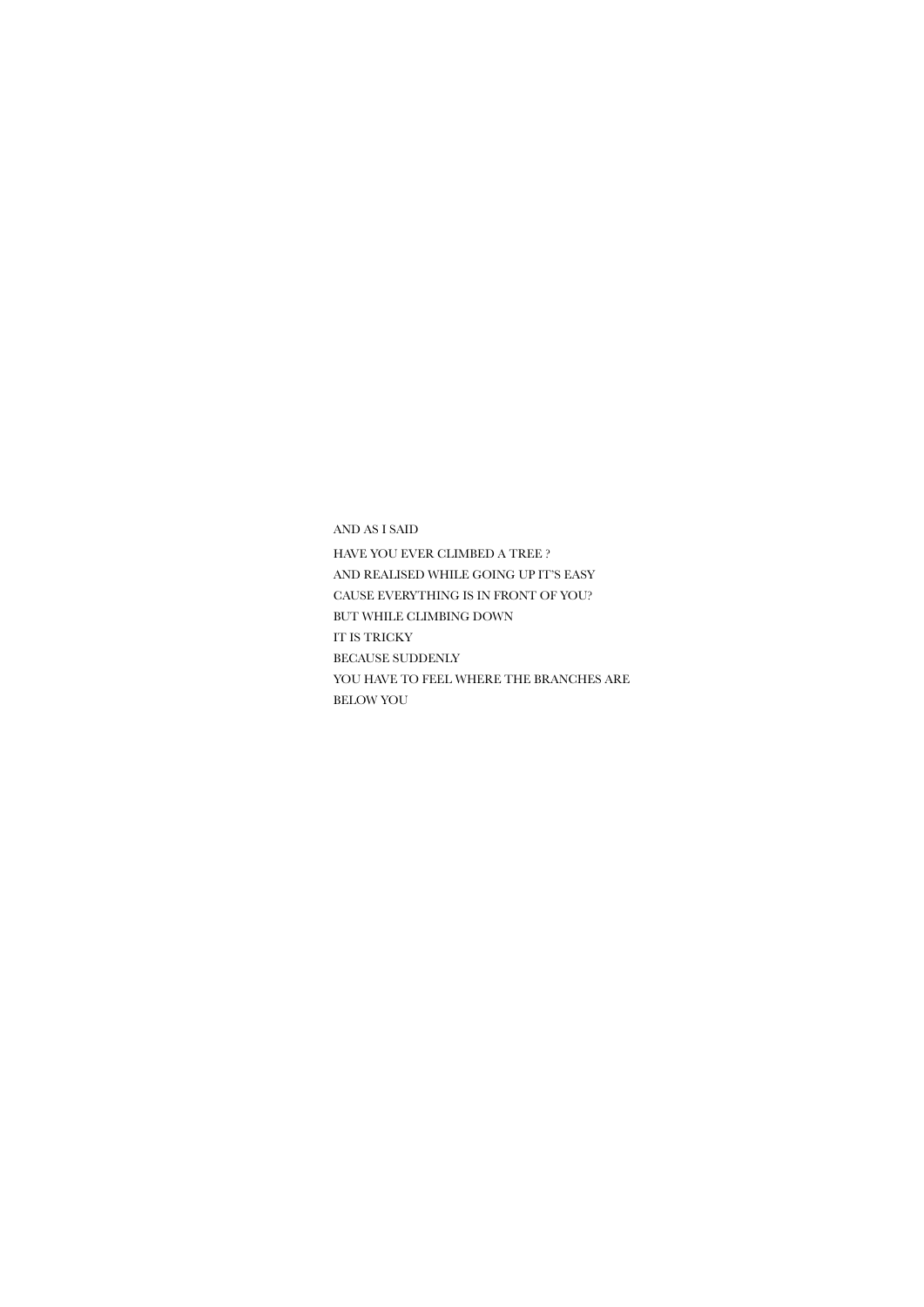SO I WALK DOWN FROM PUIG CAMPANA WITH MY EYES ON BENIDORM FEELING WHERE THE BRANCHES ARE IT SHOULD TAKE ABOUT THREE HOURS AND FORTY-ONE MINUTES FOLLOWING THE SMALL DIRT TRACKS DOWN THE SAME WAY DOWN AS UP

I WILL PASS FINESTRAT AND AFTER THAT THE ROAD IS RELATIVELY EVEN THE SUN IS RAISING FAST AND I FEEL THE HEAT I ENJOY IT IS A NEW DAY AS A PHOTOGRAPH IT HAS A PROMISE

MY FATHER ALSO WALKED THIS PATH

AND I PASS HIS SAND DUNES IT IS HOT AND MY BODY FEELS YOUNG AND STRONG BECAUSE I AM STILL ALIVE IN THIS WORLD AND LONGING IS A PROMISE OF SOMETHING ELSE

AS I SAID I ALSO DREAM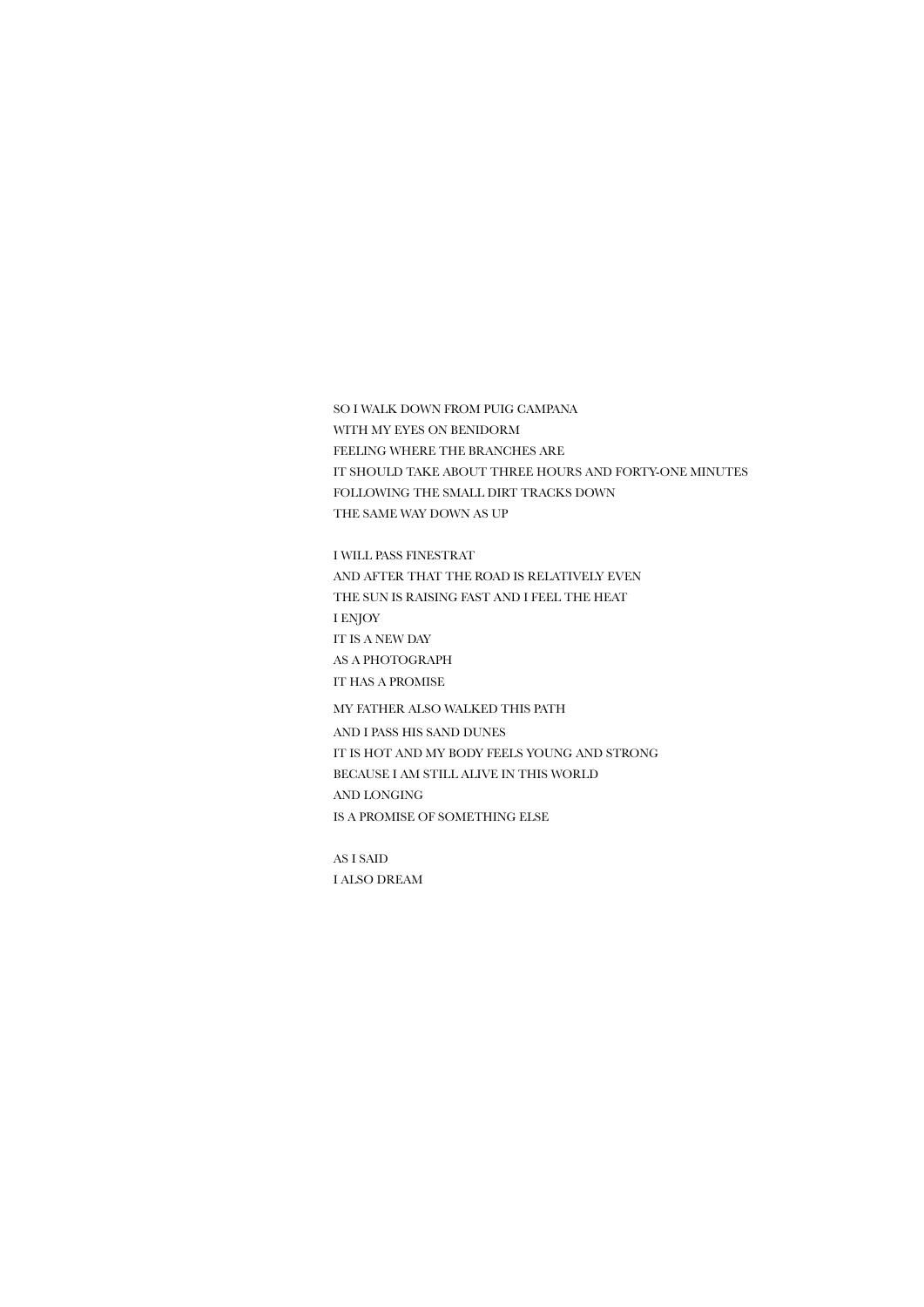#### SHE WROTE

 "I SHIELD MY EYES AGAINST THE MORNING SUN I LOOK DOWN IN THE VALLEY SPOTTING GLITTERING GEMS SMALL SPARKS OF LIGHTS BETWEEN THE TALL BUILDINGS OF BENIDORM I SEE SPARKLING PEARLS OF SWIMMING POOLS BETWEEN APARTMENT BLOCKS APARTMENT BLOCKS THAT CARRY A COLOUR OF THE DESERT AND ENGLISH RED AS A VEIL A MORNING VEIL SUN HAZE I SEE AN IMAGE OF HOT SAND AND A PROMISE AND THE SWIMMING POOLS GLITTERS FAR AWAY IN THE DISTANCE LIKE A STARRY NIGHT SWIMMING POOLS WITH AN ABSURD TURQUOISE COLOUR SWIMMING POOLS REMINDING ME OF A BIGGER SPLASH SWIMMING POOLS THAT WILL MAKE ME WET WITH CHLORINE FILLED WATER DROPS

AS MAGIC IS ALL I HAVE"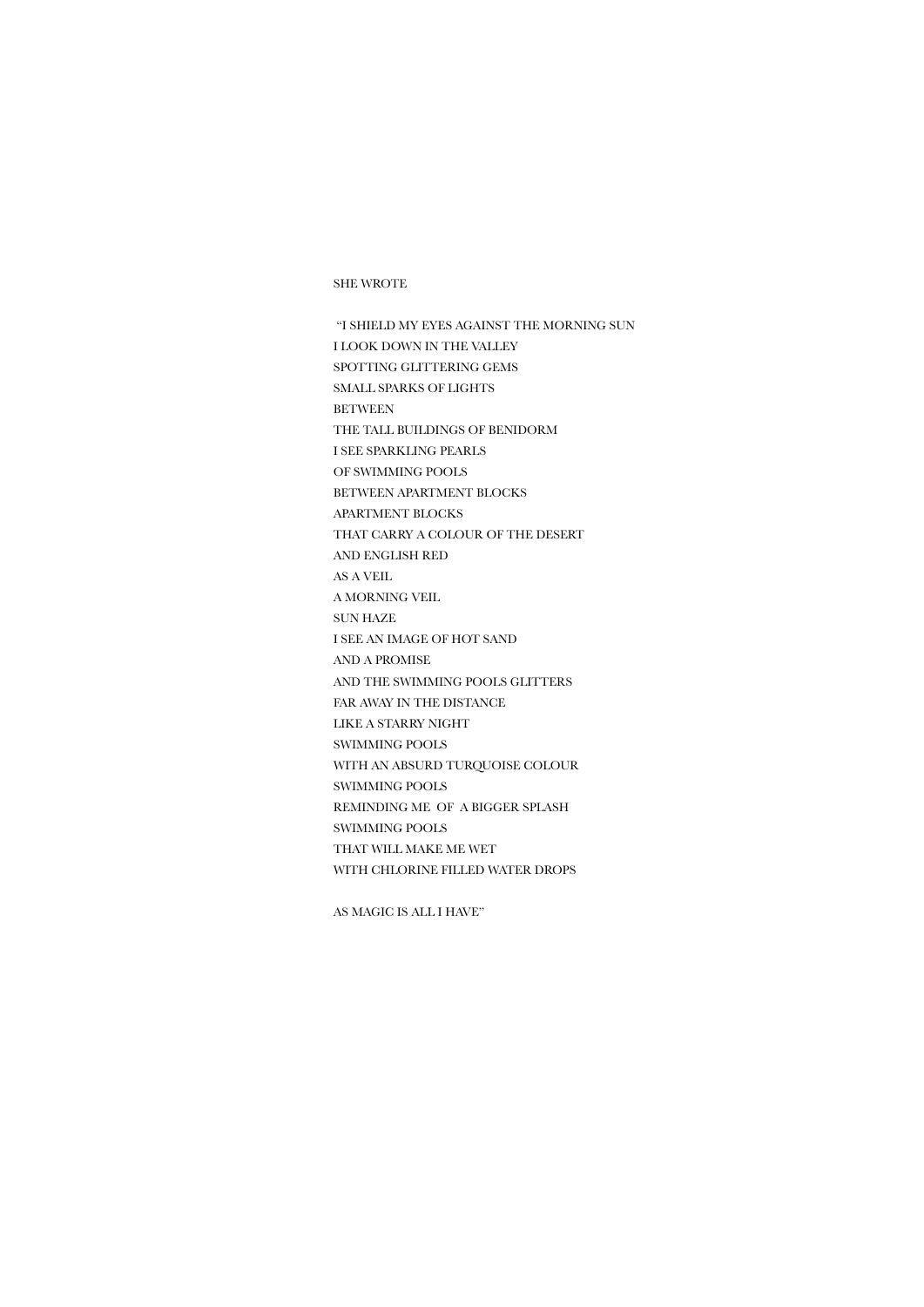SO I FOUND YOUR PHOTOGRAPHS IN A DRAWER WHEN I WAS CLEANING YOUR HOUSE ONE PHOTO I CALL "THE DESERT MAN" BECAUSE YOU ARE STANDING ON A SAND DUNE WITH YOUR LEFT LEG POSED IN-FRONT OF YOU YOUR LEFT ARM LEANING ON THE RAISED LEG LEANING YOUR BODY ON YOUR RIGHT LEG MAYBE HERE OR SOMEWHERE AT COSTA BLANCA AMONG EVEN MORE STONES BUT EVEN SMALLER ONES MOUNTAINS OF DUST BY TIME

MAYBE SYLVIA TOOK THIS PHOTOGRAPH? SOMEBODY MUST HAVE POINTED THE CAMERA BEING THE EYES THAT WAS SEEING LOOKING AT MY FATHER

IT COULD HAVE BEEN ANYONE SHARING THE SAME PATH AND THE SAME BOTTLE, PASSING EACH OTHER BY THE SAND DUNES AS THEY PASSED A BOTTLE BETWEEN EACH OTHER ONE THEIR WAY UP OR DOWN

ALL OF THESE PHOTOGRAPHS HAVE A LONGING BECAUSE THE PAST INHABITS THEM AND BY SO ALMOST ALWAYS ADDRESSES AN ILLUSION AND BECAUSE LONGING IS A PROMISE OF SOMETHING ELSE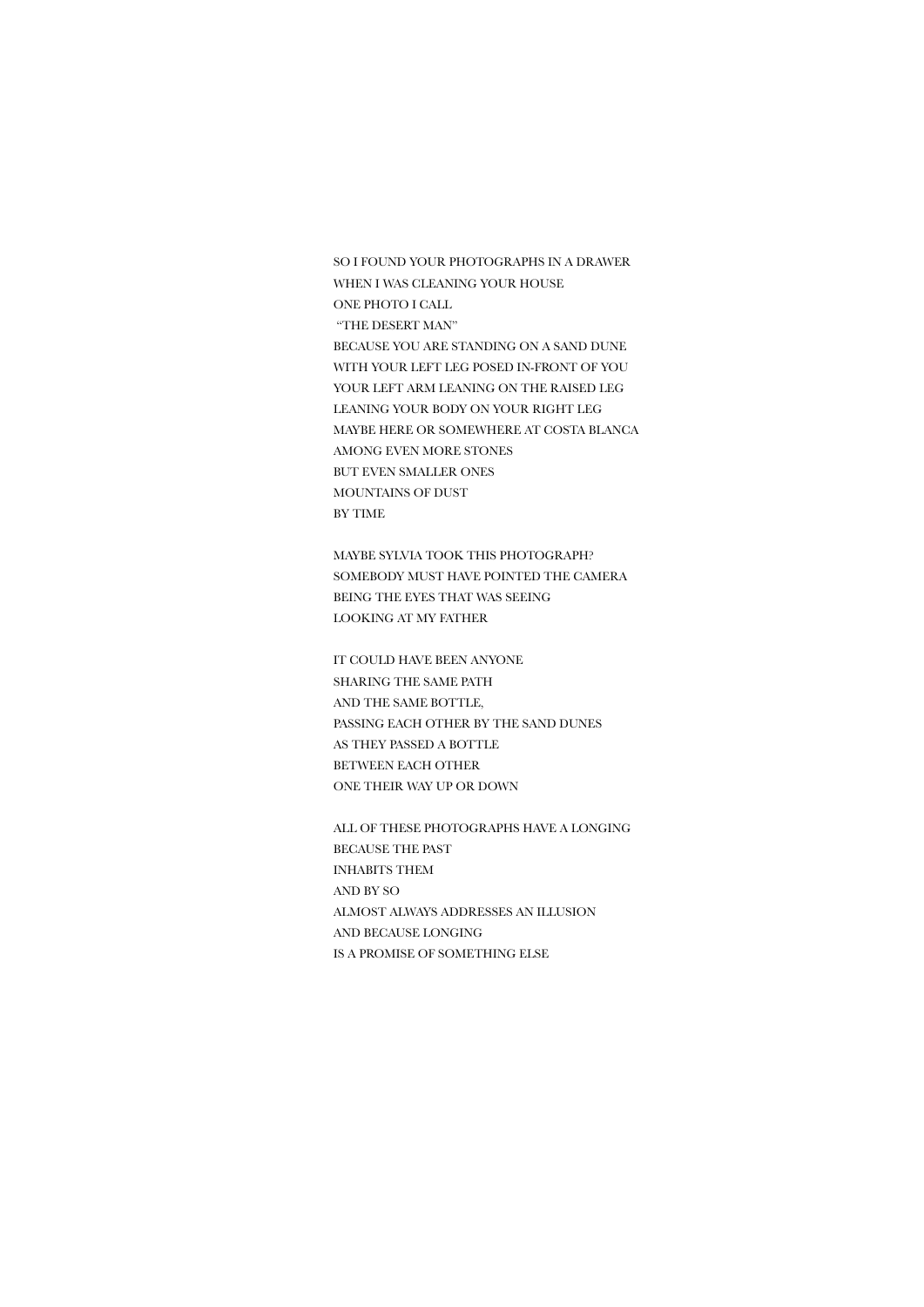SO I THINK OF GAUDÍ WHILE I WALK NOT ON HIS ARCHITECTURE THOUGH IT MIGHT BE HARD NOT TO DO SO SO COMPLETELY TRUTHFUL I'M NOT SOME LITTLE TWISTED SPIRE OR AMORPHOUS SHAPE PROBABLY SLIPS INTO MY MIND. NO, I USUALLY THINK ABOUT HOW HE DIED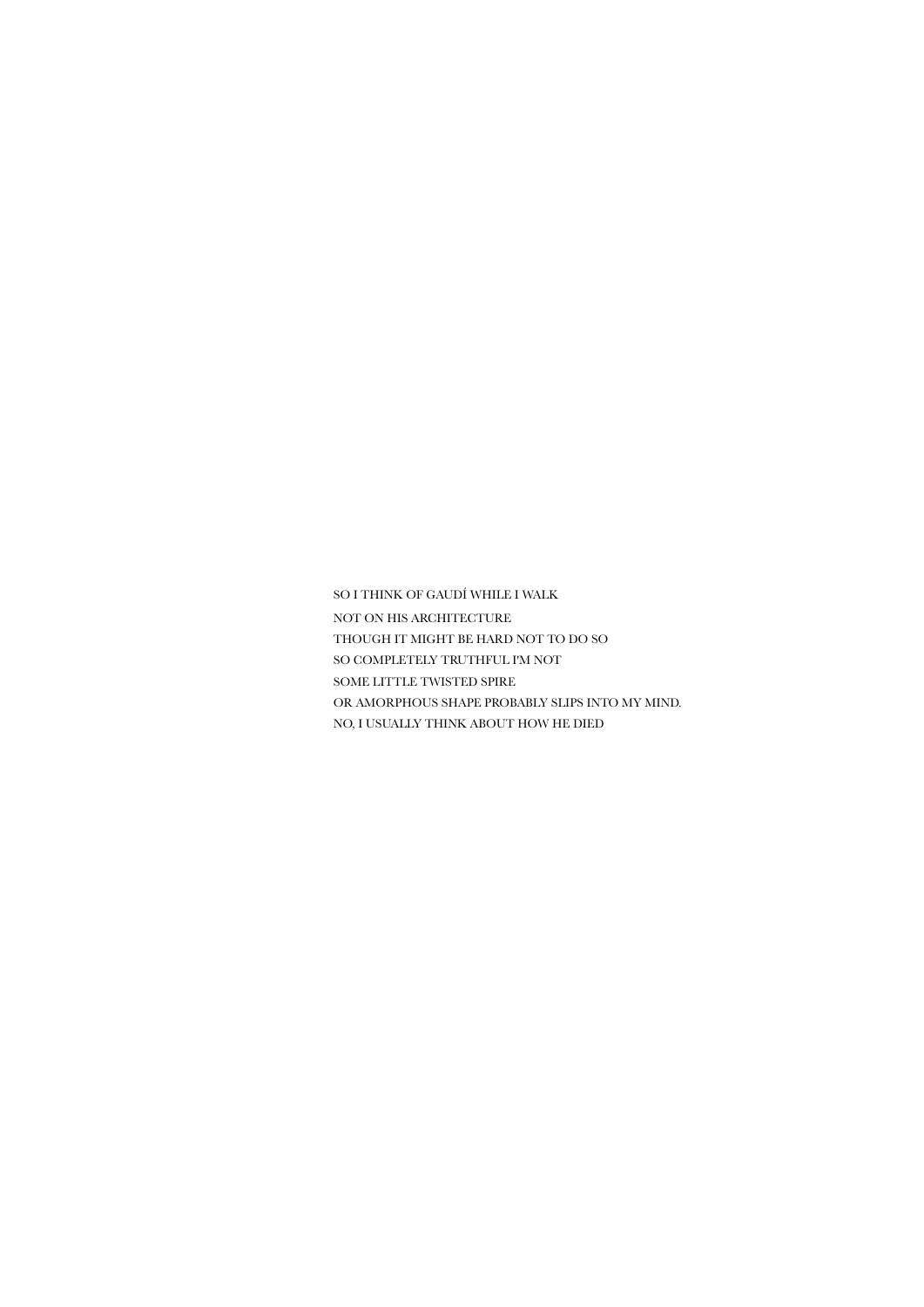"AND AT THE LEVANTE CLUB APARTMENTS" SHE WROTE,

"I SEE THEY HAVE AN APARTMENT BLOCK CALLED GAUDÍ AND I THOUGHT OF ANTONI GAUDÍ HE LOOKED LIKE A TRAMP WHEN HE DIED I THOUGHT ABOUT HIS DEATH WHILE WALKING AND THAT NO ONE WOULD KNOW WHO GOT HIT BY A TRAM IN BENIDORM SO WITH MY MIND ON SOME LITTLE TWISTED SPIRE OR AMORPHOUS SHAPE I THINK OF ANTONI,

AS MAGIC IS ALL I HAVE"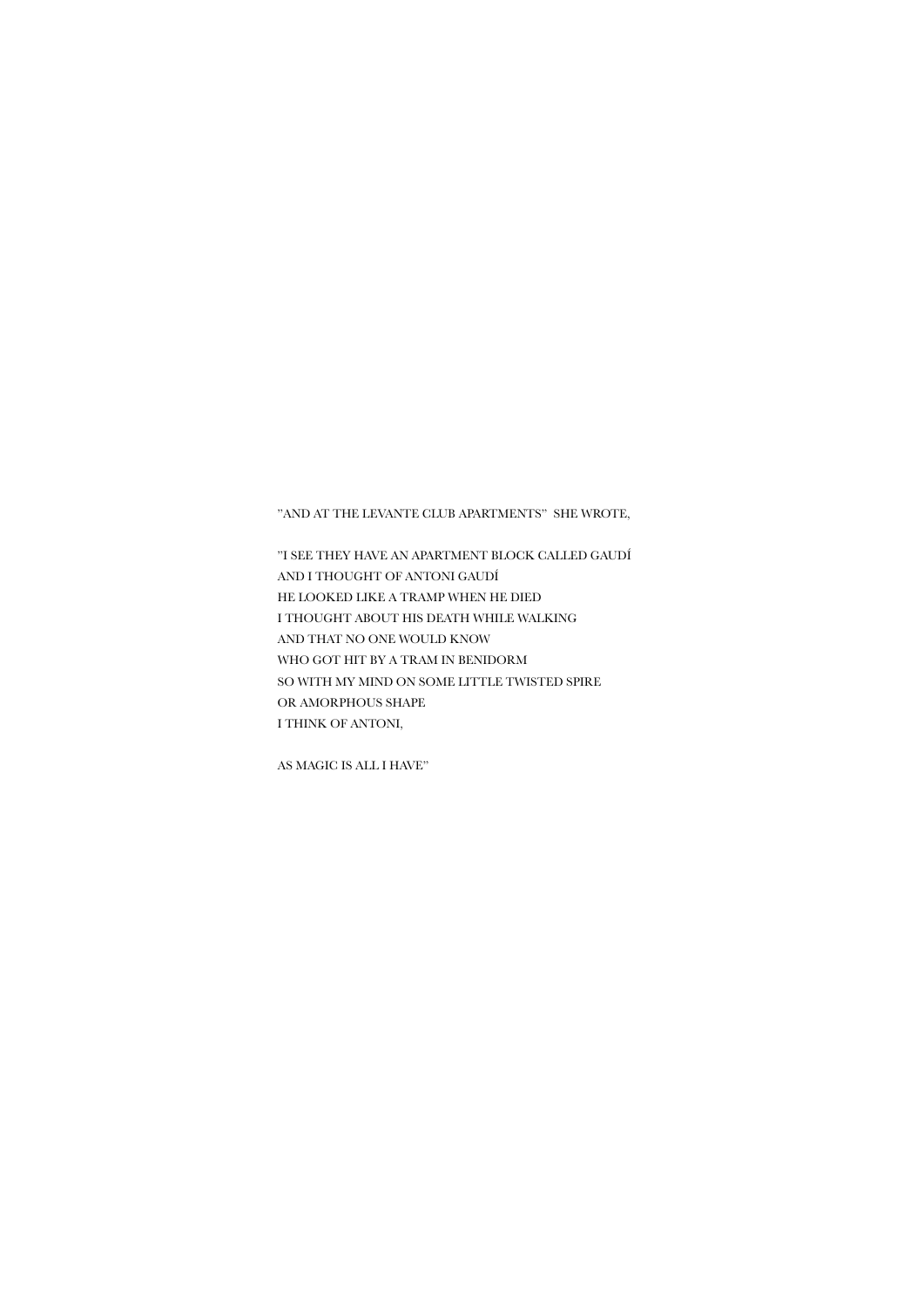IT IS ABOUT ELEVEN THIRTY

WHEN I ARRIVE AT ESTACIÓN DE BENIDORM THE TRAM STATION ON CTRA. ESTACIÓ I HAVE BEEN WALKING ALL MORNING THE WALK DOWN PUIG CAMPANA HAS BEEN WALK A WALK WITH GOOD INTENTIONS AND THE ALICANTE TRAM HAS ITS ORIGIN IN THE RAILWAY LINE THAT LINKED ALICANTE TO DENIA IN 1915

THE RED LINE WILL TAKE YOU TO AND FROM BENIDORM FROM ALICANTE THE SAME TRAM SYLVIA PLATH TOOK IN 1956 FROM ALICANTE TO BENIDORM

SYLVIA WRITES HOME IN A LETTER TO HER MOTHER: "THE COLOURS WE SAW FROM THE TRAIN WINDOW ALL THE WAY DOWN WERE BRIGHTER THAN I THOUGHT POSSIBLE

... BLAZING YELLOW, TAN AND LIGHT-GREEN FIELDS UNDER A BLUE-WHITE SKY, GREEN-BLACK PINE TREES,

WHITE ADOBE HOUSES WITH ORANGE TILE ROOFS"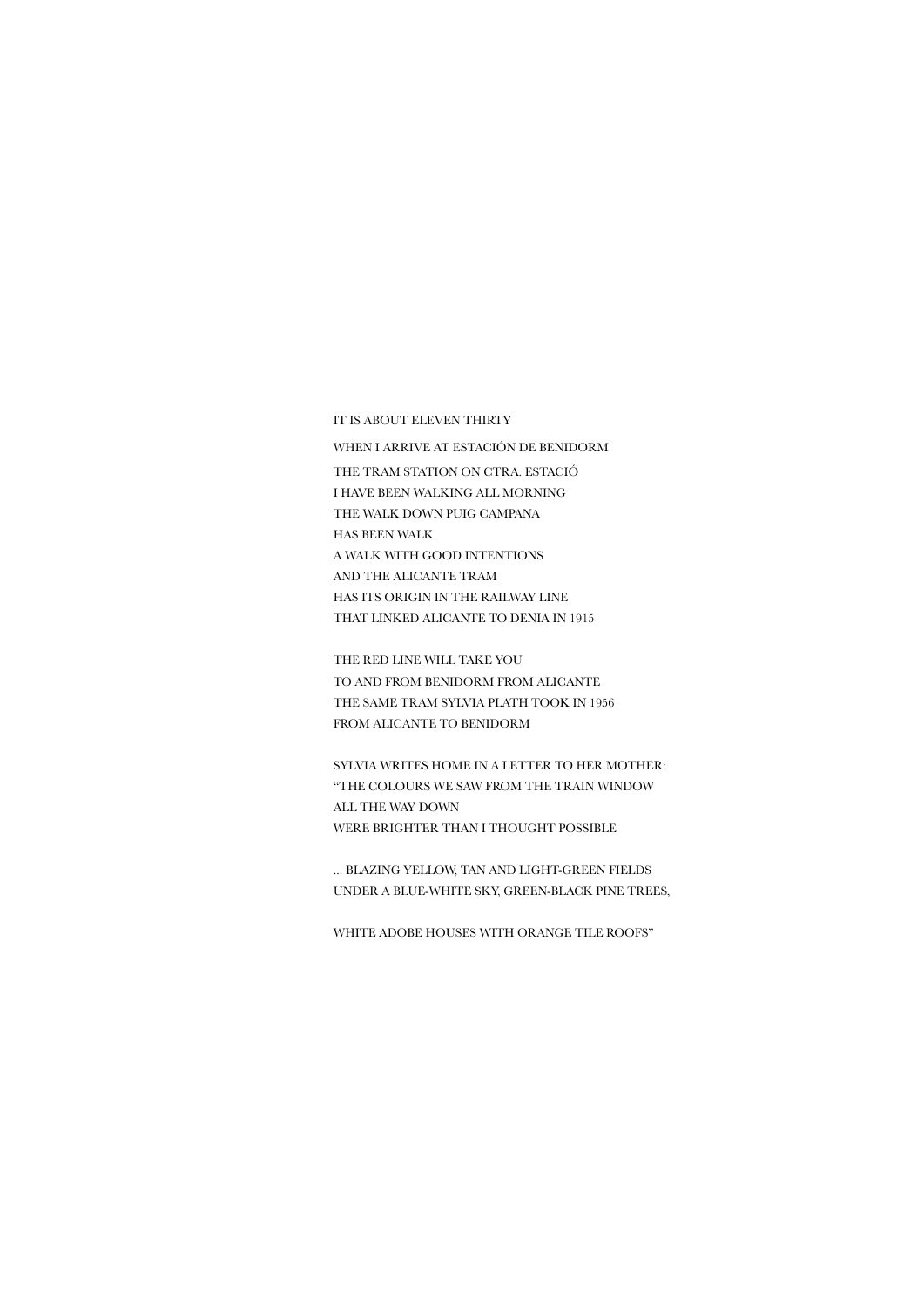# SO WITH ONE FOOT AFTER THE OTHER I CONTINUE TO WALK AMONG BLAZING YELLOW TAN AND LIGHT-GREEN FIELDS UNDER A BLUE-WHITE SKY

AS THERE ARE FOUR POSITIONS OF THE BODY LYING DOWN SITTING STANDING AND WALKING

AND I AM WALKING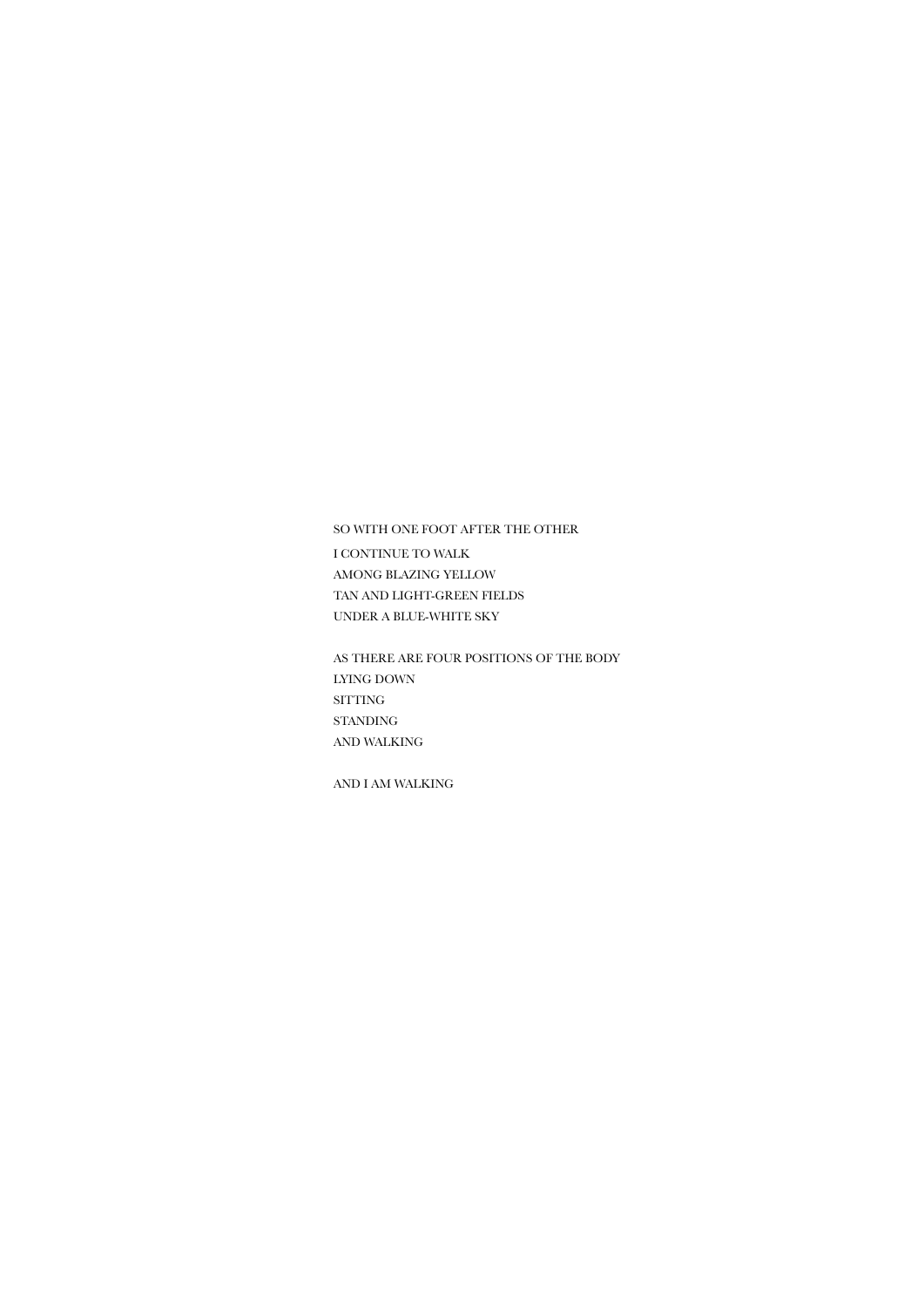I AM ON MY WAY TO CALLE DE TOMÁS ORTUÑO, 59 AND THE HOUSE WERE SYLVIA AND TED LIVED IN THE SUMMER OF 1956

I WALK AV. COMMUNITAT VALENCIA THE MAIN STREET THAT CUTS THROUGH THE CENTRE OF BENIDORM

THE STREET THAT IS THE PLACE TO BE, WERE THE "KM DANCE CLUB" SUPER-CLUB IS SITUATED AND "PENELOPE'S" THE SECOND BIGGEST CLUB IN BENIDORM THE VENUE SEES NIGHT AFTER NIGHT OF PACKED-OUT ROOMS GLITTER RAVES AND GLOW STICK PARTIES

I WALK AV. ESPERANTO A FAVOURITE SPOT WITH THE SPANISH AND THE THE CLUBS ON AV. MALLORCA AND AV. LEPANTO WHERE THE BRITISH FEEL AT HOME WERE WHEN THE NIGHT PROGRESSES INTO THE EARLY HOURS HIGH SPIRITS CONTINUE IN BLAZING YELLOW TAN AND LIGHT-GREEN FIELDS UNDER A BLUE-WHITE SKY IN THE BIG DISCOS ON THE OUTSKIRTS OF THE TOWN ON THE ALTEA ROAD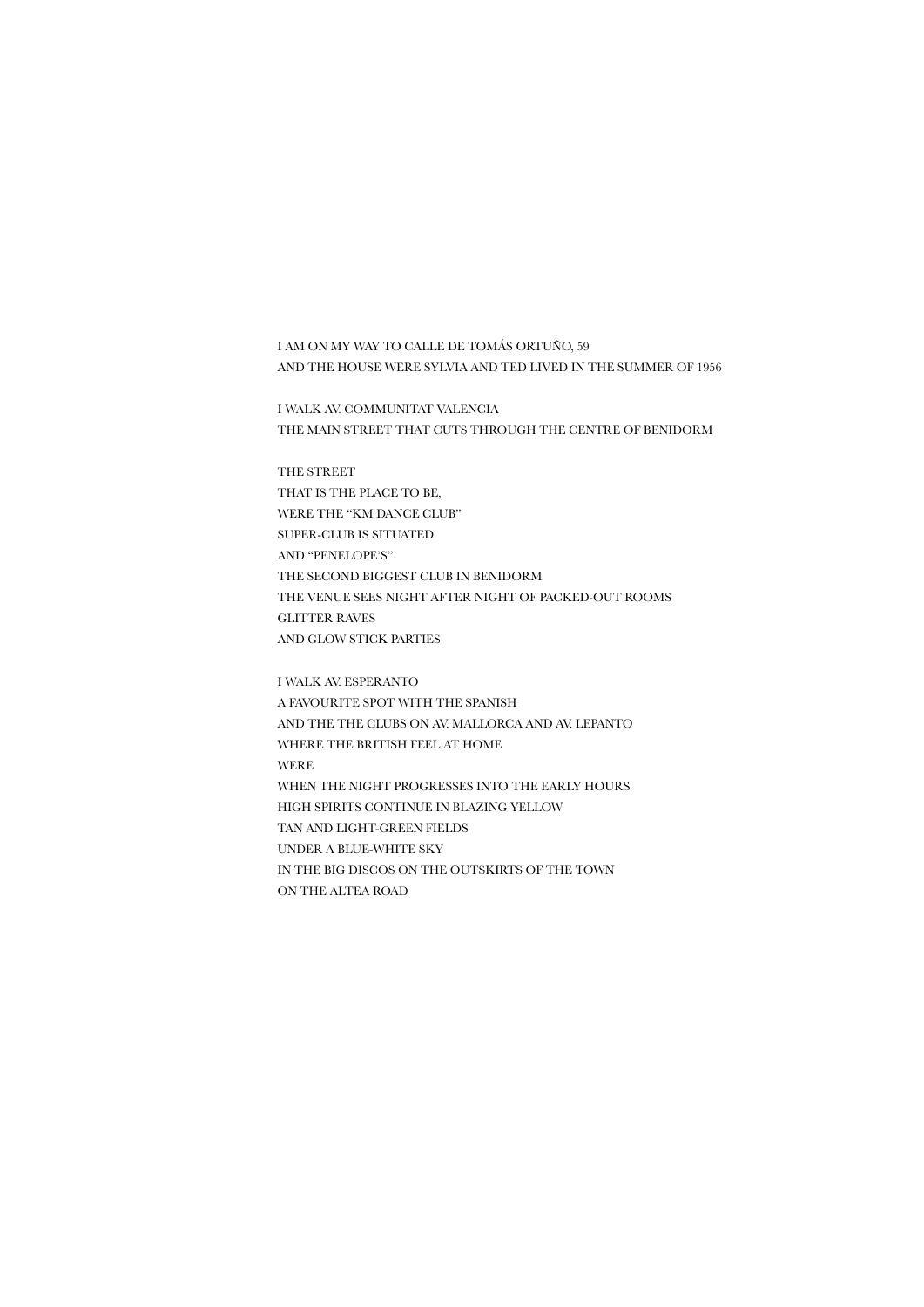#### BUT FOR ME IT IS MORNING

AND FOR ME WALKING IS A REGULAR ANTI-ANXIETY PILL I HAVE OTHER GLITTER RAVES AND GLOW STICK PARTIES

AS I WALK THE AV. COMMUNITAT VALENCIA IN THE SAME PACE MY FATHER WAS DOWNING DRINKS ON COSTA BLANCA

AND WHILE I WALK THROUGH THE STREET I MEET PEOPLE ON THEIR WAY HOME NIGHT PEOPLE ON THEIR WAY HOME TO DREAM

THEY TRY TO DREAM IN BED I TRY TO DREAM AWAKE BECAUSE BENIDORM IS DOMINATED AND TRANSFORMED TO SOMETHING ELSE BY SOMEONE ELSE TRANSFORMED TO NEED GREED AND DESIRE NEON NIGHT LIGHT AND THE SPANISH SUN

BLAZING YELLOW TAN AND LIGHT-GREEN FIELDS AND A BLUE-WHITE SKY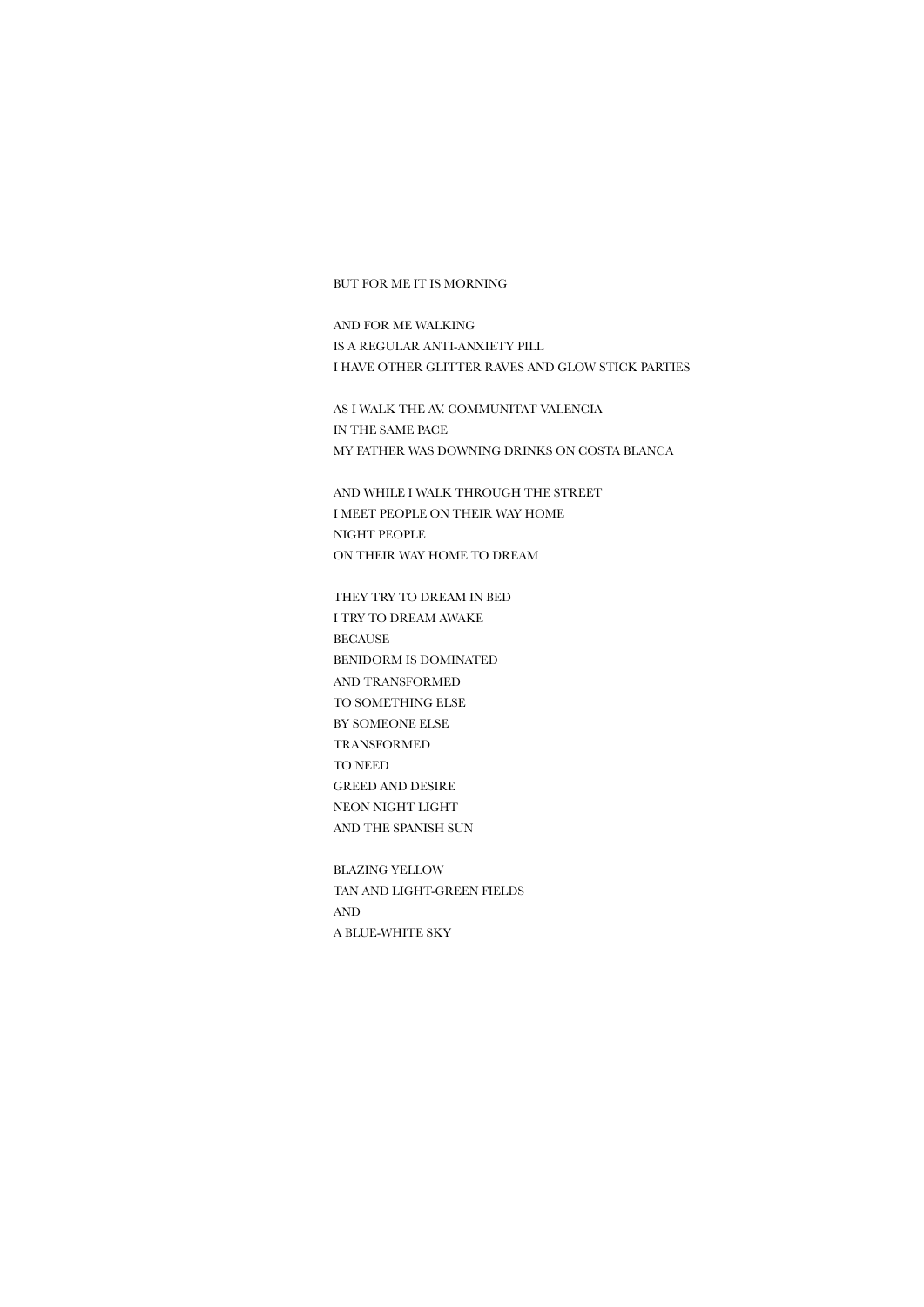AND I AM BAREFOOT JUST SO I CAN FEEL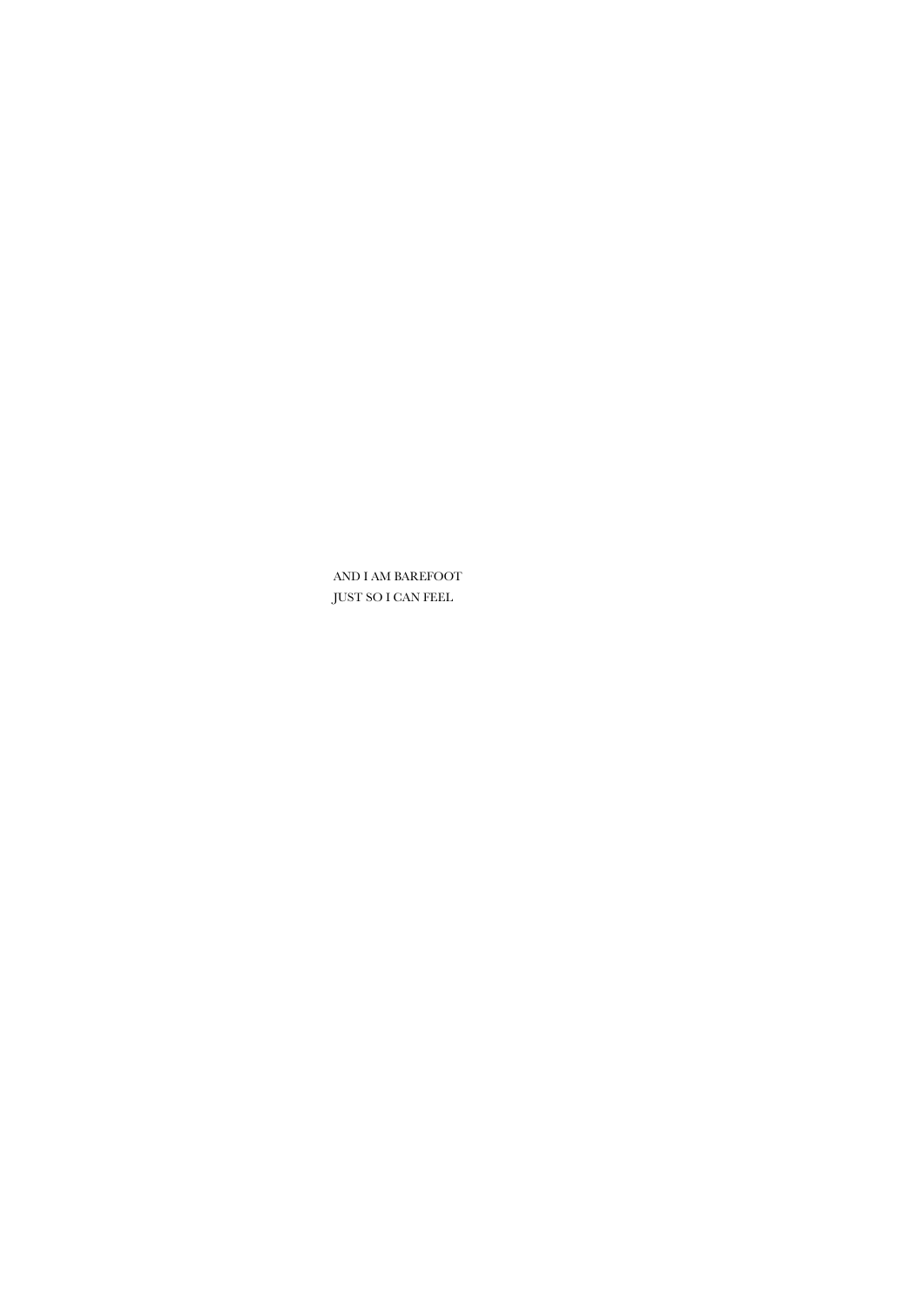AND TO REMEMBERED THE POSTCARDS I GOT FROM MY FATHER

POSTCARDS FROM BENIDORM POSTCARDS FROM EXOTIC PLACES LINES OF WORDS IN ANGULAR, RUGGED LETTERS HE ALWAYS WROTE IN CAPITALS AND I FOUND A PHOTOGRAPH OF A MAN LIGHTING A CIGARETTE THE MAN IN THE PHOTOGRAPH LOOKED JUST LIKE DYLAN THOMAS SO WITH A SENSE OF SELF-RELIANCE MY FATHER WAS CONSTANTLY ABSENT AS HE SPENT TIME WITH SYLVIA AND TED BY THE POOL

"... A SWIMMING POOL BESIDE A MODERN HOUSE DISTURBED BY A LARGE SPLASH OF WATER CREATED BY AN UNSEEN FIGURE WHO HAS APPARENTLY JUST JUMPED IN FROM A DIVING BOARD"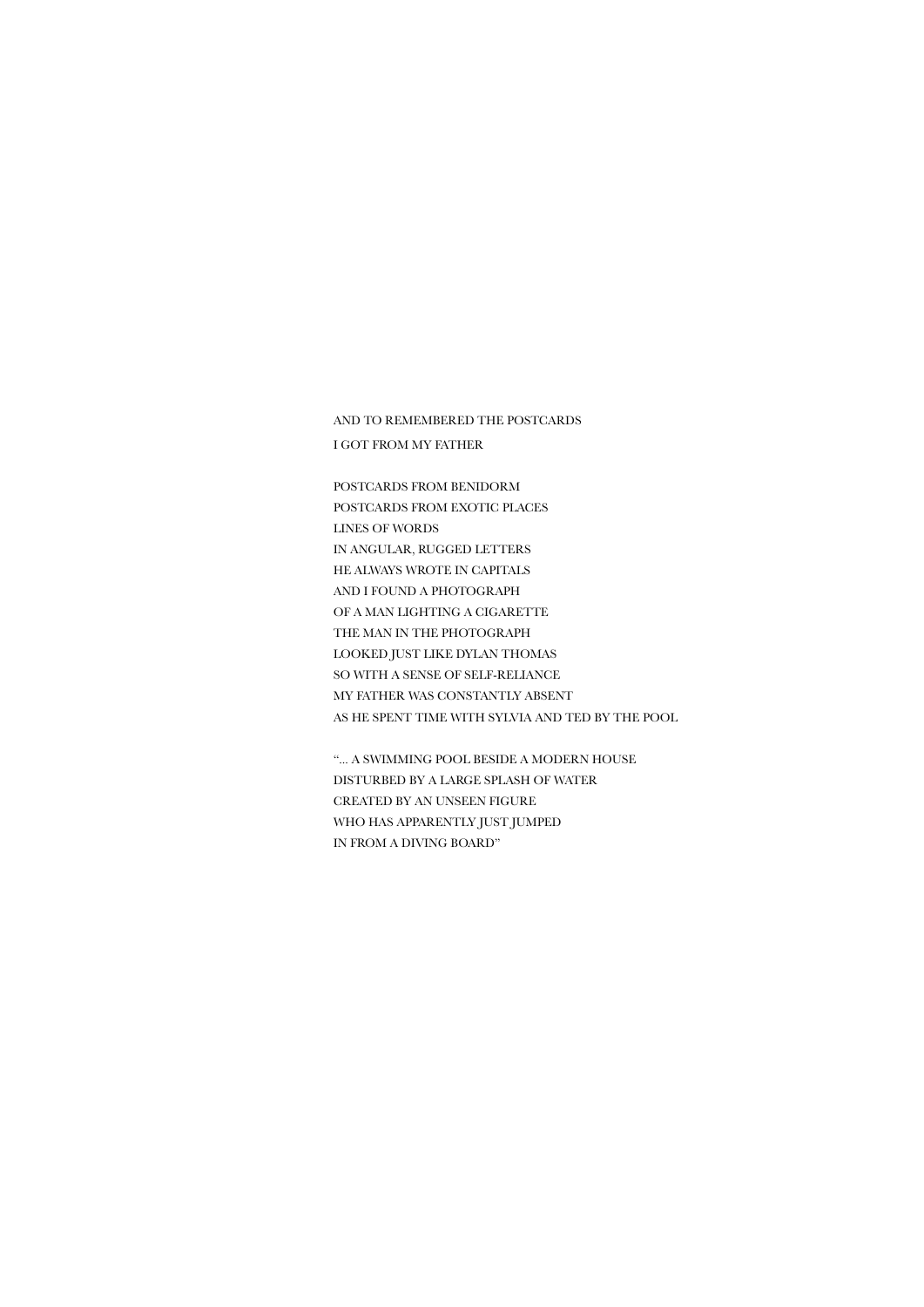WITH A SENSE OF SELF-RELIANCE MY MOTHER KICKED HIM OUT AND I ENDED UP ALONE WITH A FULL-TIME WORKING SINGLE MOTHER I SOMETIMES WONDER IF MY MOTHER JUST USED MY FATHER FOR HER OWN NEEDS WITH A SENSE OF SELF-RELIANCE

I DON'T THINK SHE WAS INTERESTED IN MEN I WAS HER ONLY CHILD AND WITH THAT MY MOTHER NEVER TALKED ABOUT MY FATHER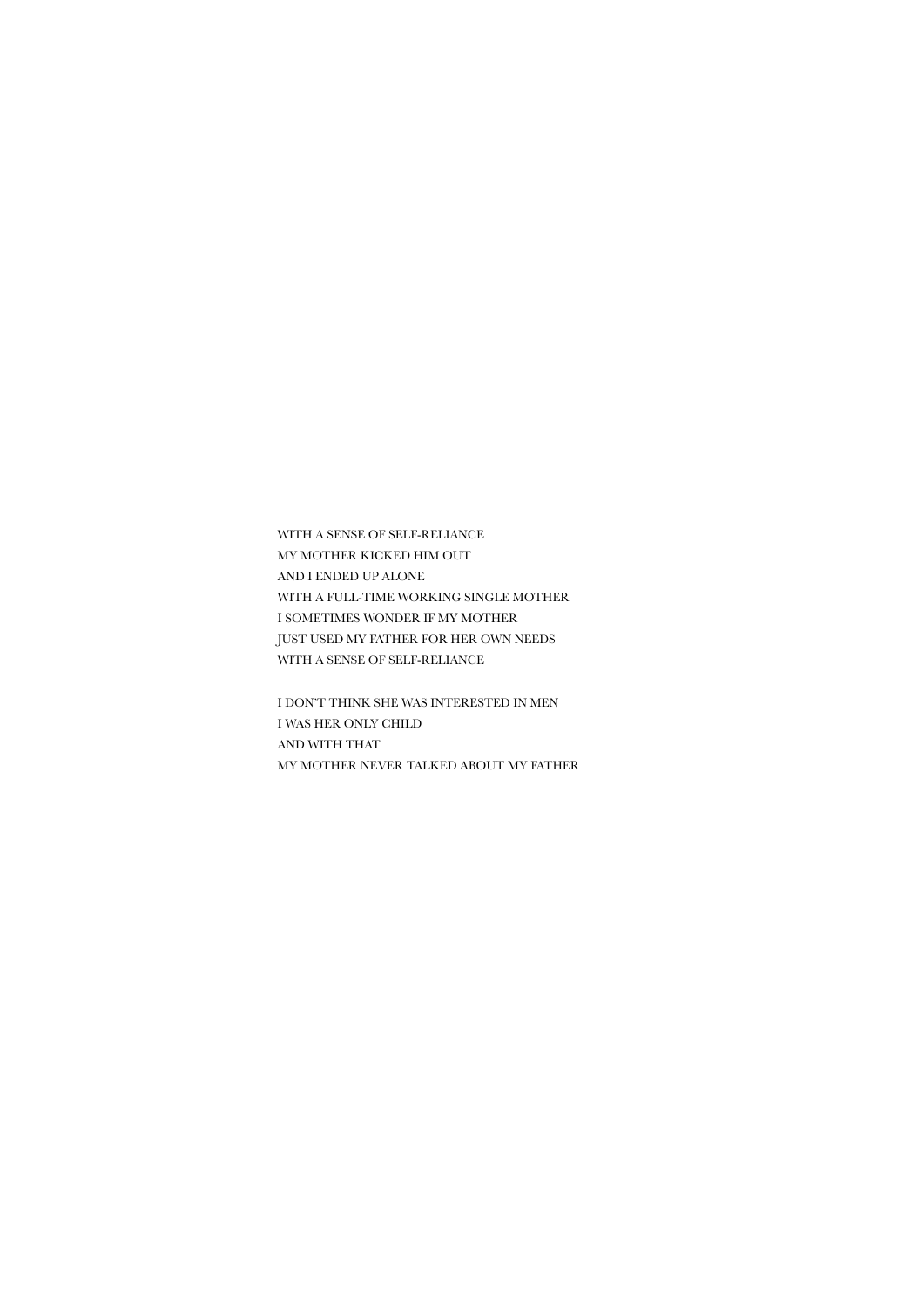SO EARLY ON IN MY MIND I HAD AN IDEA OF MY FATHER LIKE PLATO WROTE IN THE REPUBLIC "PLATO SAYID THAT ART IMITATES THE OBJECTS AND EVENTS OF ORDINARY LIFE IN OTHER WORDS A WORK OF ART IS A COPY OF A COPY OF A FORM. IT IS EVEN MORE OF AN ILLUSION THAN IS ORDINARY EXPERIENCE ON THIS THEORY, WORKS OF ART ARE AT BEST ENTERTAINMENT, AND AT WORST A DANGEROUS DELUSION"

SO BASED ON AN IDEA I TRIED TO FIND MY FATHER AMONG BLAZING YELLOW, TAN AND LIGHT-GREEN FIELDS UNDER A BLUE-WHITE SKY AND GREEN-BLACK PINE TREES AND FADED PHOTOGRAPHS AND I FOUND HIM BY THE POOL TOGETHER WITH SYLVIA AND TED AND AS MY FATHER WAS HANDED A GIN AND TONIC BY SYLVIA THEY SHARED THE SAME TIME AND SPACE

AS THEIR FINGERS TOUCHED JUST FOR A MOMENT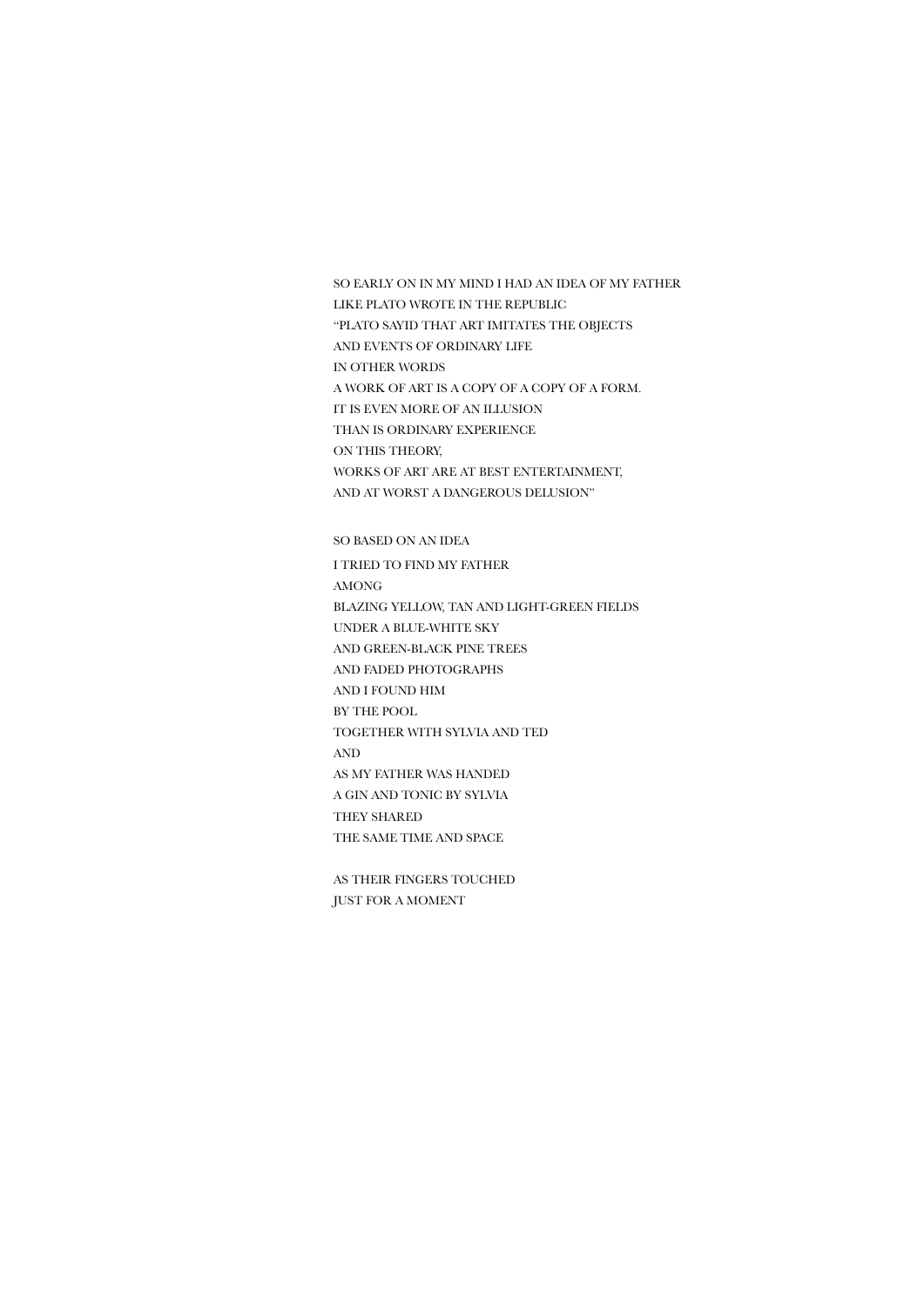WHEN HE DIED HIS SMALL [HERCULE POIROT MUSTACHE](https://www.google.se/search?client=safari&hl=sv-se&q=Hercule+Poirot+mustache&spell=1&sa=X&ved=2ahUKEwjt9PSF1uj1AhVwRfEDHcCdD4gQkeECKAB6BAgBEDw)  WAS STILL YELLOW FROM ALL OF HIS CIGARETTES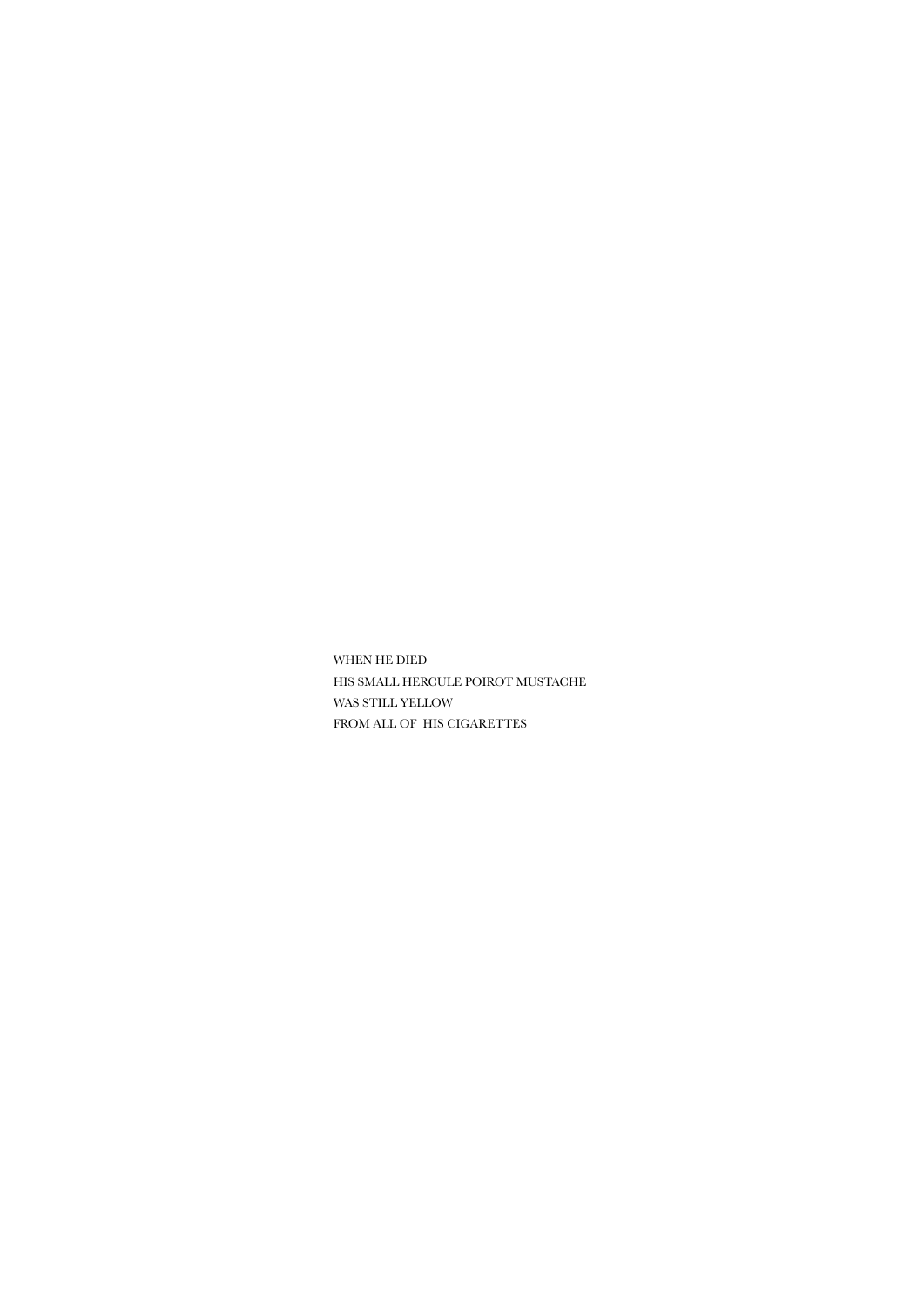I REALISE THAT WE ALL HAVE YELLOW FINGERS AND A TERMINAL DIAGNOSIS OF SOME SORT

SO I HAVE TO WALK IN CIRCLES UP AND DOWN AV. COMMUNITAT VALENCIA AS I FORGOT WHAT AND WHO I WANTED TO BE I RAN AND I ENDED UP WALKING WALKING IN A ROUND-ABOUT AROUND AND AROUND AGAIN WALKING AIMLESSLY AWAY AWAY WITH HIGH APARTMENT BLOCKS SHADOWING ME

I AM ON MY WAY TO THE HOUSE ON CALLE DE TOMÁS ORTUÑO, 59 AND IN THESE SHADOWS I THINK ABOUT INTENTIONS, PERCEPTION AND INJUSTICES I THINK OF MIRROR-IMAGES AND REFLECTIONS I TRY TO CHANGE MY DIRECTION OF THOUGHTS I THINK ABOUT SYLVIA AND AMONG BLAZING YELLOW TAN AND LIGHT-GREEN FIELDS UNDER A BLUE-WHITE SKY AND I FIND SYLVIA LIKE THE LEFTOVERS FROM MY FATHER LIKE FADED PHOTOGRAPHS IN A DRAWER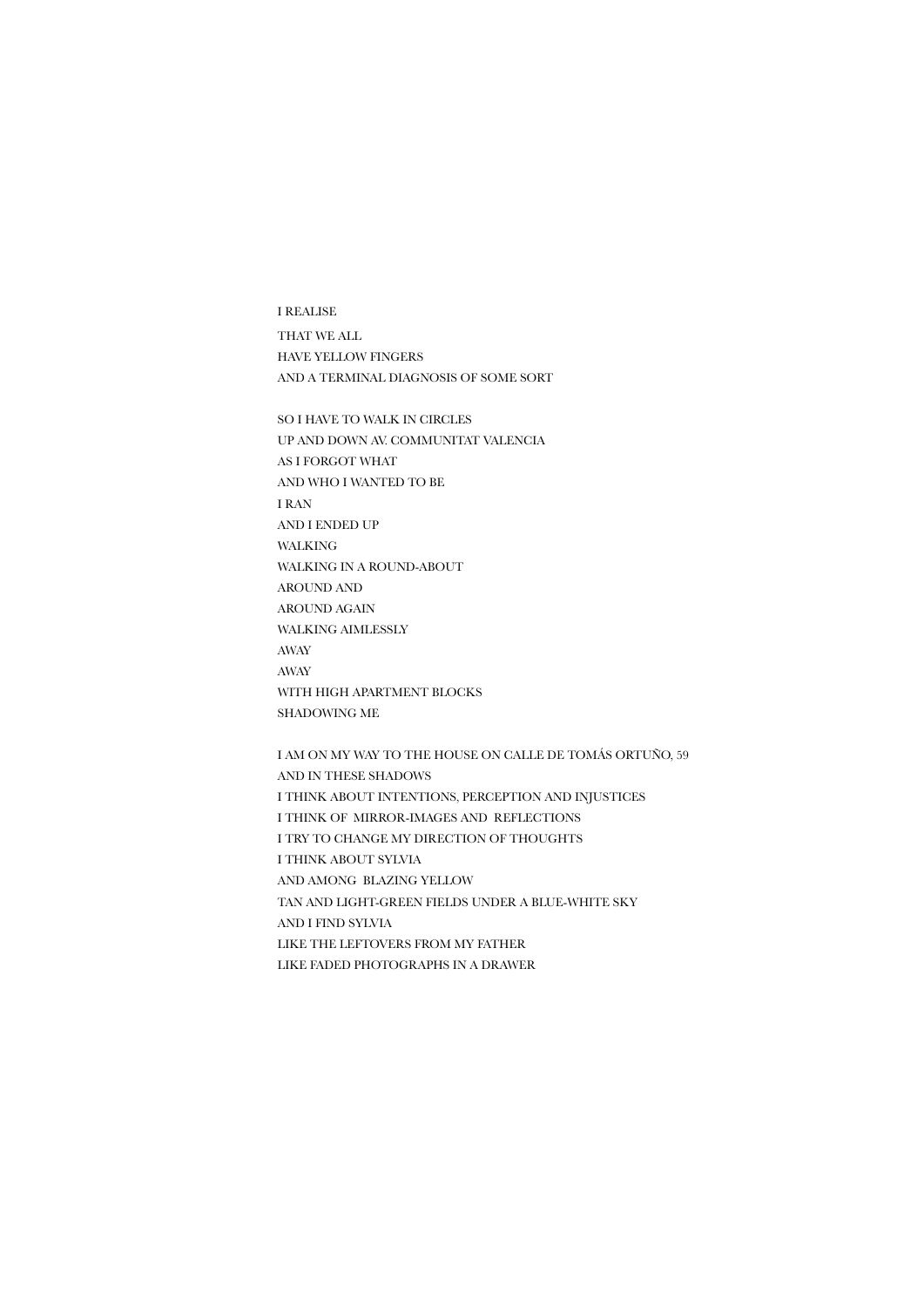LEFTOVERS AND STUFF THAT ARE PASSED ON BECAUSE THERE IS ALWAYS A BEFORE AND AN AFTER AND A NOW AS THE PAST ALMOST ALWAYS ADDRESSES AN ILLUSION AND BECAUSE LONGING IS A PROMISE OF SOMETHING ELSE AND A PROMISE IS

## AS USUALLY

WHEN YOU ASKED FOR SOMEBODY TO BELIEVE IN YOU AND WHEN NOBODY DID IN BLAZING YELLOW TAN AND LIGHT-GREEN FIELDS UNDER A BLUE-WHITE SKY YOU LOST IT

LOST YOU LOOKED AT THE SEA WITH YOUR BLUE EYES AND THEN WENT BACK TO YOUR GIN AND TONIC BECAUSE YOUR BRAIN WAS BUZZING

THE BUZZ THE TUMBLE THE BUMBLE

"I BEGAN TO THINK VODKA WAS MY DRINK AT LAST IT DIDN'T TASTE LIKE ANYTHING BUT IT WENT STRAIGHT DOWN INTO MY STOMACH LIKE A SWORD SWALLOWERS' SWORD AND MADE ME FEEL POWERFUL AND GODLIKE." WORDS SYLVIA WROTE IN "THE BELL JAR" MY FATHER'S WORDS WORDS THAT HE KEPT CLOSE TO HIS HART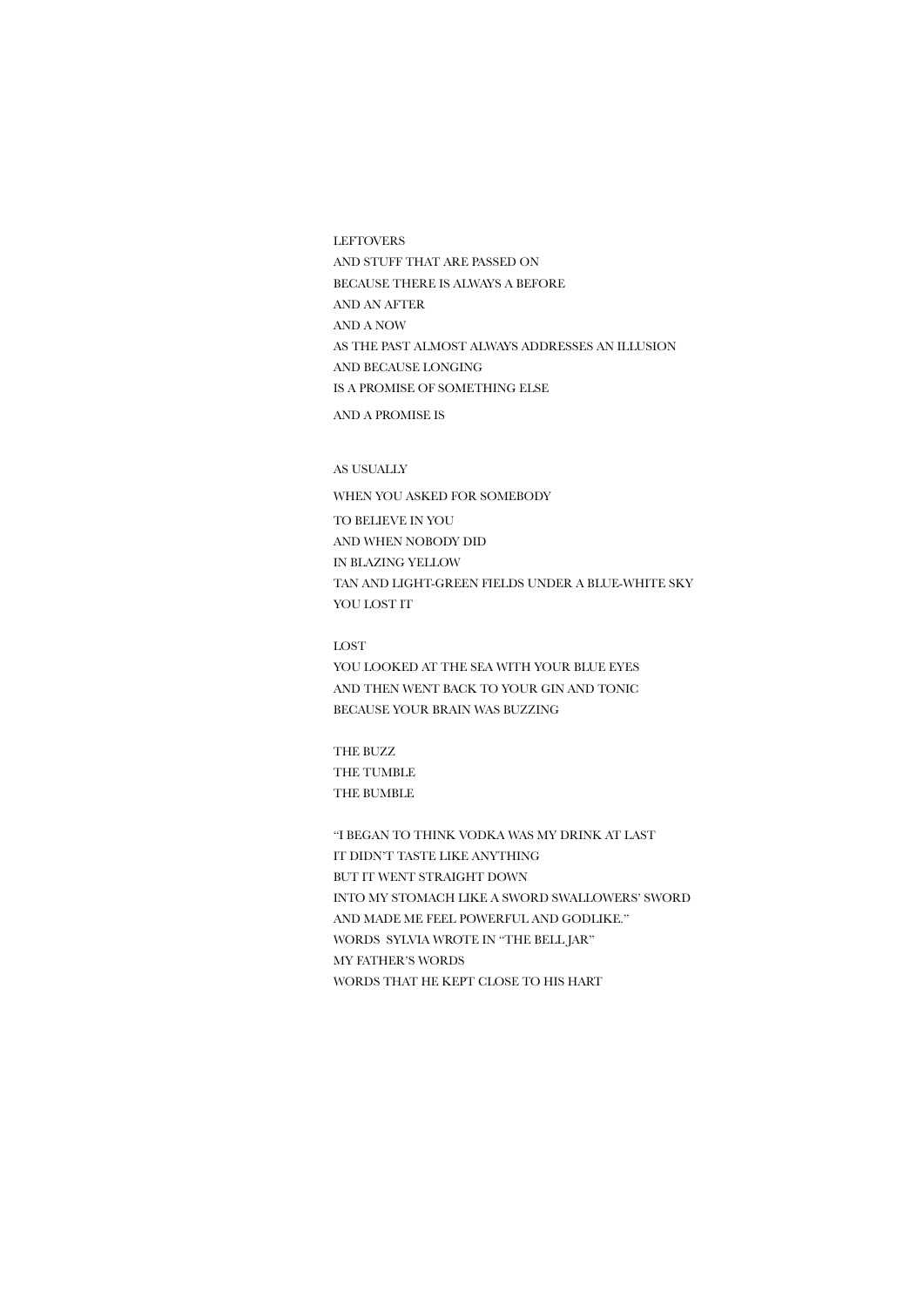WITH ANXIETY AND FEAR BENIDORM IS ONE WAY BENIDORM WITH IT'S BORDERLESS FREEDOM OF ALL DEMANDS

BENIDORM THE IMAGINARY WITH ALL ITS POSSIBILITIES

ESCAPISM PURE ESSENCE

YOU DRANK IT, YOU INHALED IT

YOU DID NOT HATE SPAIN, AS TED WROTE YEARS LATER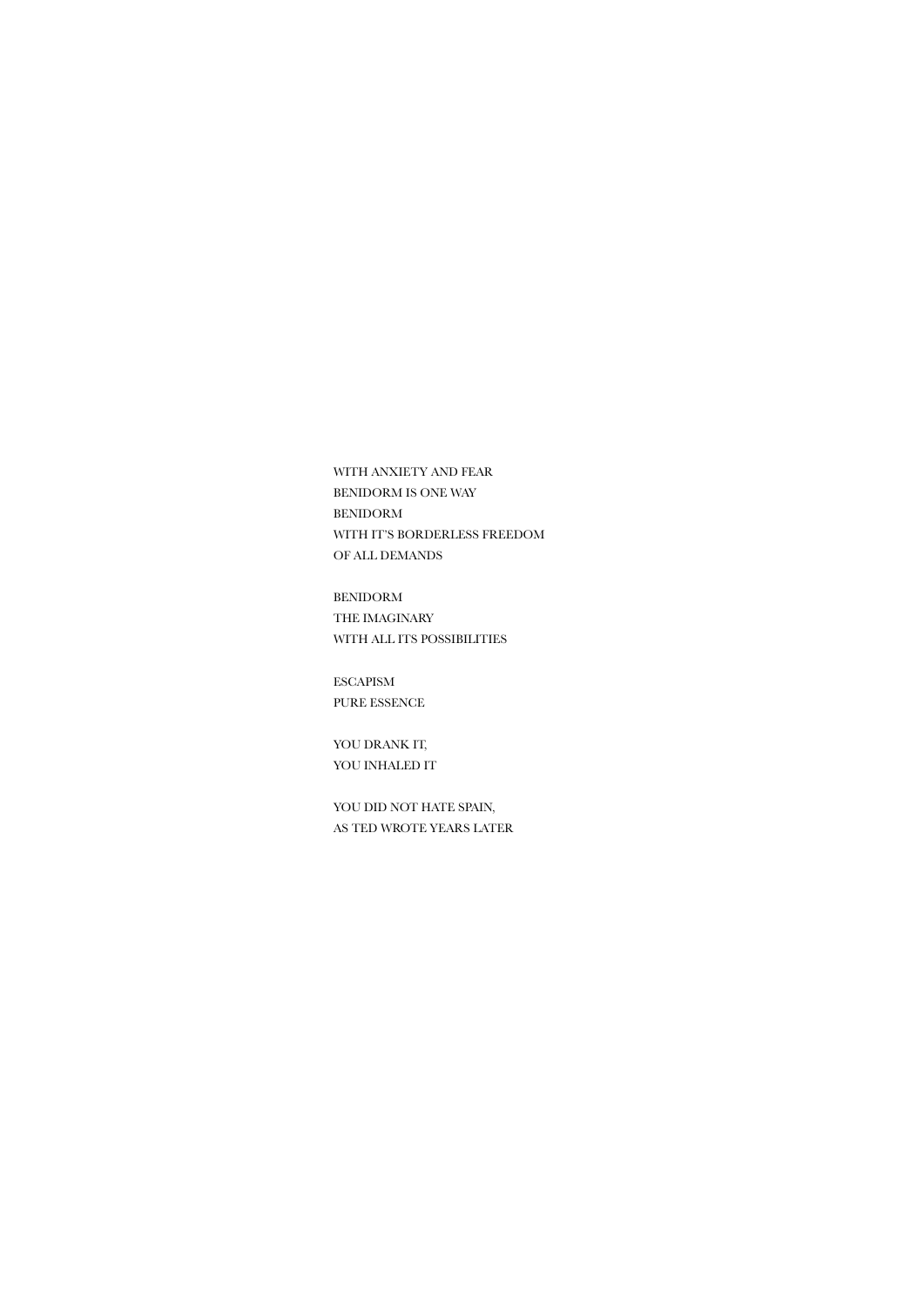SHE WROTE: "AND AS MAGIC IS ALL I HAVE I CONTINUED WALKING WALKING AWAY AGAIN AND AGAIN. TURNING A BLIND EYE LISTLESS DROWSY AND DULL LACKADAISICAL AND LOST WITH A CURTAIN A BLINDER BLINDFOLDED AND CAMOUFLAGED I AM CLOAKED AND COVERED MASKED I WALK AIMLESSLY DIRECTING MY SELF POINTING MYSELF TO THE PLAZA DE TOROS WITH SIX BULLS FROM SALAMANCA I SEE THE "MATADORES" THE "PICADORES" AND THE "BANDERILLEROS" I SEE AN AUDIENCE WANTING BLOOD ON THE GOOD FRIDAY AND AGAIN AS A FLASH THE "ESTOCADA" IN MY HEAD I WALK AWAY AS MAGIC IS ALL I HAVE"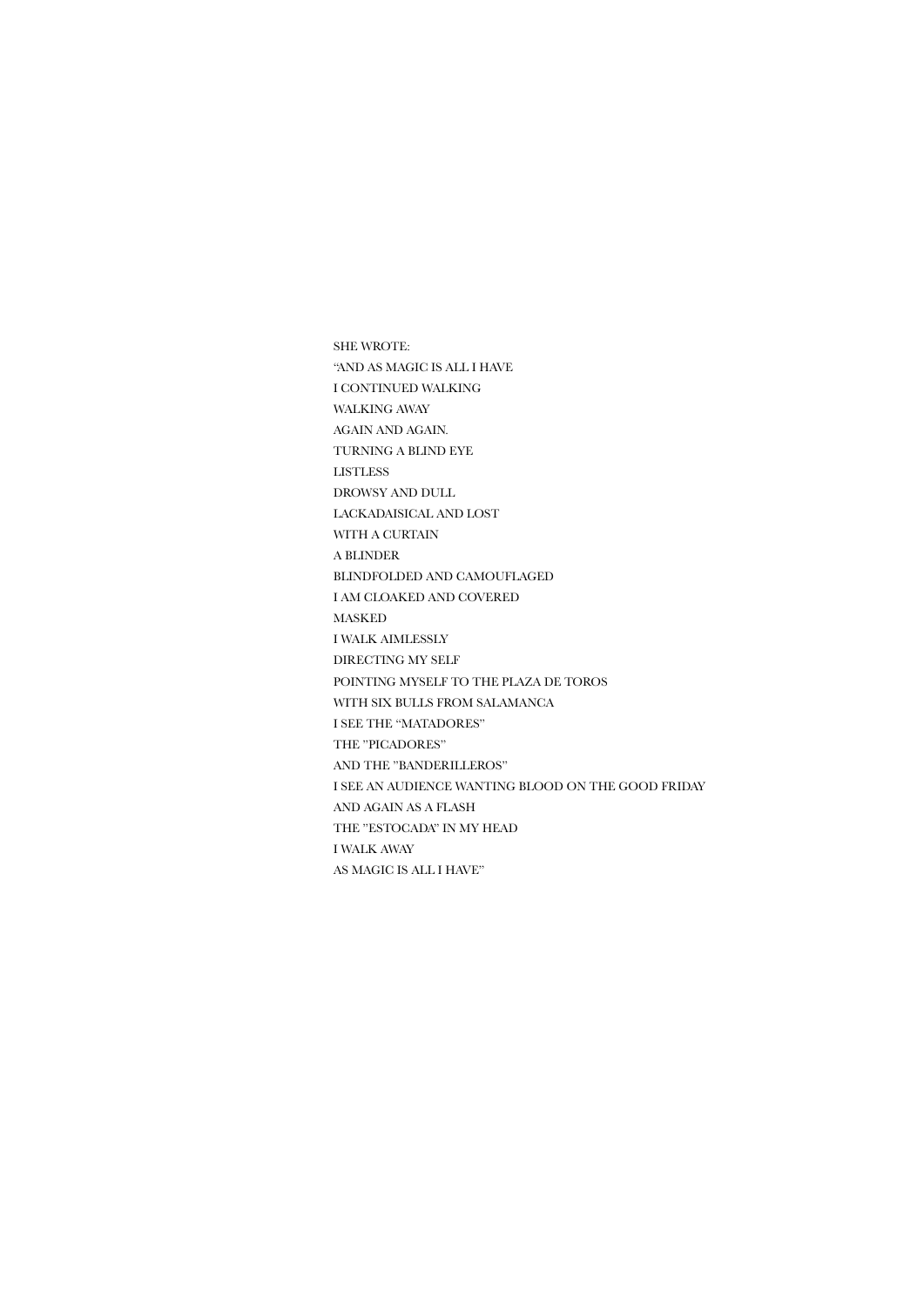SO AT LAST ARRIVE AT CALLE DE TOMÁS ORTUÑO 59

CALLE DE TOMÁS ORTUÑO A QUITE PEDESTRIAN STREET THESE DAYS IF YOU WALK TO YOUR LEFT FROM WERE I STAND YOU WILL EVENTUALLY END UP ON AV. DE LOS ALMENDROS IF YOU WALK TO THE RIGHT YOU WILL END UP ON AV. DE RUZAFA AMONG BLAZING YELLOW TAN AND LIGHT-GREEN FIELDS UNDER A BLUE-WHITE SKY

IN SILENCE I STAND IN SILENCE IN FRONT OF THEIR OLD HOUSE AND IMAGINE I IMAGINE LIKE THERE IS NO TOMORROW I UNDERSTAND IT IS ALL INTERCONNECTED FROM THIS TIME TO ANOTHER PERSON TO PERSON SKYLINE TO HORIZON

THESE DAYS THE HOUSE WERE SYLVIA AND TED LIVED IS A SEAFOOD RESTAURANT CALLED "FREIDURIA" THEY SERVE "PULPO", "MEJILLONES" "SEPIA", "FRITURA DE PESCADO" AND "BOCCADILLOS"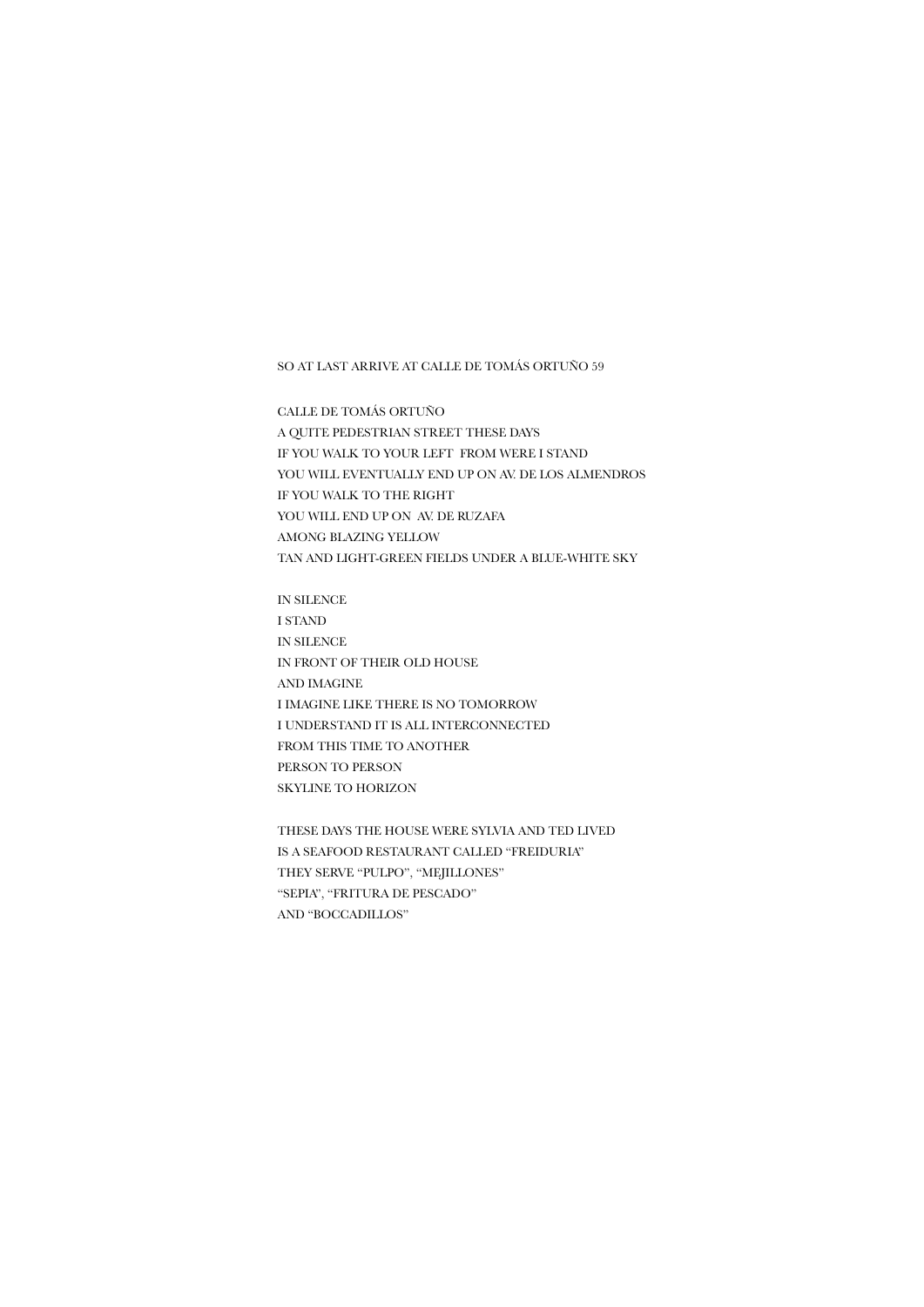I WATCH THE LITTLE TWO FLOOR HOUSE THINKING ON ALL THE THINGS THAT HAS HAPPENED SINCE 1956 FOR SYLVIA AND MY FATHER

AND AS THIS LITTLE BLEAK HOUSE IS SURROUNDED BY HIGH APARTMENT BLOCKS I POINT MY NOSE TOWARDS THE SEA. BEING AN ASTRONOMER AGAIN THINKING OF GALAXIES, FAR, FAR AWAY

AND I LEAVE AGAIN

AND I RUN AGAIN

AS WE EVENTUALLY ALL HAVE TO LEAVE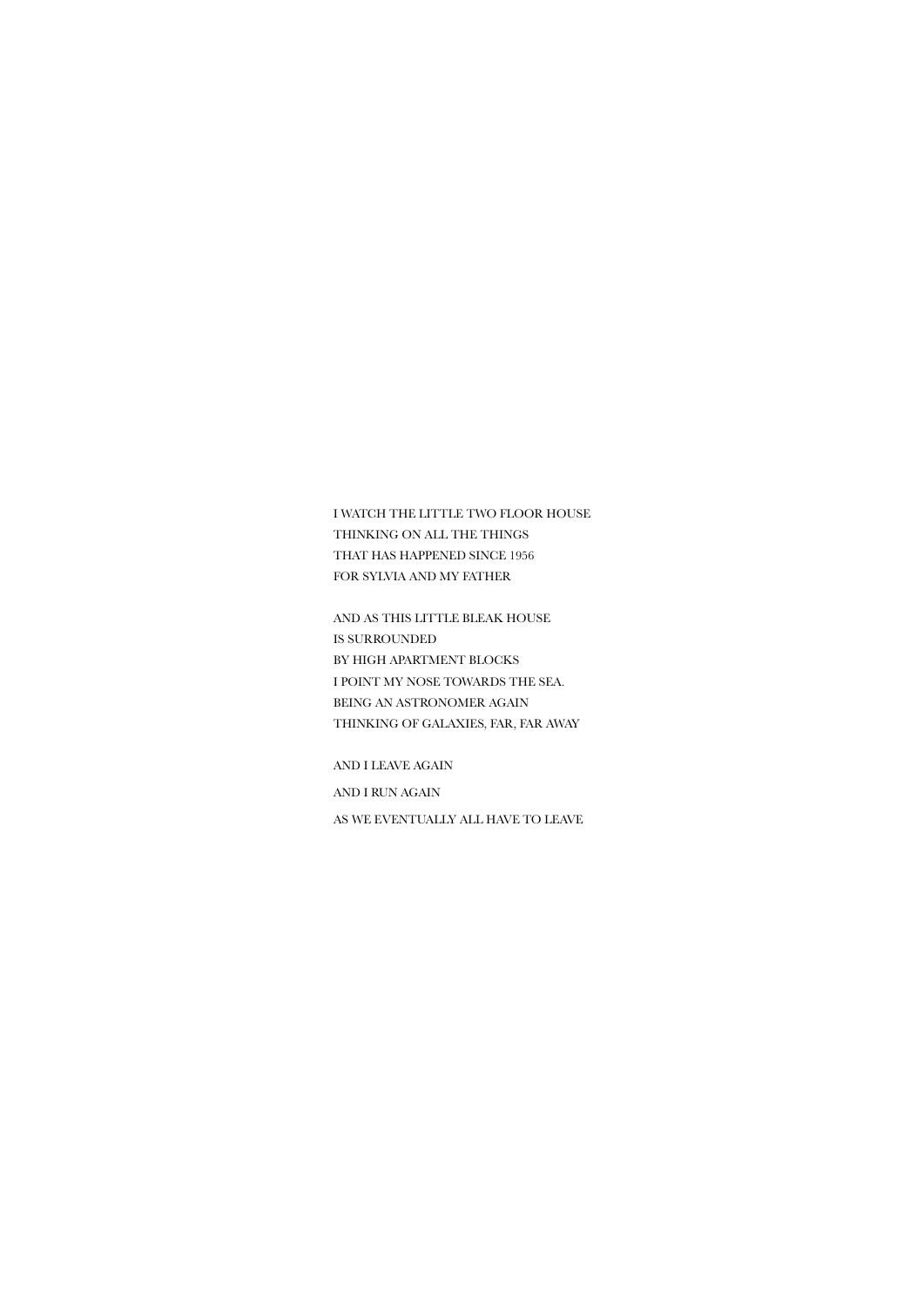# I START TO WALK DOWN CALLE DE TOMÁS ORTUÑO

I WALK SLOWLY AS BENIDORM IS A CONSTRUCTION TO SAVE US FROM OUR FEARS THAT HAS BEEN THE PLAN SINCE THE SUMMER OF 1956 WHEN SYLVIA AND TED WALKED THE SAME STREETS

# **STREETS**

THAT MAY OR MAY HAVE NOT CHANGED THEIR NAME BECAUSE I HAVE HEARD THEY SAY THAT BENIDORM, IS NOT A CITY OF PIAZZAS BUT A CITY OF POOLS

## HUNDREDS OF POOLS

SIT IN BETWEEN HIGH APARTMENT BLOCKS AND HOTELS THEY MAKE UP THE VAST MAJORITY OF SHARED SOCIAL SPACE AND ALL THESE SWIMMING POOLS BETWEEN APARTMENT BLOCKS HAVE AN ABSURD TURQUOISE COLOUR THEY REMIND ME OF THE PAINTING "A BIGGER SPLASH" BY DAVID HOCKNEY DEPICTING A SWIMMING POOL "BESIDE A MODERN HOUSE, DISTURBED BY A LARGE SPLASH OF WATER CREATED BY AN UNSEEN FIGURE WHO HAS APPARENTLY JUST JUMPED IN FROM A DIVING BOARD"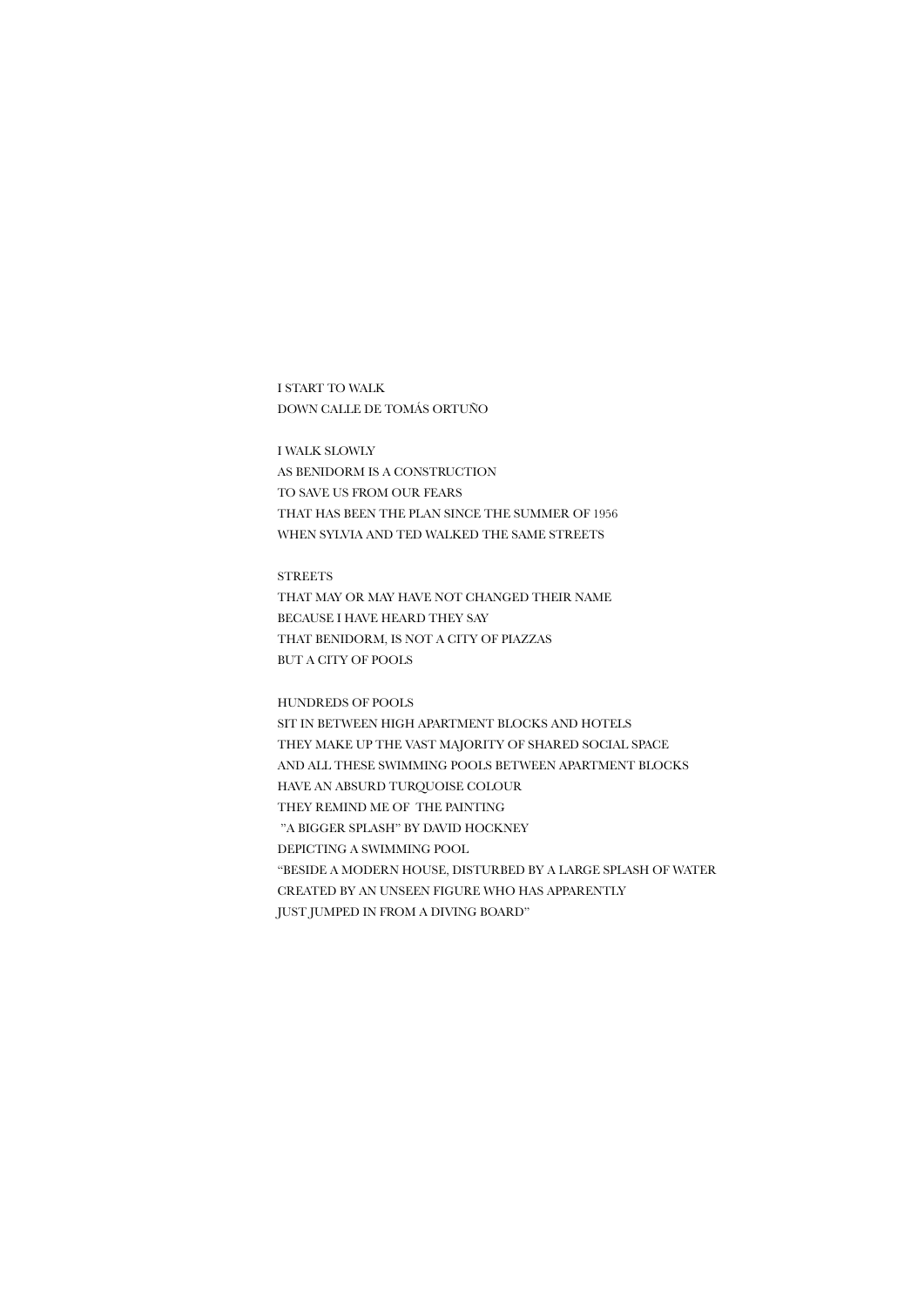AND I SEE MY FATHER SITTING BESIDE ONE OF THE POOLS WITH A GLASS OF VODKA IN HIS HAND

JUST BEFORE TAKING A DIVE INTO THE POOL

THE POOL OFFERED THEM POSSIBILITIES AND TO LEARN THE DIFFICULT ART OF SPLASHING WATER OUT OF A POOL SHOWING OFF AND DOING NOTHING A DIVE INTO THE VOID. A JUMP INTO THE VOID INTO ONE OF BENIDORM'S MANY SWIMMING POOLS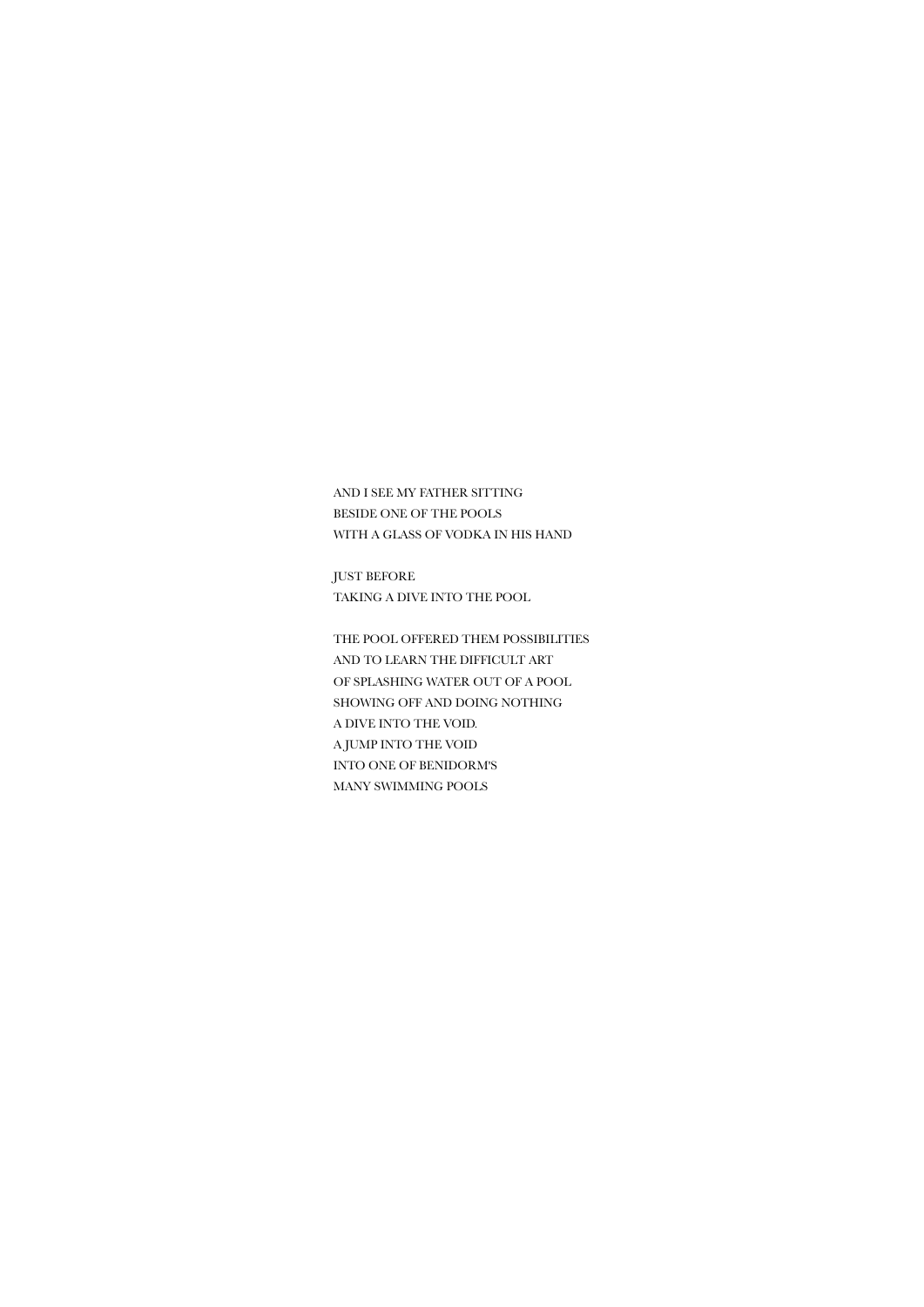SHE WROTE: "SO IF I COULD PAINT I WOULD PAINT WITH BLUE AND A TOUCH OF TURQUOISE LIKE THE SWIMMING POOLS LIKE A BIGGER SPLASH I WOULD PAINT THE COLOUR THAT HAVE BEEN FOLLOWING ME THROUGH MY DAY. FOLLOWED ME LIKE A LOST LONELY DOG BUT I AM NOT A PAINTER I DON'T SPEAK THE LANGUAGE I DON'T OWN A BRUSH OR HAVE ANY OTHER MEANS OF MAKING MYSELF UNDERSTOOD I CAN ONLY WALK SO I START TO WALK WITH MY EYES ON THESE GLITTERING GEMS BECAUSE ONCE YOU SHINE A LIGHT ON SOMETHING YOU CAN'T THEN UN SEE IT I HAVE A GLITTERING TOUCH OF TURQUOISE IN MY EYES AS MAGIC IS ALL I HAVE"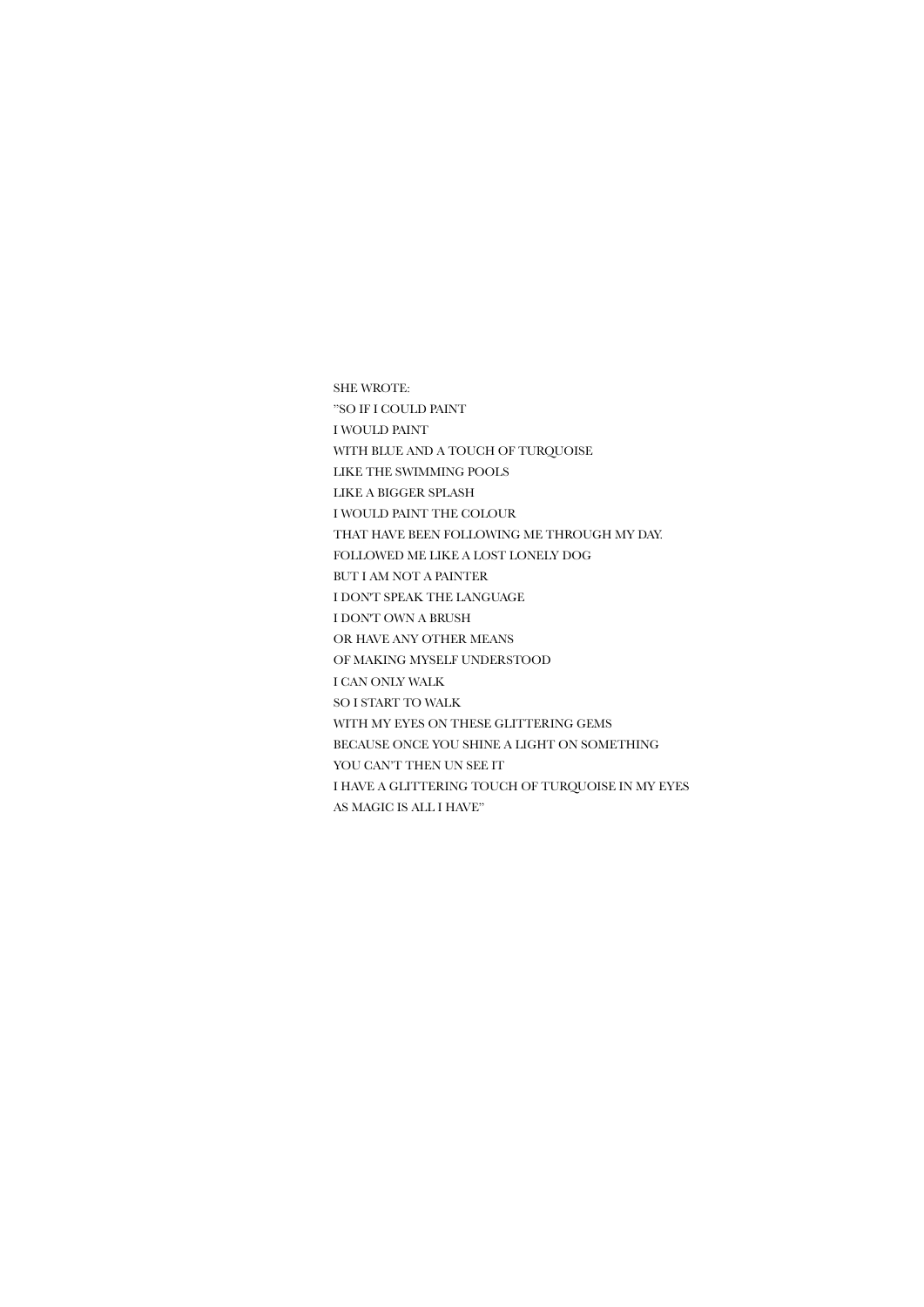SO I TURN MY FACE AWAY I POINT MY EYES TO THE SEA AND IN A BLAZING YELLOW, TAN AND LIGHT-GREEN UNDER A BLUE-WHITE SKY I SEE A COLOURFUL GLITTERING POSTCARD OF NEON LIGHTS AND GLITTERING STARS LIKE ONE OF THE POSTCARDS FROM MY FATHER "…DEPICTING A SWIMMING POOL BESIDE A MODERN HOUSE, DISTURBED BY A LARGE SPLASH OF WATER CREATED BY AN UNSEEN FIGURE WHO HAS APPARENTLY JUST JUMPED IN FROM A DIVING BOARD" PICTURES OF SWIMMING POOLS WITH PROMISES FOR SOMETHING ELSE

AND THROUGH MY STUDY OF THE SUN, MOON, STARS, PLANETS, COMETS, GAS, GALAXIES, GAS, DUST AND OTHER NON-EARTHLY BODIES AND PHENOMENA I HAVE FOUND A NEW PLANET A PLANET I CAN WALK ON WALKING AWAY SEARCHING FOR MEANING THROUGH NARROW STREETS OF THE OLD TOWN

AND PEOPLE ARE EVERYWHERE AROUND ME TO MANY BODIES BODIES ARE TOUCHING MY SKIN ALL OF THEM PASS TO CLOSE TO ME IN BRIGHT TIGHT SUMMER DRESSES WHILE I AM WEARING WHITE, AND LOW THIN CROMWELL LOAFERS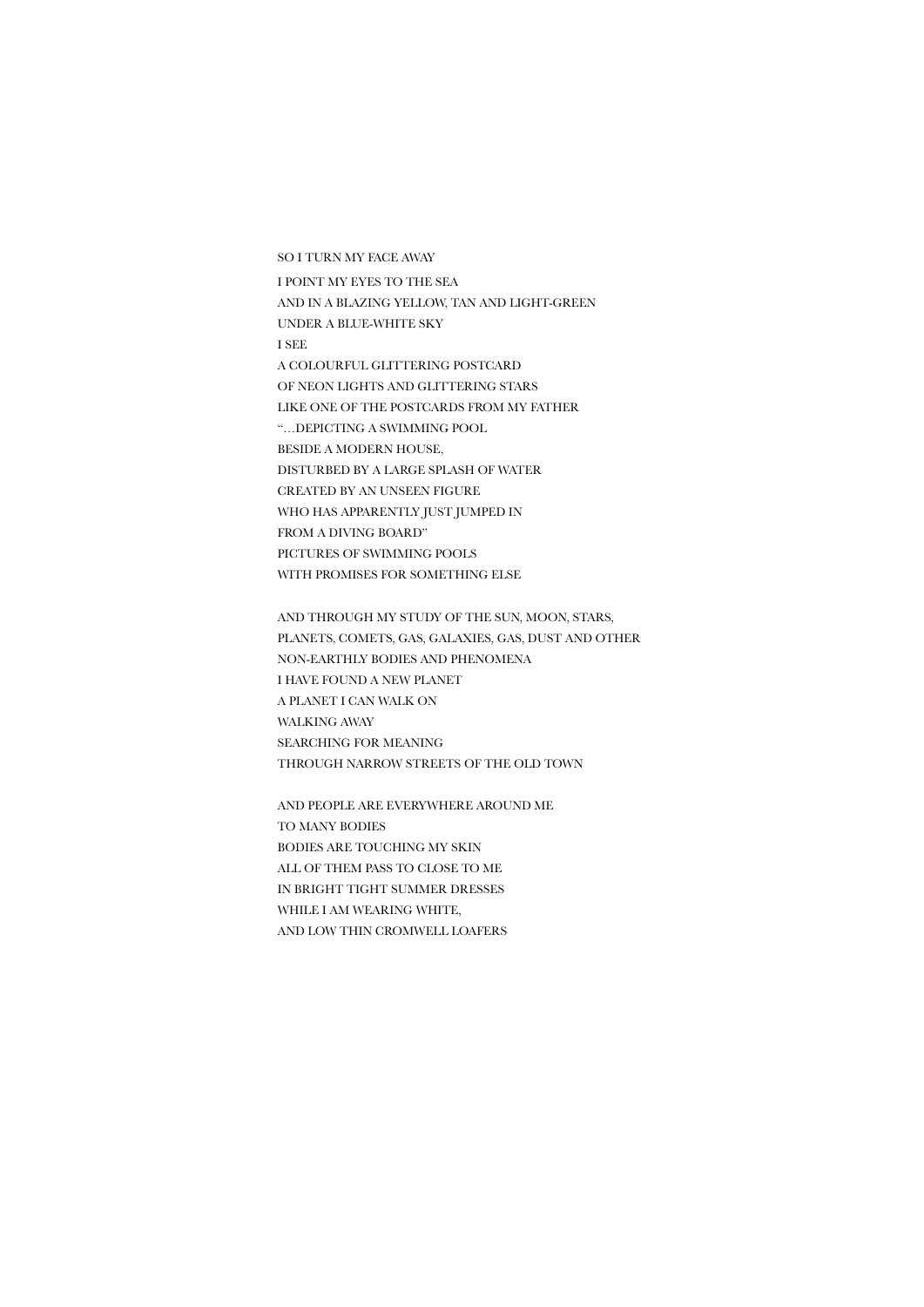SHE WROTE: "I SEE BLOND GIRLS IN BIKINIS TO SMALL FOR THEIR BODIES EXPOSING FLESH. I SEE BIG FAT MEN IN SMALL COLOURFUL SHORTS EXPOSING FLESH FOREIGNERS WITH A TURQUOISE BACKDROP AS MAGIC IS ALL I HAVE"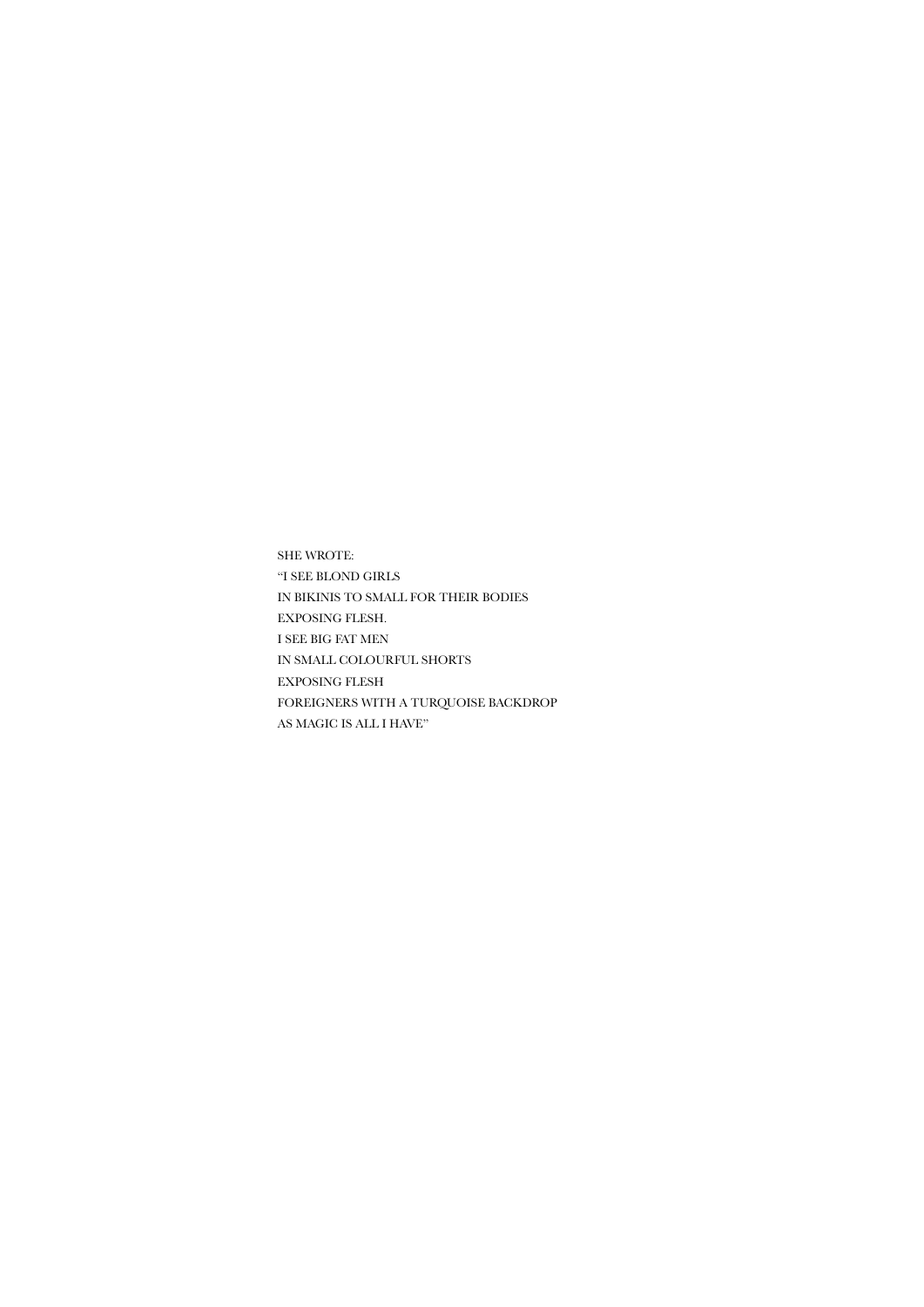AND THERE AT LAST

AT THE END OF THE OLD TOWN

I SEE IT THROUGH SMALL ALLEYS

WHAT SYLVIA WROTE IN HER LETTERS

"…THE BLAZE OF BLUE SEA, A CLEAN CURVE OF BEACH

I FELT INSTINCTIVELY WITH TED THAT THIS WAS OUR PLACE."

I HAVE ARRIVED AT AN END

AN ENDPOINT OF MY WALK AT THE END OF A STRAIGHT LINE A TRAVEL FROM THE SUN. A TRAVEL THROUGH SPACE LIKE A ROCKET LIKE A STRAIGHT PENCIL LINE A THIN LINE THROUGH VACUUM LIKE A SWORD LIKE A KNIFE

I HAVE ARRIVED AT THE "THE BALCON DEL MEDITERRANEO" SITUATED ON TOP OF THE ROCK SEPARATING THE TWO BEACHES OF BENIDORM LEVANTE AND PONIENTE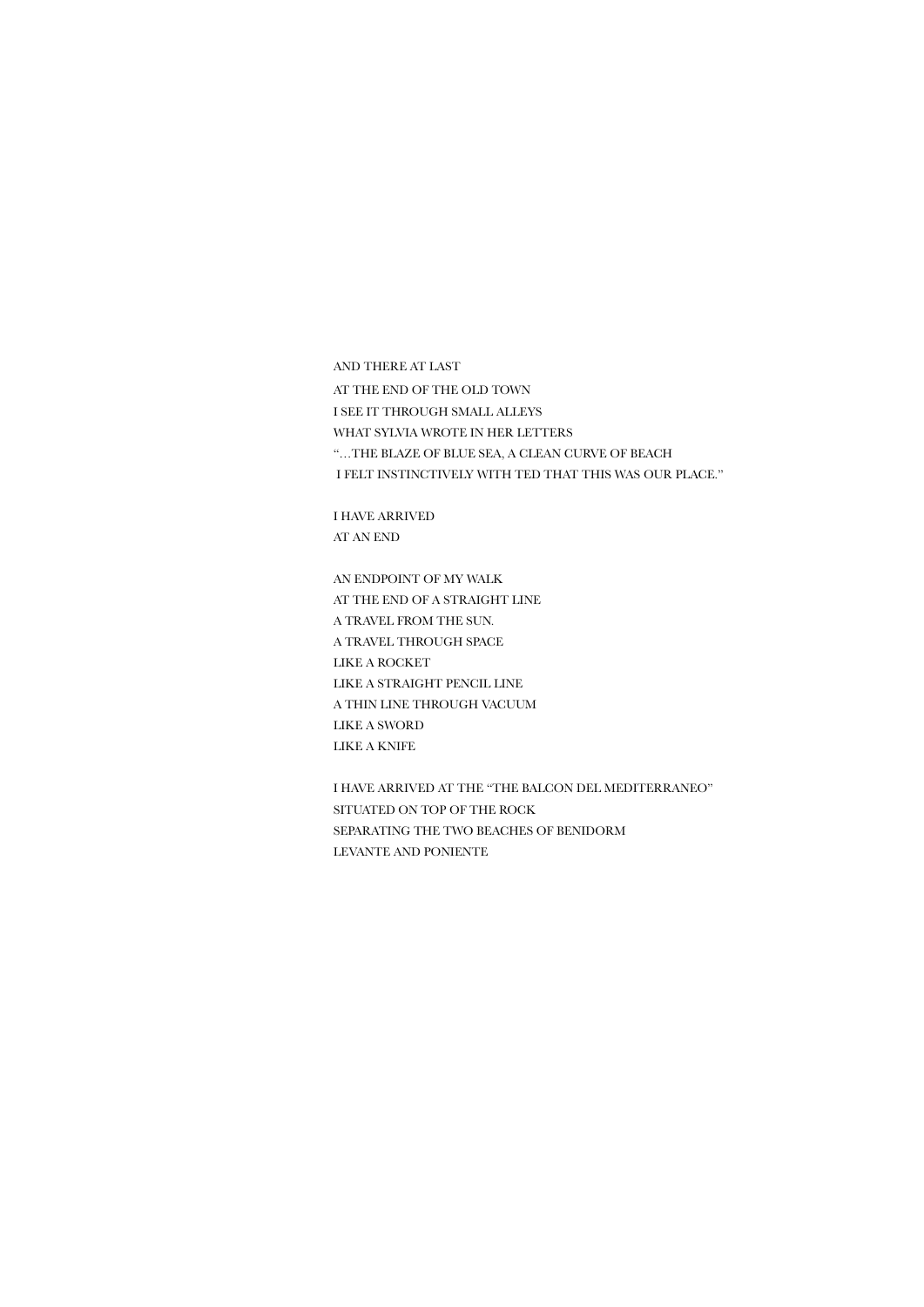I LOOK AT THE SEA YOU LOOKED AT THE SEA AN ESCAPE A CURE FOR MELANCHOLY AND MANIA.

AND I CAN LOOK BACK AND IMAGINE YOU NOW STANDING JUST HERE AT THIS PRECISE SPOT THE OLD FADED PHOTOGRAPHS HELPS ME TO REMEMBER I LOOK AT THE BLUE SEA WITH YOUR EYES AS SEEN THROUGH THE DISTORTING LENS OF A BELL JAR AND LOOK AT WHAT JAMES JOYCE DESCRIBED AS SNOT-GREEN THIS THING OF BRILLIANT TURQUOISES WHITISH GREENS THROUGH ULTRAMARINE NAVY BLUES TO DISHWATER GREYS AND MUCKY BROWNS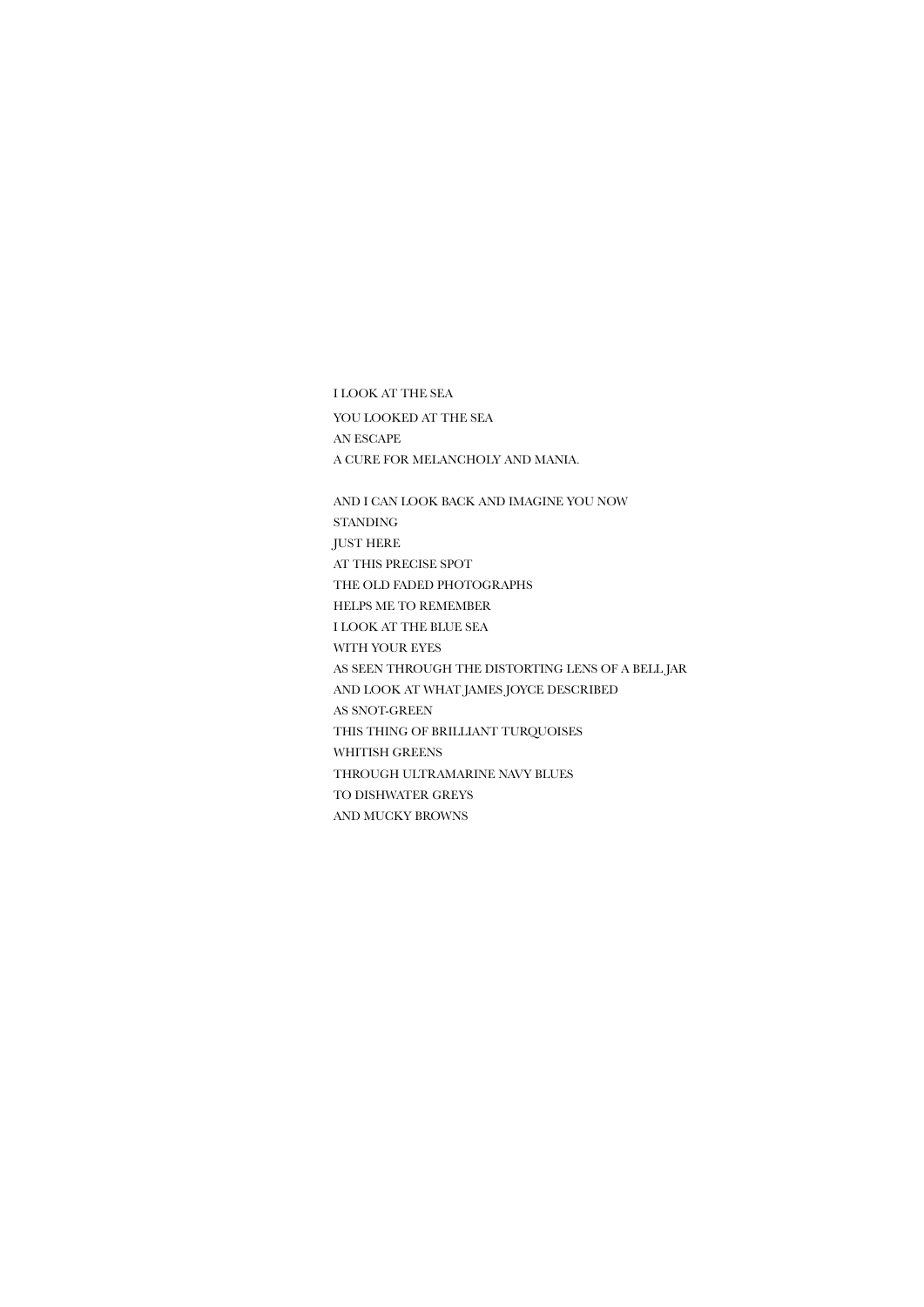SHE WROTE: "THEY SAY WE LIVE IN THE AGE OF REASON BUT WHEREVER I TURN I SEE AND HEAR WHAT GOYA WOULD HAVE SAID IS THE POWER OF IGNORANCE CALL IT FAKE NEWS OR ALTERNATIVE FACTS GOYA HAVE NICELY PICTURED THIS FOR US WITH TWO PERSONIFICATIONS OF STUPIDITY STRANGE FIGURES WITH DONKEY HEADS OH THESE DEAR SYMBOLS OF IGNORANCE SO I TURN MY BACK TO THE TWO BENIDORM ONE FOR THE WEALTHY ON THE PONIENTE BEACH, WHERE INTEMPO STANDS AND ONE FOR THE LESS WELL-OFF ON THE LEVANTE AND I WALK, AIMING MYSELF AT THE SUNSET THINKING ON THE BEGGARS OF BENIDORM AND WITH PAINFUL FEET CRACKED BY ANXIETY AND FEAR FEARING LANGUAGE IS IMPOSSIBLE AND COBBLESTONES ARE MOUNTAINS PEBBLES HITTING BEATING CLUBBING PUNISHING, SLAMMING, SLAPPING SMACKING, THUMPING, WHACKING AND SLOWLY WHIPPING MY TIRED TOES I AM BLIND FOR PINK GLITTER, BRIGHT PLASTIC TOYS AND TURQUOISE WATER, AS MAGIC IS ALL I HAVE"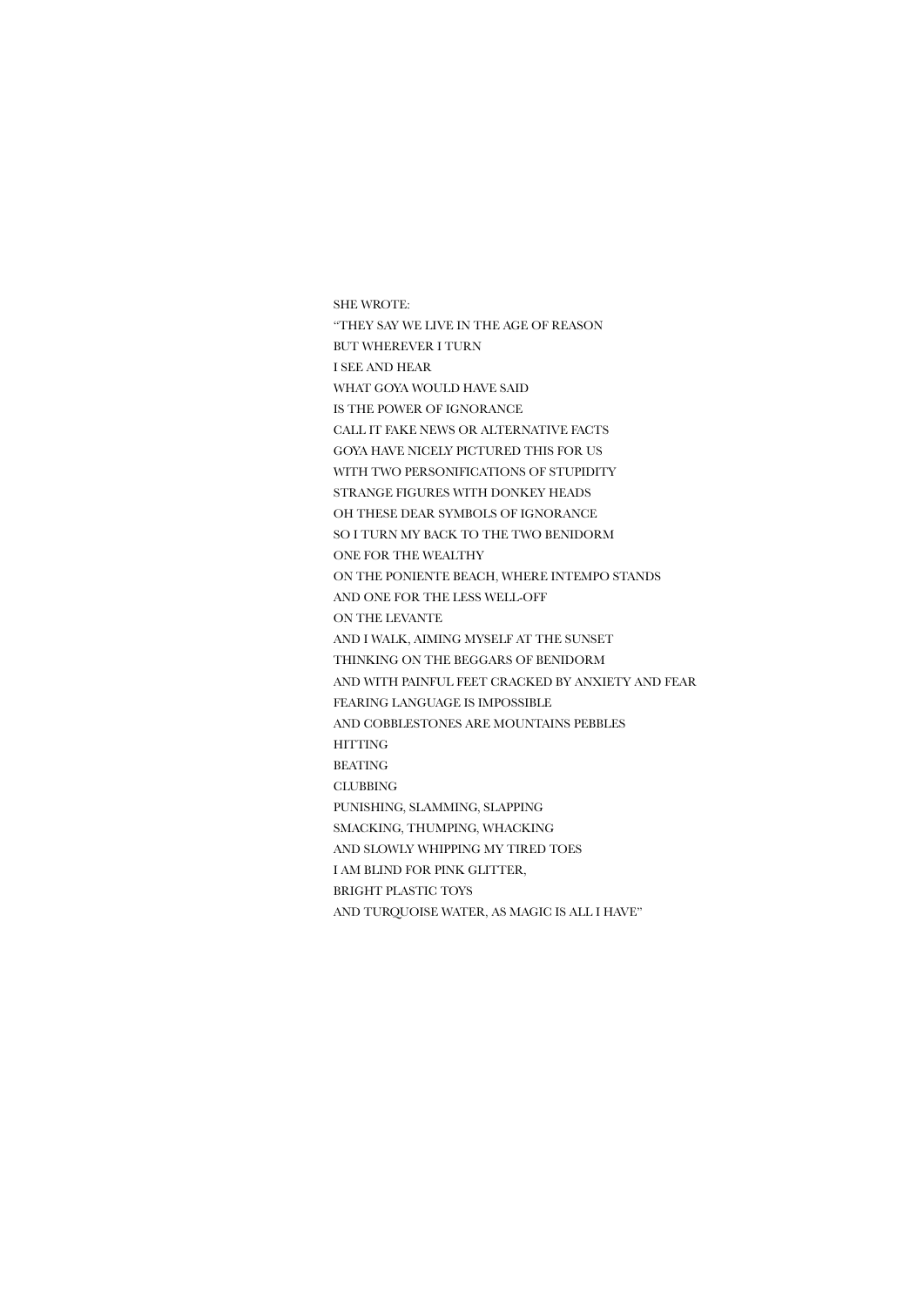SHE WROTE: "IT WILL HUNT ME DOWN AND DEVOUR MY SOUL IF I DON'T LEAVE BEFORE THE LAST RAY OF LIGHT HITS PUIG CAMPANA AND I JUST LIKE ALDA WOULD DIE AFTER SUNSET SO IN THESE TIMES WHEN REASON SEEMS TO HAVE BEEN LOST I DESPERATELY TRY TO FIND A WAY A WAY TO BEAT BYPASS, CIRCUMVENT AND DODGE GET AROUND SIDESTEP, SKIRT AVOID, DUCK, ELUDE AND ESCAPE AS WELL AS DISREGARD MY ANXIETY AND FEAR, AS MAGIC IS ALL I HAVE"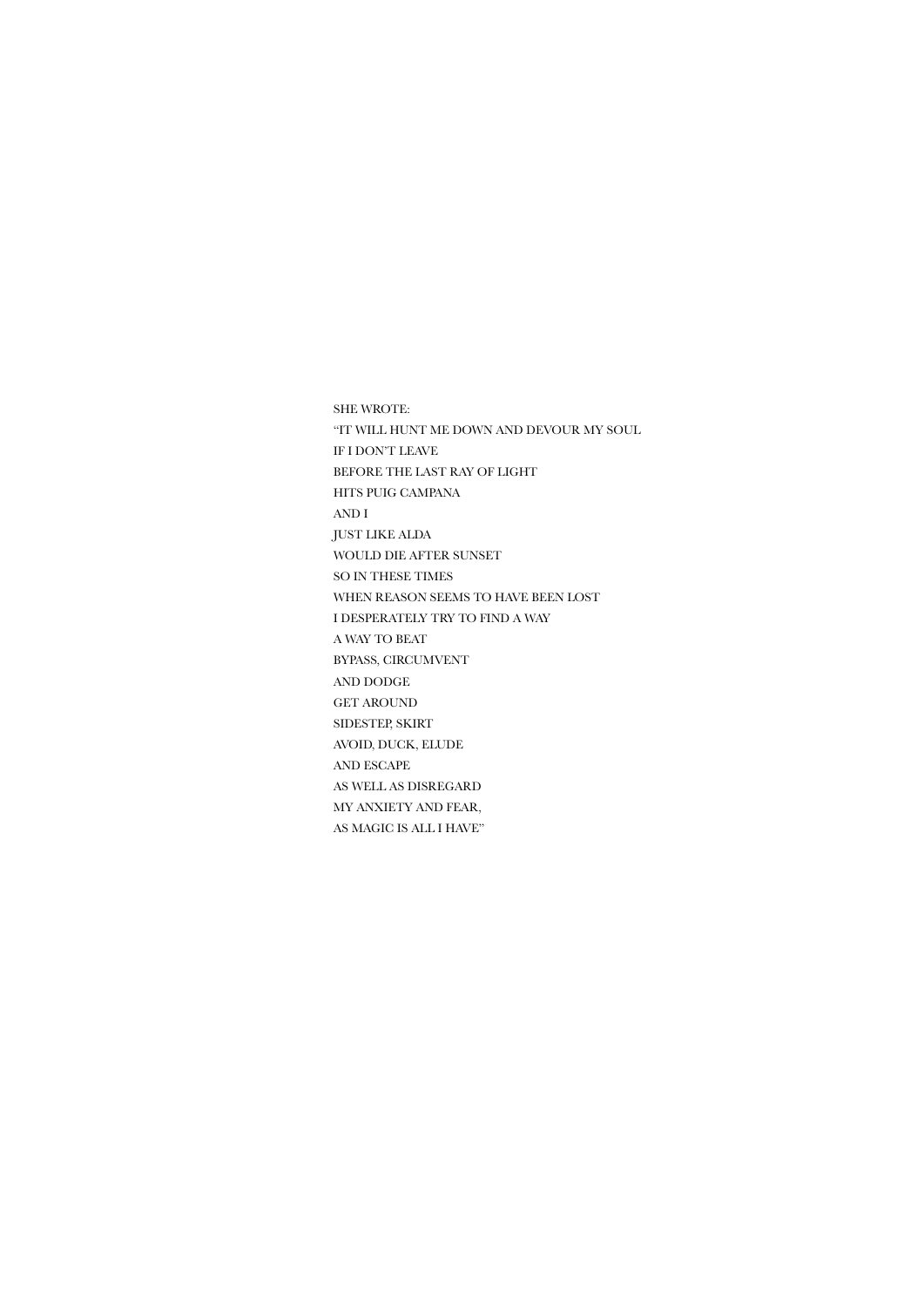SO I TURN MY BACK TO THE SEA AND THE COLOURS OF THE MEDITERRANEAN SEA. I HAVE MY EYES ON TWO HORIZONS I HAVE MY EYES ON TWO LANDSCAPES AND I LEAVE BENIDORM THE TOWN THAT MR. FRANCISCO FRANCO HUGELY APPROVED OF FORGET THE PROVENANCE IT'S NO MORE WICKED THAN A VOLKSWAGEN CAR THE OFF-THE-MAP VILLAGE THAT ZARAGOZA TURNED INTO AN ENTERPRISE THAT CHANGED A NATION CHANGED MY FATHER

I WALK AWAY FROM THE SEA SIDE I WILL CREATE ANOTHER STRAIGHT LINE FROM HERE ON I HAVE THE LEVANTE BEACH ON MY RIGHT I WILL LOOK FOR AV. DE EUROPA STRETCHING ALL THEY WAY UP TO ALL THE BIG HIGHWAYS AND JUNCTIONS TO THE REST OF SPAIN. WHEN I WALK AV. DE EUROPA I WILL HAVE L'ILLA DE BENIDORM RIGHT IN MY BACK, LIKE A LIGHT HOUSE

I REMEMBER

THE LIGHTS SHINING ON ME FROM THE TOP OF PUIG CAMPANA EARLY THIS MORNING LIGHTS REPRESENTING PEOPLE RETURNING FROM A NIGHT IN THE SHADOWLAND OF WHAT IS CALLED HAVING FUN SO I TRY TO SORT MY EMOTIONS PERCEPTION AND IMAGINATION WITH CHAIRS ON YOUR HEAD YOU ARE ALL READY TO MEET THE TOPSY-TURVY WORLD WHERE NORMAL RELATIONS ARE INVERTED

LET GO OF SENSES LET IT ALL GO I LET IT ALL GO I WILL WALK AWAY, THINKING OF SYLVIA PLATH THE BELL JAR, MY FATHER AND ON DEATH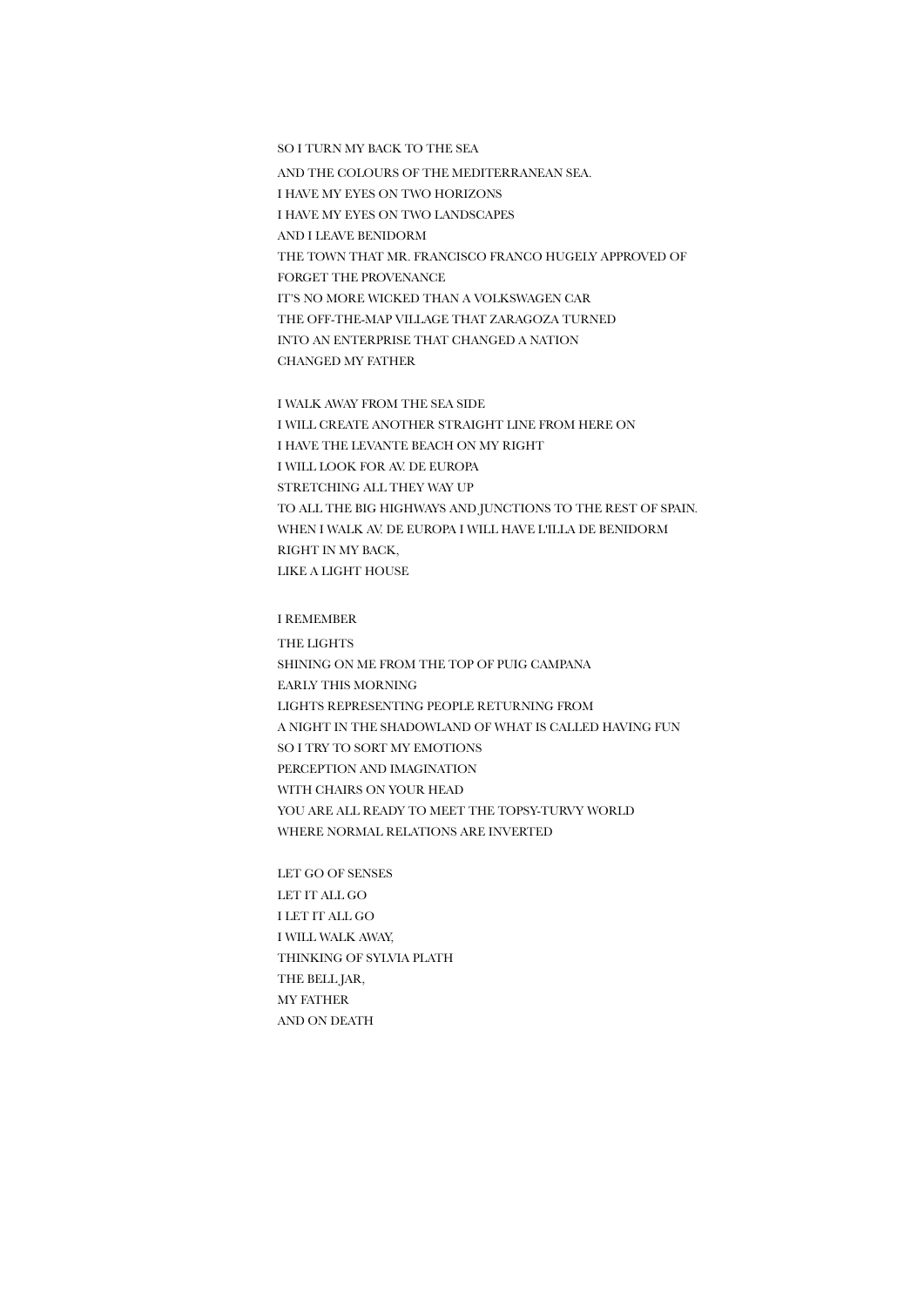SYLVIA PLATH KILLED HERSELF IN 1963 A NURSE WAS SCHEDULED TO ARRIVE THAT MORNING OF FEBRUARY 11, TO CHECK ON HER AND HELP WITH THE CHILDREN. NO ONE ANSWERED THE DOOR, SO WITH THE HELP OF A WORKMAN, THEY GOT INTO THE APARTMENT, WHERE THEY FOUND SYLVIA, WITH HER HEAD IN THE OVEN IT WAS ESTIMATED THAT SHE HAD PUT HER HEAD IN THE OVEN AND TURNED ON THE GAS AT 4:30 IN THE MORNING

MY FATHER DIED IN 2004 I STILL REMEMBER THE SMELL OF HIS DEAD BODY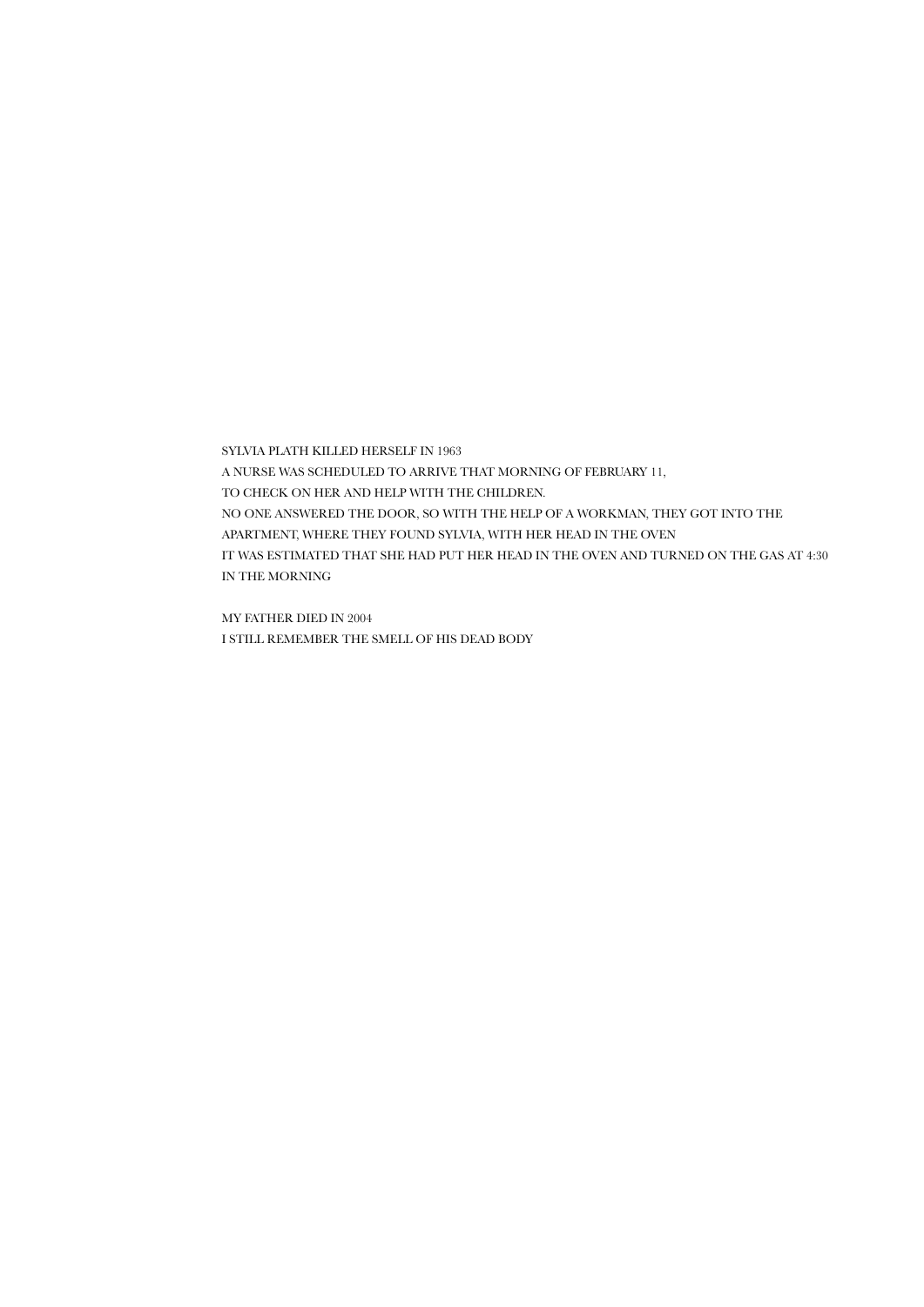"BEING", SHE SAID "AS BLUE AS A ONE BLUE SEA I WAIT CLEARLY WITH A SLICE OF LEMON A TOUCH OF AFTERNOON AS MAGIC IS ALL I HAVE"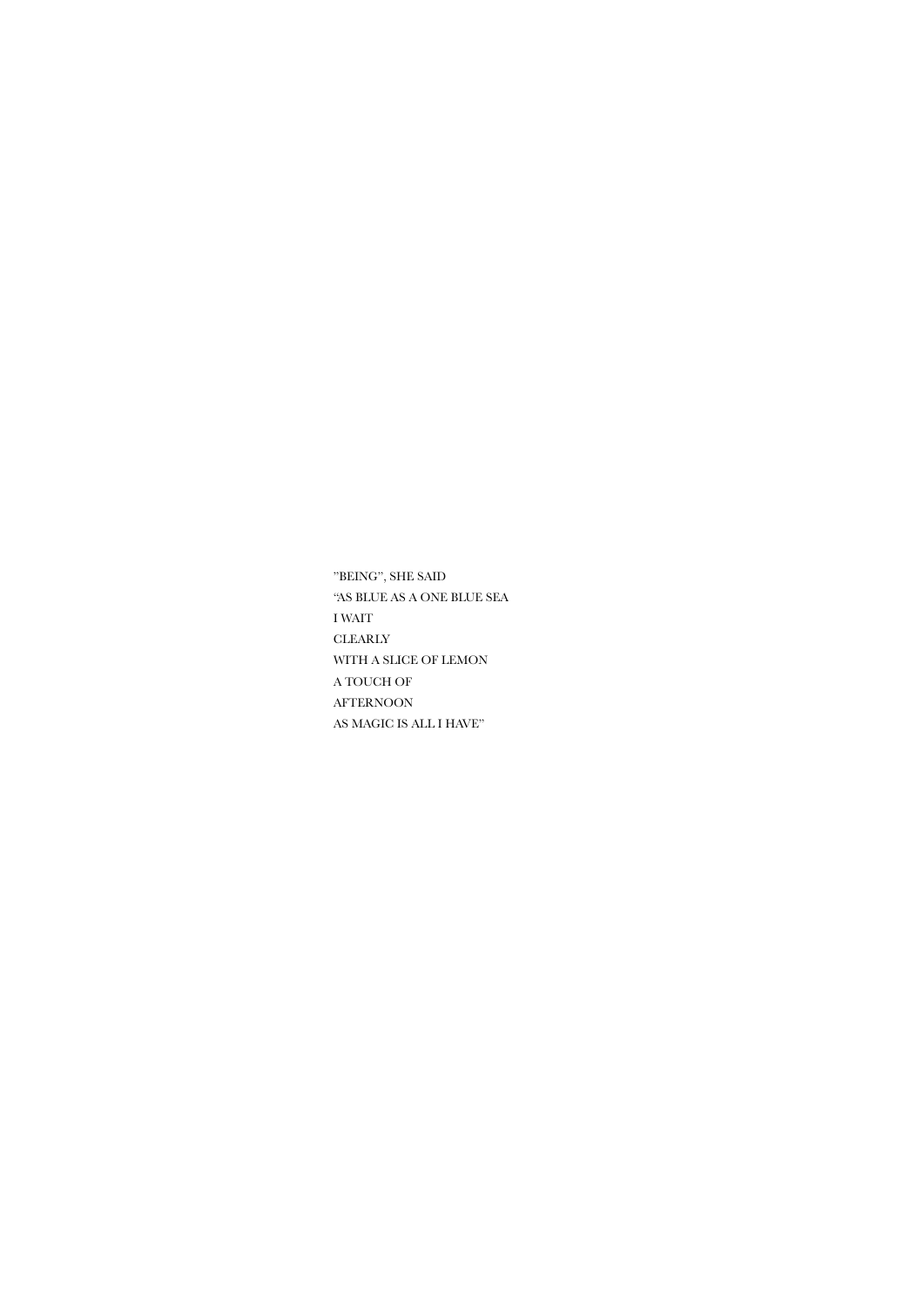SO I START TO WALK AND I WILL WALK ALL THE WAY BACK IN SILENCE I WILL NOT SAY A WORD I WILL NOT THINK AS HAMISH FULTON SAYS: "A WALK HAS A LIFE OF ITS OWN AND DOES NOT NEED TO BE MATERIALISED INTO A WORK OF ART"

I WILL WALK ALL THE WAY BACK BACK TO THE TOP OF THE MOUNTAIN I STARTED FROM THIS MORNING AND I WILL GET PAINFUL FEET I WILL BE GAZING AT THE STARS AS I WALK LOOKING FOR CONSTELATIONS AS I HAVE HEARD THAT IT IS A COMMON RULE IN CLIMBING THAT MORE PEOPLE DIE COMING DOWN THAN GOING UP

YOU'RE SPENT GETTING TO THE TOP YOU GET TIRED, YOU'RE EXHAUSTED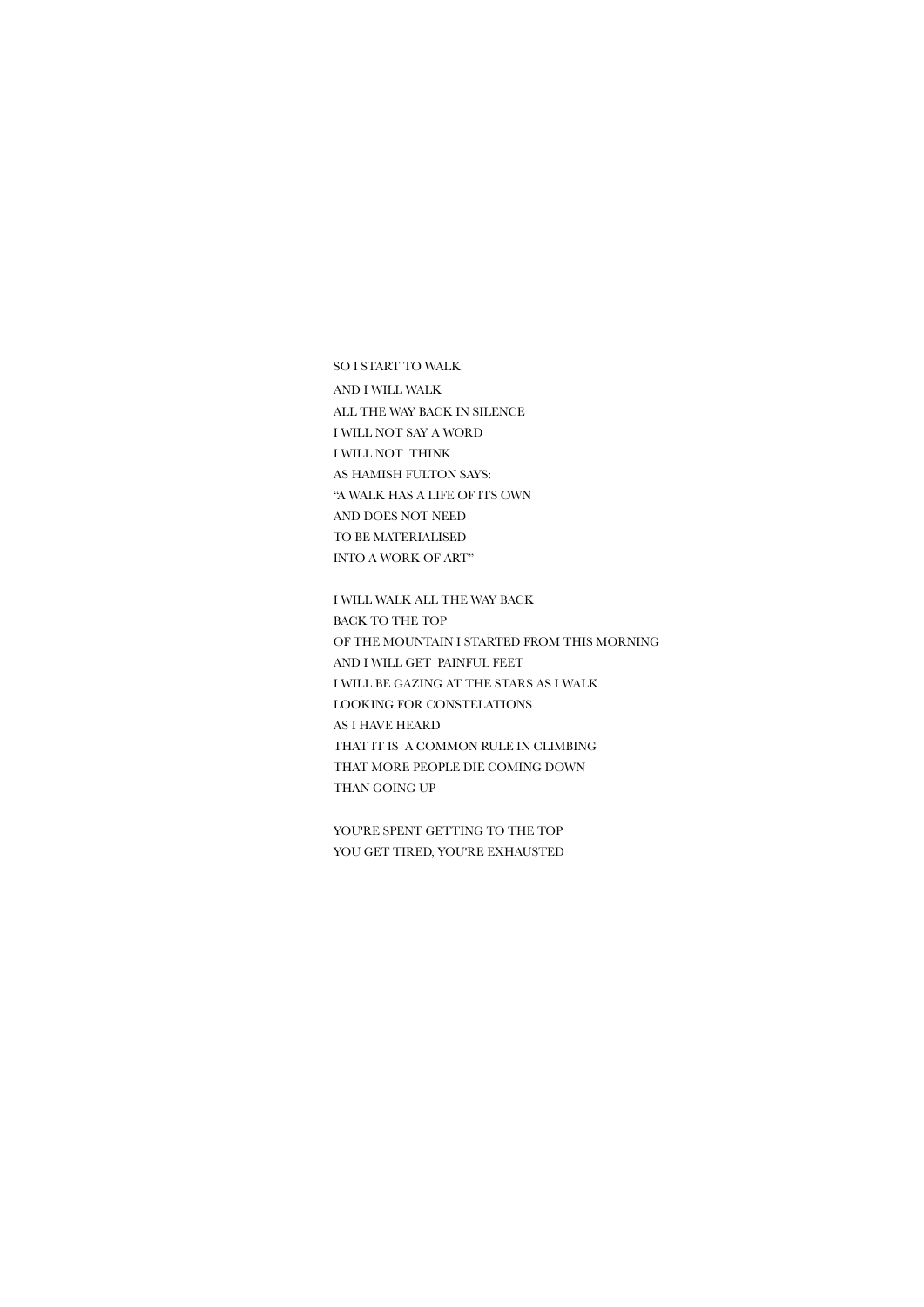BUT IT WILL BE AN EASY WALK BACK AS THE REST OF MY LIFE WILL BE A SLOW WALK BECAUSE AGAIN THERE BACK AT THE TOP I SUPPOSE I AM LIKE MOST PEOPLE I STUMBLE THROUGH LIFE COPING WITH THE DARKER SIDE OF REALITY THROUGH SOME MIXTURE OF IGNORANCE, INDIFFERENCE AND AVOIDANCE

AND IN THE END AT THE END OF MY WALK I WILL HAVE THE SAME BODY POSTURE MY LEFT LEG POSED IN-FRONT OF ME MY LEFT ARM LEANING ON THE RAISED LEG LEANING MY BODY ON MY RIGHT LEG